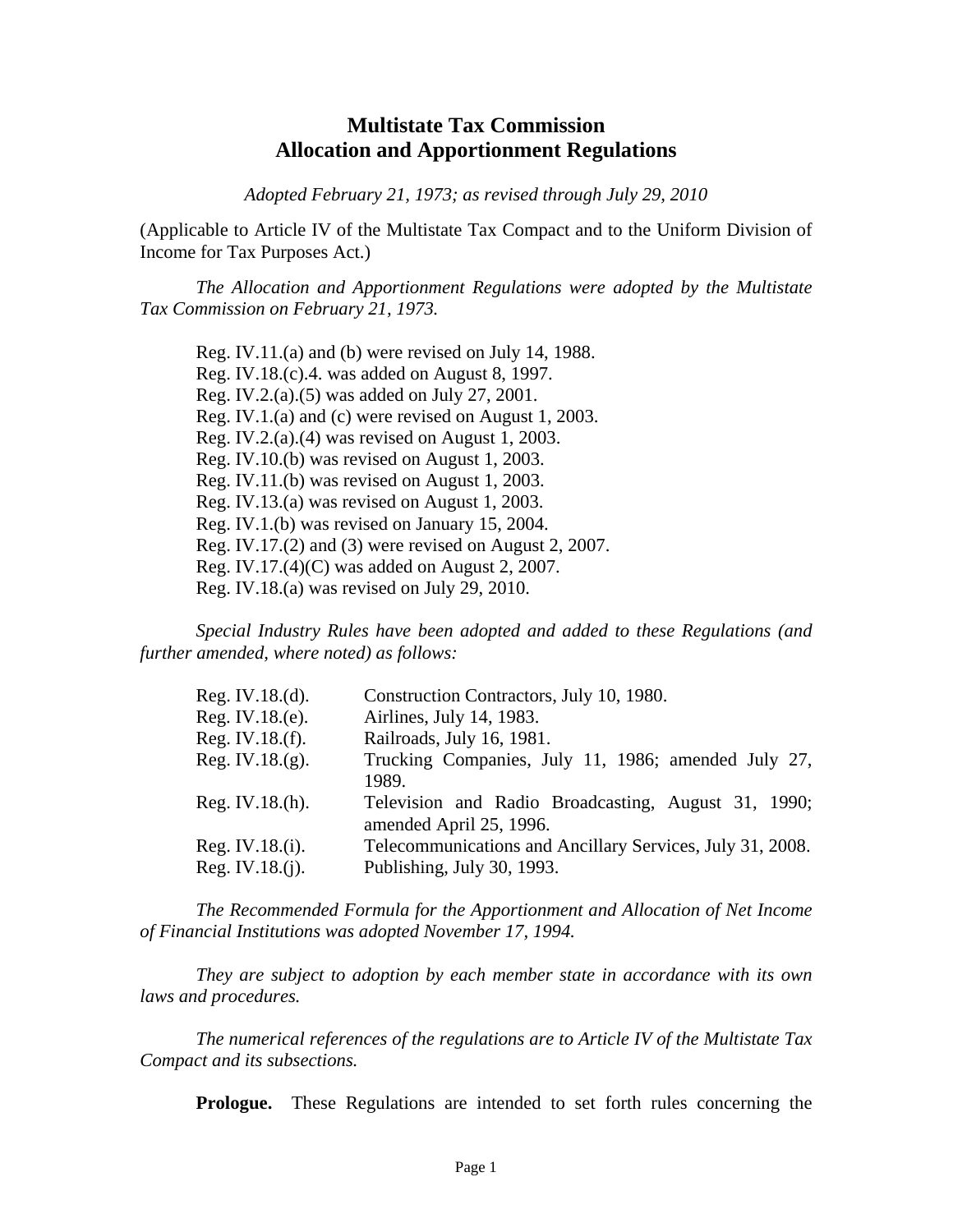application of the apportionment and allocation provisions of Article IV of the Multistate Tax Compact. The apportionment rules set forth in these Regulations are applicable to any taxpayer having business income, regardless of whether or not it has nonbusiness income, and the allocation rules set forth in these Regulations are applicable to any taxpayer having nonbusiness income, regardless of whether or not it has business income.

 The only exceptions to these allocation and apportionment rules contained in these Regulations are those set forth in Regulation IV.18 pursuant to the authority of Article IV.18 of the Compact.

 These Regulations are not intended to modify existing rules concerning jurisdictional standards.

#### **••• Reg. IV.1.(a). Business and Nonbusiness Income Defined.**

(1) **Apportionment and Allocation.** Article IV.1(a) and (e) require that every item of income be classified either as business income or nonbusiness income. Income for purposes of classification as business or nonbusiness includes gains and losses. Business income is apportioned among jurisdictions by use of a formula. Nonbusiness income is specifically assigned or allocated to one or more specific jurisdictions pursuant to express rules. An item of income is classified as business income if it falls within the definition of business income. An item of income is nonbusiness income only if it does not meet the definitional requirements for being classified as business income.

(2) **Business Income.** Business income means income of any type or class, and from any activity, that meets the relationship described either in IV.1.(a).(4), the "transactional test", or (5), the "functional test". The classification of income by the labels occasionally used, such as manufacturing income, compensation for services, sales income, interest, dividends, rents, royalties, gains, operating income, nonoperating income, *etc*., is of no aid in determining whether income is business or non-business income.

(3) **Terms Used in Definition of Business Income and in Application of Definition.** As used in the definition of business income and/or in the application of the definition,

(A) "Trade or business" means the unitary business of the taxpayer, part of which is conducted within [this State].

(B) "To contribute materially" includes, without limitation, "to be used operationally in the taxpayer's trade or business." Whether property materially contributes is not determined by reference to the property's value or percentage of use. If an item of property materially contributes to the taxpayer's trade or business, the attributes, rights or components of that property are also operationally used in that business. However, property that is held for mere financial betterment is not operationally used in the taxpayer's trade or business.

(4) **Transactional Test.** Business income includes income arising from transactions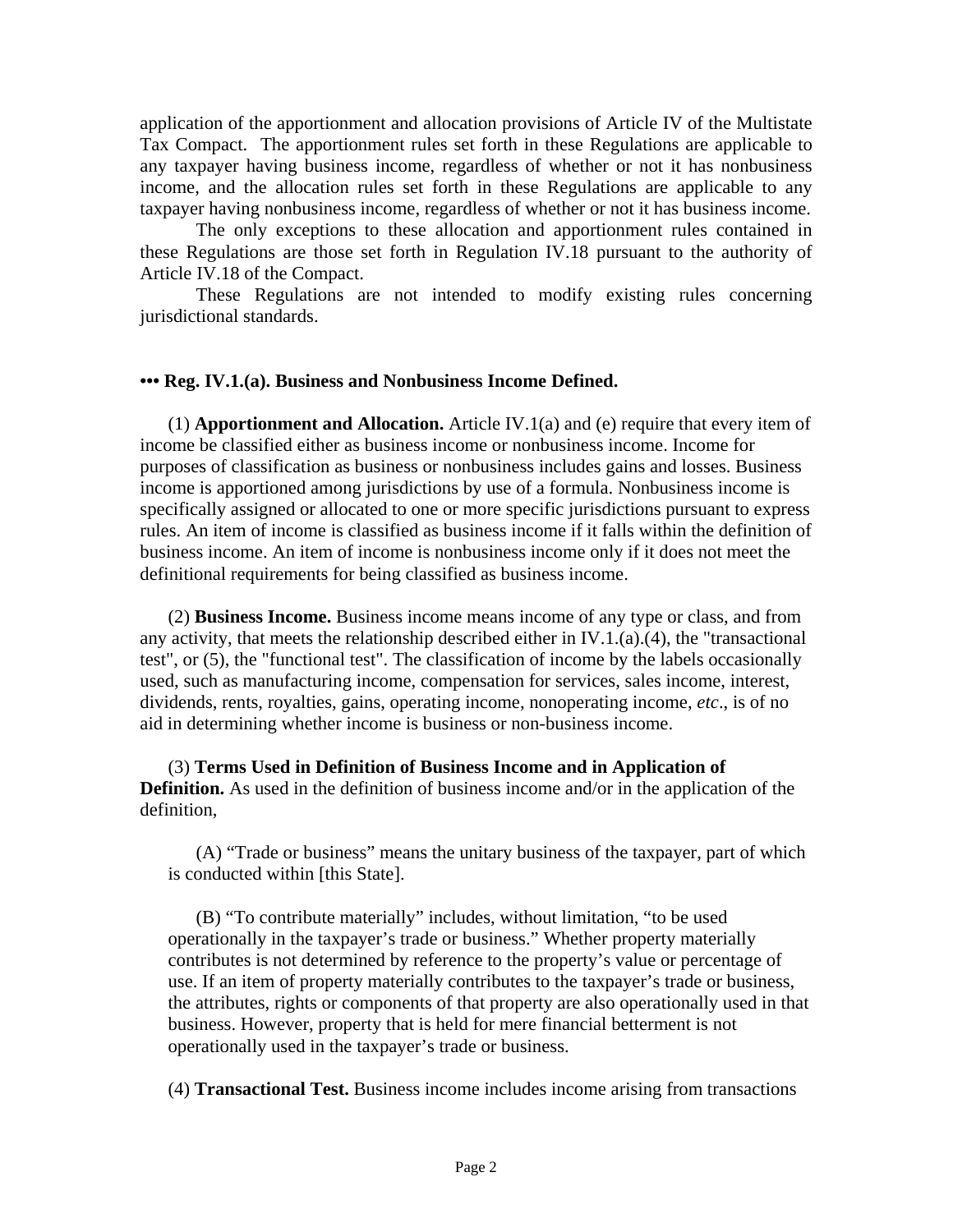and activity in the regular course of the taxpayer's trade or business.

(A) If the transaction or activity is in the regular course of the taxpayer's trade or business, part of which trade or business is conducted within [this State], the resulting income of the transaction or activity is business income for [this State]. Income may be business income even though the actual transaction or activity that gives rise to the income does not occur in [this State].

(B) For a transaction or activity to be in the regular course of the taxpayer's trade or busines*s,* the transaction or activity need not be one that frequently occurs in the trade or business. Most, but not all, frequently occurring transactions or activities will be in the regular course of that trade or business and will, therefore, satisfy the transactional test. It is sufficient to classify a transaction or activity as being in the regular course of a trade or business, if it is reasonable to conclude transactions of that type are customary in the kind of trade or business being conducted or are within the scope of what that kind of trade or business does. However, even if a taxpayer frequently or customarily engages in investment activities, if those activities are for the taxpayer's mere financial betterment rather than for the operations of the trade or business, such activities do not satisfy the transactional test. The transactional test includes, but is not limited to, income from sales of inventory, property held for sale to customers, and services which are commonly sold by the trade or business. The transactional test also includes, but is not limited to, income from the sale of property used in the production of business income of a kind that is sold and replaced with some regularity, even if replaced less frequently than once a year.

(5) **Functional test.** Business income also includes income from tangible and intangible property, if the acquisition, management, and disposition of the property constitute integral parts of the taxpayer's regular trade or business operations. "Property" includes any interest in, control over, or use in property (whether the interest is held directly, beneficially, by contract, or otherwise) that materially contributes to the production of business income. "Acquisition" refers to the act of obtaining an interest in property. "Management" refers to the oversight, direction, or control (directly or by delegation) of the property for the use or benefit of the trade or business. "Disposition" refers to the act, or the power, to relinquish or transfer an interest in or control over property to another, in whole or in part. "Integral part" refers to property that constituted a part of the composite whole of the trade or business, each part of which gave value to every other part, in a manner which materially contributed to the production of business income.

(A) Under the functional test, business income need not be derived from transactions or activities that are in the regular course of the taxpayer's own particular trade or business. It is sufficient, if the property from which the income is derived is or was an integral, functional, or operative component used in the taxpayer's trade or business operations, or otherwise materially contributed to the production of business income of the trade or business, part of which trade or business is or was conducted within this State. Property that has been converted to nonbusiness use through the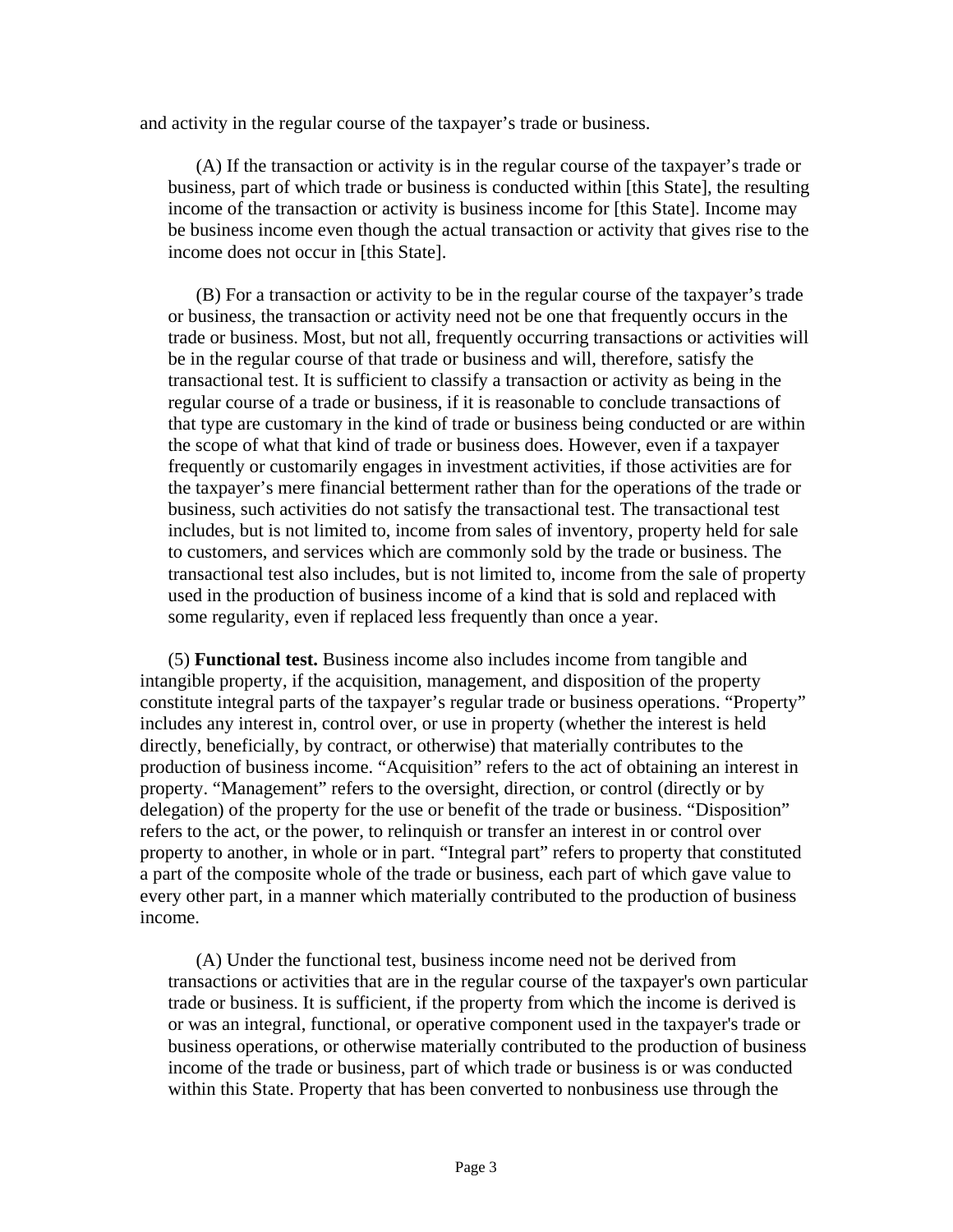passage of a sufficiently lengthy period of time (generally, five years is sufficient) or that has been removed as an operational asset and is instead held by the taxpayer's trade or business exclusively for investment purposes has lost its character as a business asset and is not subject to the rule of the preceding sentence. Property that was an integral part of the trade or business is not considered converted to investment purposes merely because it is placed for sale.

(B) Income that is derived from isolated sales, leases, assignments, licenses, and other infrequently occurring dispositions, transfers, or transactions involving property, including transactions made in liquidation or the winding-up of business, is business income, if the property is or was used in the taxpayer's trade or business operations. (Property that has been converted to nonbusiness use (see IV.1.a. $(4)(A)$ ) has lost its character as a business asset and is not subject to the rule of the preceding sentence.) Income from the licensing of an intangible asset, such as a patent, copyright, trademark, service mark, know-how, trade secrets, or the like, that was developed or acquired for use by the taxpayer in its trade or business operations, constitutes business income whether or not the licensing itself constituted the operation of a trade or business, and whether or not the taxpayer remains in the same trade or business from or for which the intangible asset was developed or acquired.

(C) Under the functional test, income from intangible property is business income when the intangible property serves an operational function as opposed to solely an investment function. The relevant inquiry focuses on whether the property is or was held in furtherance of the taxpayer's trade or business, that is, on the objective characteristics of the intangible property's use or acquisition and its relation to the taxpayer and the taxpayer's activities. The functional test is not satisfied where the holding of the property is limited to solely an investment function as is the case where the holding of the property is limited to mere financial betterment of the taxpayer in general.

(D) If the property is or was held in furtherance of the taxpayer's trade or business beyond mere financial betterment, then income from that property may be business income even though the actual transaction or activity involving the property that gives rise to the income does not occur in [this State].

(E) If with respect to an item of property a taxpayer (i) takes a deduction from business income that is apportioned to [this State] or (ii) includes the original cost in the property factor, it is presumed that the item or property is or was integral to the taxpayer's trade or business operations. No presumption arises from the absence of any of these actions.

(F) Application of the functional test is generally unaffected by the form of the property *(e.g*., tangible or intangible property, real or personal property). Income arising from an intangible interest, as, for example, corporate stock or other intangible interest in a business or a group of assets, is business income when the intangible itself or the property underlying or associated with the intangible is or was an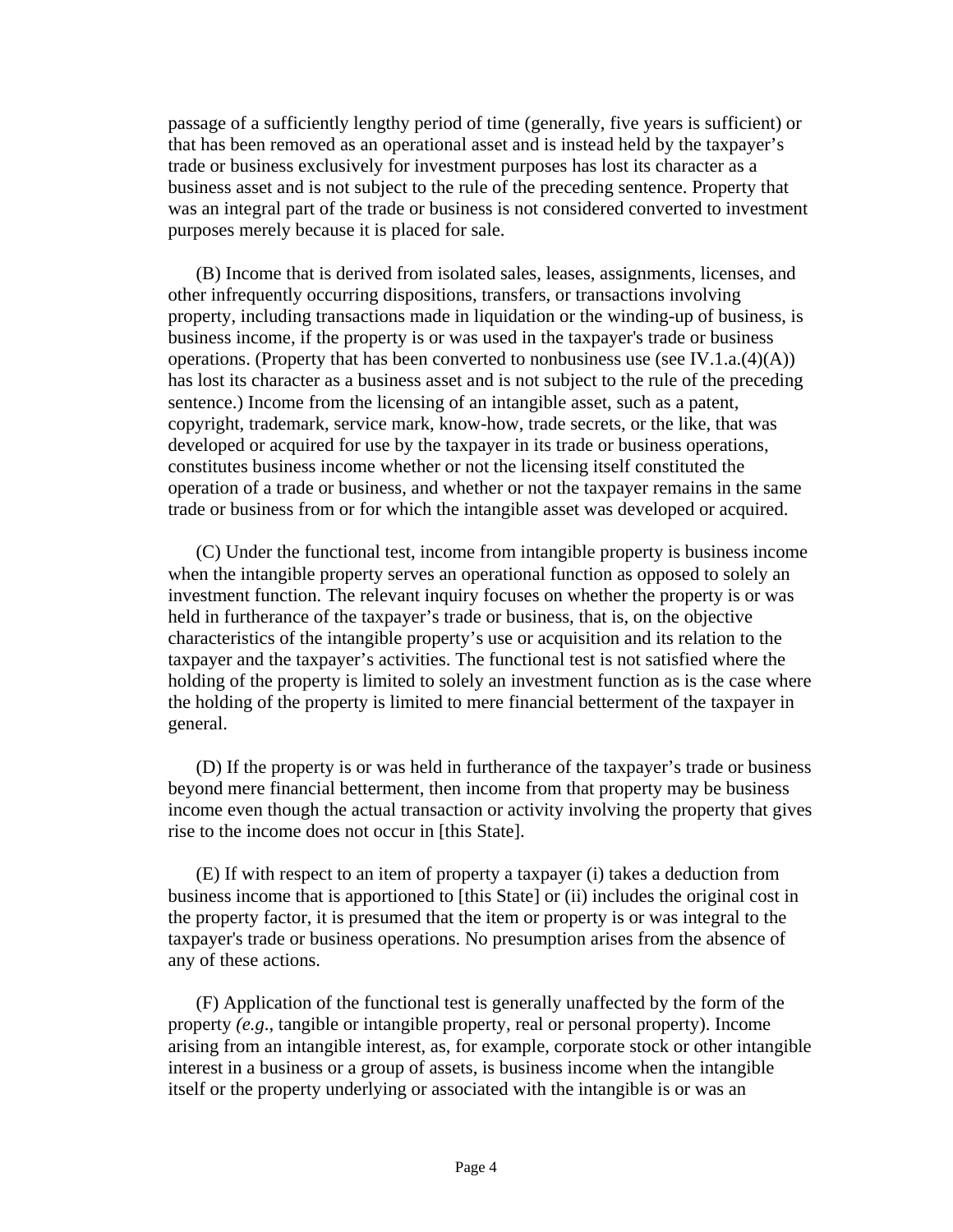integral, functional, or operative component to the taxpayer's trade or business operations. (Property that has been converted to nonbusiness use (see IV.1.(a).(4)(A)) has lost its character as a business asset and is not subject to the rule of the preceding sentence.) Thus, while apportionment of income derived from transactions involving intangible property as business income may be supported by a finding that the issuer of the intangible property and the taxpayer are engaged in the same trade or business, *i.e*., the same unitary business, establishment of such a relationship is not the exclusive basis for concluding that the income is subject to apportionment. It is sufficient to support the finding of apportionable income if the holding of the intangible interest served an operational rather than an investment function of mere financial betterment.

(6) **Relationship of transactional and functional tests to U.S. Constitution.** The Due Process Clause and the Commerce Clause of the U.S. Constitution restrict States from apportioning income as business income that has no rational relationship with the taxing State. The protection against extra-territorial state taxation afforded by these Clauses is often described as the "unitary business principle." The unitary business principle requires apportionable income to be derived from the same unitary business that is being conducted at least in part in [this State]. The unitary business that is conducted in [this State] includes both a unitary business that the taxpayer alone may be conducting and a unitary business the taxpayer may conduct with any other person or persons. Satisfaction of either the transactional test or the functional test complies with the unitary business principle, because each test requires that the transaction or activity (in the case of the transactional test) or the property (in the case of the functional test) to be tied to the same trade or business that is being conducted within [this State]. Determination of the scope of the unitary business being conducted in [this State] is without regard to extent to which [this State] requires or permits combined reporting.

(7) **Nonbusiness income.** Nonbusiness income means all income other than business income.

#### **••• Reg. IV.1.(b). Principles for Determining the Existence of a Unitary Business.**

#### **(1) Unitary Business Principle.**

(A) *The Concept of a Unitary Business*. A unitary business is a single economic enterprise that is made up either of separate parts of a single business entity or of a commonly controlled group of business entities that are sufficiently interdependent, integrated and interrelated through their activities so as to provide a synergy and mutual benefit that produces a sharing or exchange of value among them and a significant flow of value to the separate parts. This flow of value to a business entity located in this state that comes from being part of a unitary business conducted both within and without this State is what provides the constitutional due process "definite link and minimum connection" necessary for this state to apportion business income of the unitary business, even if that income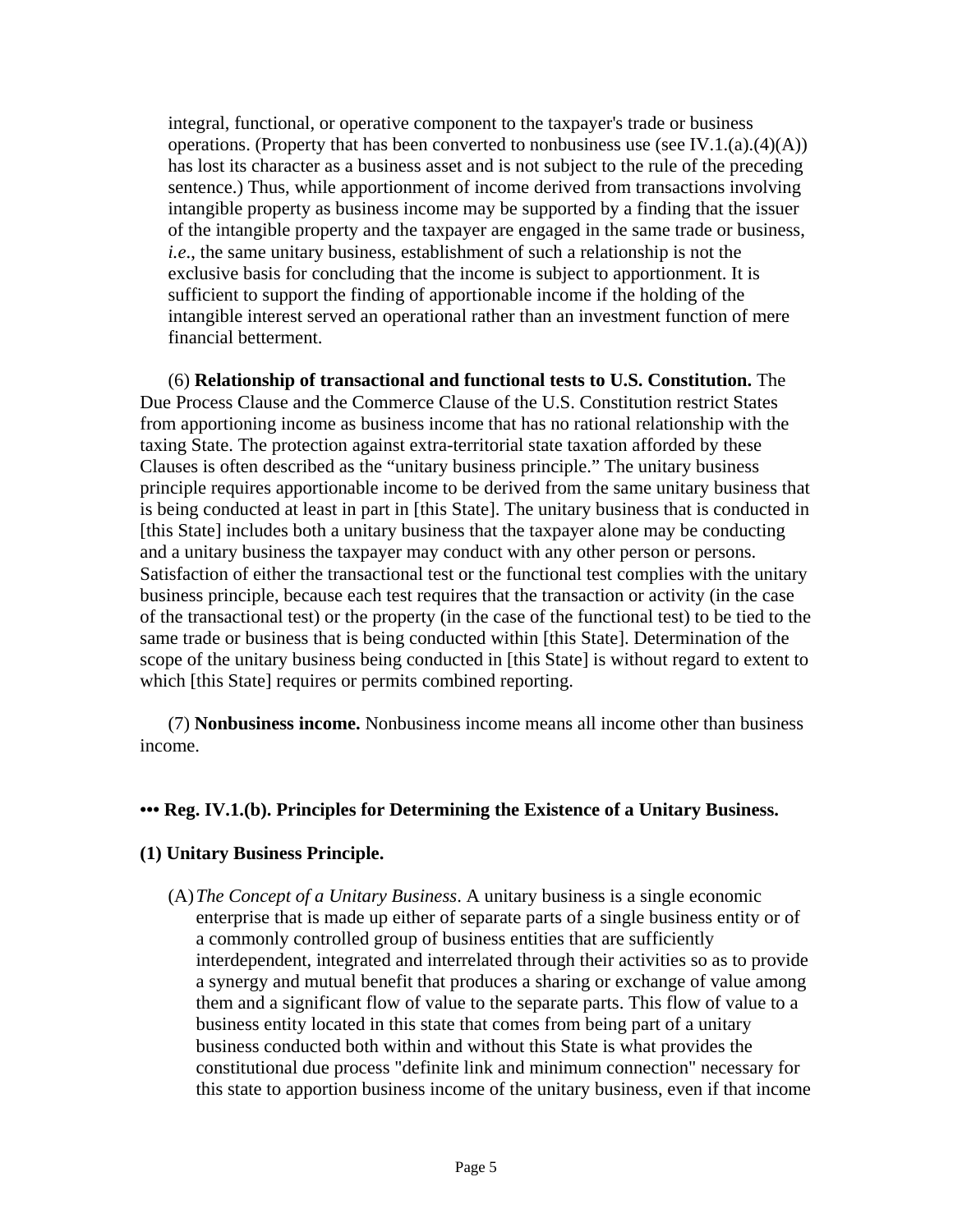arises in part from activities conducted outside the state. The business income of the unitary business is then apportioned to this state using an apportionment percentage provided by  $\int_0^{\text{insert your state statistic}}$ .

This sharing or exchange of value may also be described as requiring that the operation of one part of the business be dependent upon, or contribute to, the operation of another part of the business. Phrased in the disjunctive, the foregoing means that if the activities of one business either contributes to the activities of another business *or* are dependent upon the activities of another business, those businesses are part of a unitary business.

 (B) *Constitutional Requirement for a Unitary Business.* The sharing or exchange of value described in subsection (A) that defines the scope of a unitary business requires more than the mere flow of funds arising out of a passive investment or from the financial strength contributed by a distinct business undertaking that has no *operational* relationship to the unitary business.

In this State, the unitary business principle shall be applied to the fullest extent allowed by the U.S. Constitution. The unitary business principle shall not be applied to result in the combination of business activities or entities under circumstances where, if it were adverse to the taxpayer, the combination of such activities or entities would not be allowed by the U.S. Constitution.

- (C) *Separate Trades or Businesses Conducted within a Single Entity.* A single entity may have more than one unitary business. In such cases it is necessary to determine the business, or apportionable, income attributable to each separate unitary business as well as its nonbusiness income, which is specifically allocated. The business income of each unitary business is then apportioned by a formula that takes into consideration the in-state and the out-of-state factors that relate to the respective unitary business whose income is being apportioned.
- (D)*Unitary Business Unaffected by Formal Business Organization.* A unitary business may exist within a single business entity or among a commonly controlled group of business entities. The scope of what is included in a commonly controlled group of business entities is set forth in Section V below.

#### **(2) Determination of a Unitary Business**

(A) A unitary business is characterized by significant flows of value evidenced by factors such as those described in *Mobil Oil Corp. v. Vermont*, 445 U.S. 425 (1980): functional integration, centralization of management, and economies of scale. These factors provide evidence of whether the business activities operate as an integrated whole or exhibit substantial mutual interdependence. [RESERVED: See regulation concerning passive holding companies for special rules that govern the determination of whether a pure or passive holding company constitutes a part of a unitary business with one or more affiliates conducting active business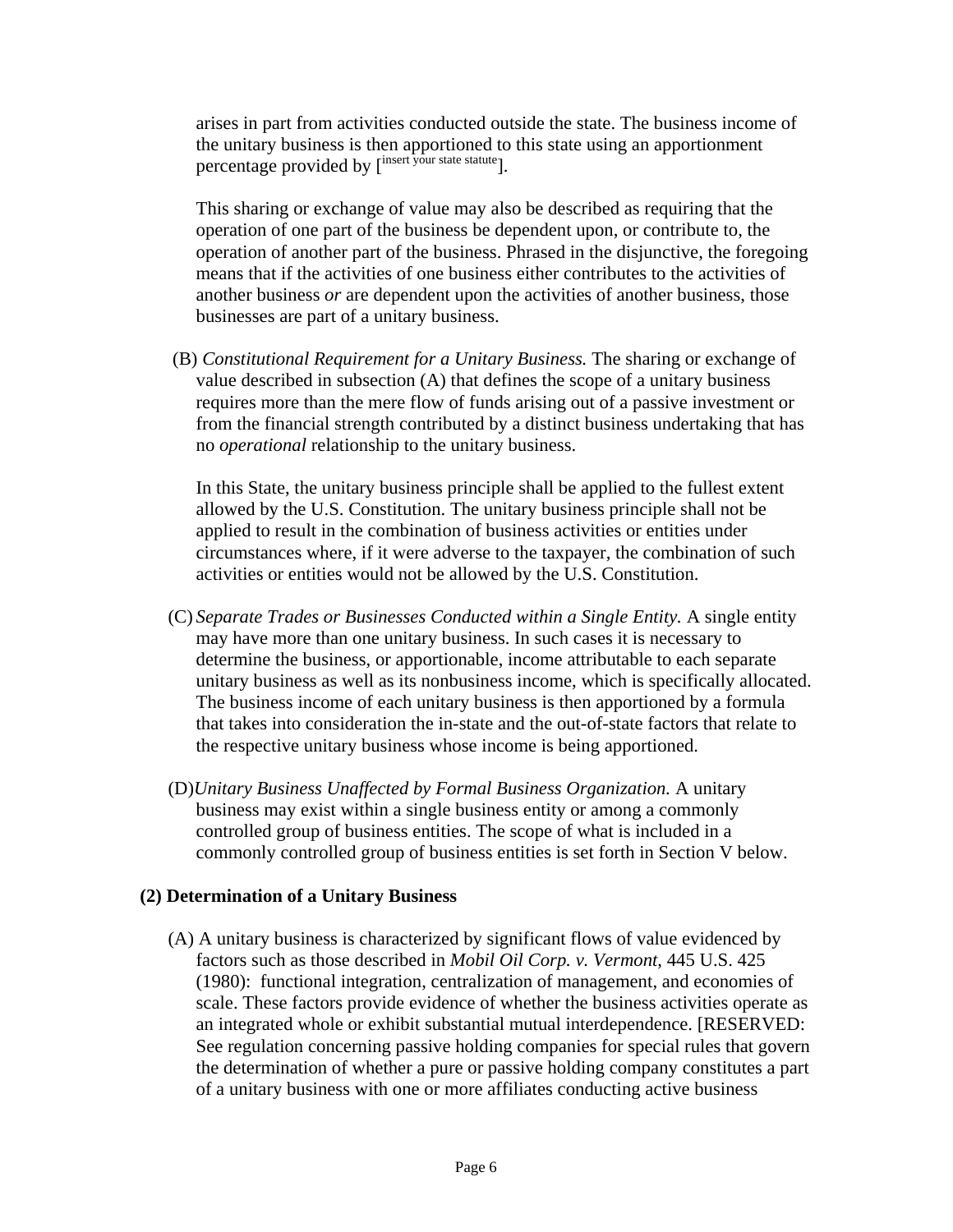operations.] Facts suggesting the presence of the factors mentioned above should be analyzed in combination for their cumulative effect and not in isolation. A particular business operation may be suggestive of one or more of the factors mentioned above.

- (B) *Description and Illustration of Functional Integration, Centralization of Management and Economies of Scale*.
	- 1. *Functional integration:* Functional integration refers to transfers between, or pooling among, business activities that significantly affect the operation of the business activities. Functional integration includes, but is not limited to, transfers or pooling with respect to the unitary business's products or services, technical information, marketing information, distribution systems, purchasing, and intangibles such as patents, trademarks, service marks, copyrights, trade secrets, know-how, formulas, and processes. There is no specific type of functional integration that must be present. The following is a list of examples of business operations that can support the finding of functional integration. The order of the list does not establish a hierarchy of importance.
		- a. Sales, exchanges, or transfers (collectively "sales") of products, services, and/or intangibles between business activities provide evidence of functional integration. The significance of the intercompany sales to the finding of functional integration will be affected by the character of what is sold and/or the percentage of total sales or purchases represented by the intercompany sales. For example, sales among business entities that are part of a vertically integrated unitary business are indicative of functional integration. Functional integration is not negated by the use of a readily determinable market price to effect the intercompany sales, because such sales can represent an assured market for the seller or an assured source of supply for the purchaser.
		- b. *Common Marketing.* The sharing of common marketing features among business entities is an indication of functional integration when such marketing results in significant mutual advantage. Common marketing exists when a substantial portion of the business entities' products, services, or intangibles are distributed or sold to a common customer, when the business entities use a common trade name or other common identification, or when the business entities seek to identify themselves to their customers as a member of the same enterprise. The use of a common advertising agency or a commonly owned or controlled in-house advertising office does not by itself establish common marketing that is suggestive of functional integration. (Such activity, however, is relevant to determining the existence of economies of scale and/or centralization of management.)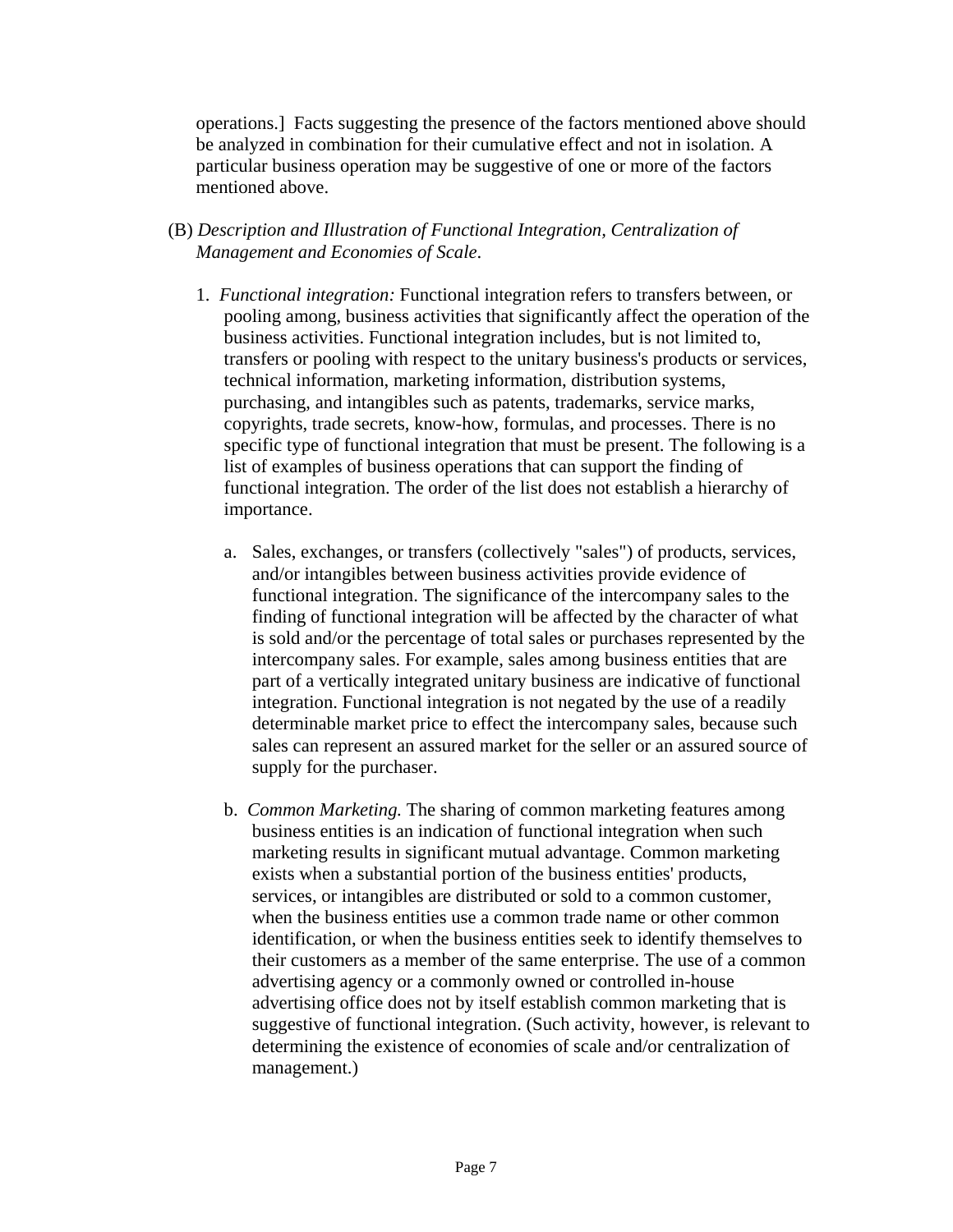- c. *Transfer or Pooling of Technical Information or Intellectual Property.*  Transfers or pooling of technical information or intellectual property, such as patents, copyrights, trademarks and service marks, trade secrets, processes or formulas, know-how, research, or development, provide evidence of functional integration when the matter transferred is significant to the businesses' operations.
- d*. Common Distribution Syste*m. Use of a common distribution system by the business entities, under which inventory control and accounting, storage, trafficking, and/or transportation are controlled through a common network provides evidence of functional integration.
- e. *Common Purchasin*g. Common purchasing of substantial quantities of products, services, or intangibles from the same source by the business entities, particularly where the purchasing results in significant cost savings or where the products, services or intangibles are not readily available from other sources and are significant to each entity's operations or sales, provides evidence of functional integration.
- f. *Common or Intercompany Financin*g. Significant common or intercompany financing, including the guarantee by, or the pledging of the credit of, one or more business entities for the benefit of another business entity or entities provides evidence of functional integration, if the financing activity serves an operational purpose of both borrower and lender. Lending which serves an investment purpose of the lender does not necessarily provide evidence of functional integration. (See below for discussion of centralization of management.)
- 2. *Centralization of Management.* Centralization of management exists when directors, officers, and/or other management employees jointly participate in the management decisions that affect the respective business activities and that may also operate to the benefit of the entire economic enterprise. Centralization of management can exist whether the centralization is effected from a parent entity to a subsidiary entity, from a subsidiary entity to a parent entity, from one subsidiary entity to another, from one division within a single business entity to another division within a business entity, or from any combination of the foregoing. Centralization of management may exist even when day-to-day management responsibility and accountability has been decentralized, so long as the management has an ongoing operational role with respect to the business activities. An operational role can be effected through mandates, consensus building, or an overall operational strategy of the business, or any other mechanism that establishes joint management.
	- a. *Facts Providing Evidence of Centralization of Management*. Evidence of centralization of management is provided when common officers participate in the decisions relating to the business operations of the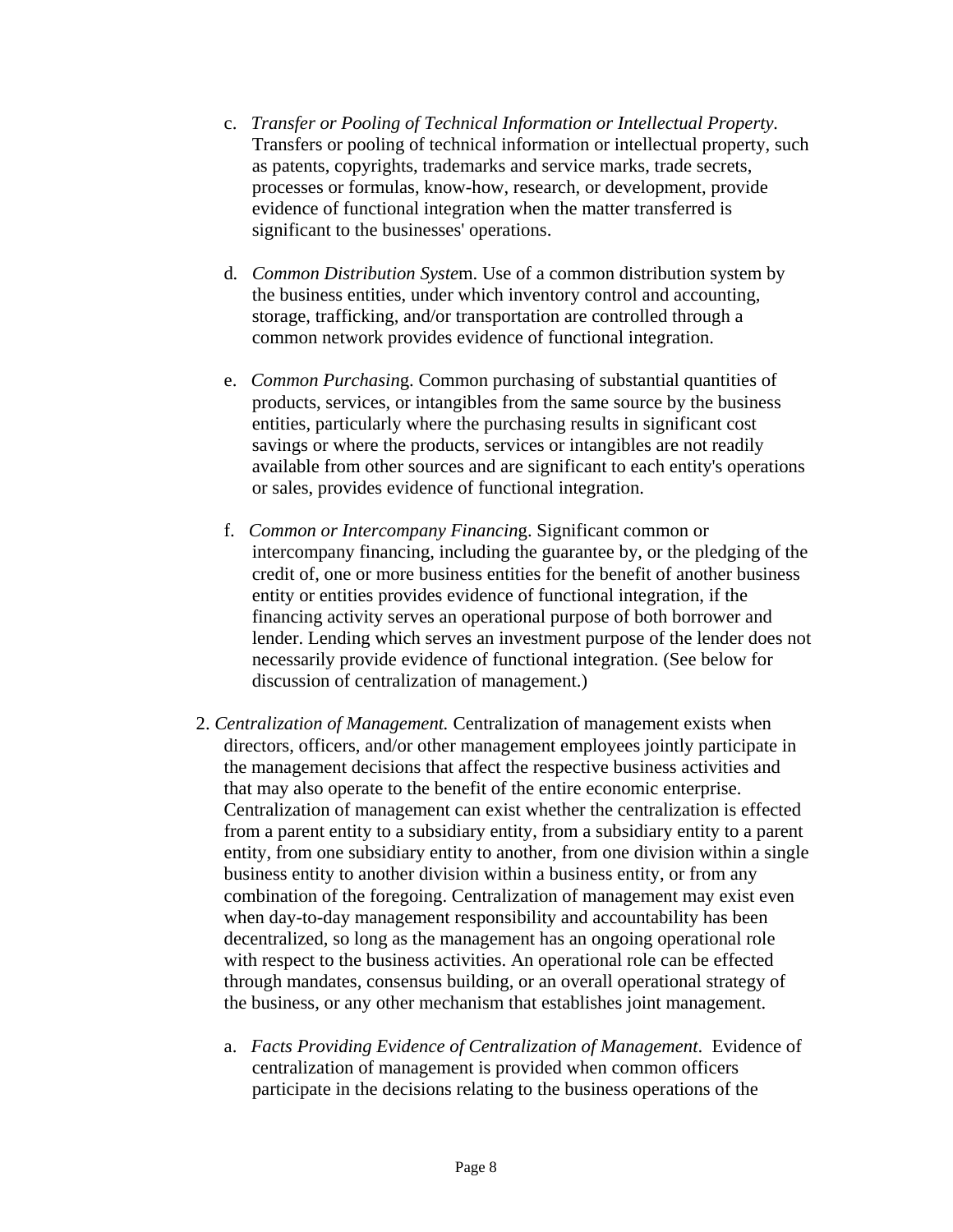different segments. Centralization of management may exist when management shares or applies knowledge and expertise among the parts of the business. Existence of common officers and directors, while relevant to a showing of centralization of management, does not alone provide evidence of centralization of management. Common officers are more likely to provide evidence of centralization of management than are common directors.

- b. *Stewardship Distinguished.* Centralized efforts to fulfill stewardship oversight are not evidence of centralization of management. Stewardship oversight consists of those activities that any owner would take to review the performance of or safeguard an investment. Stewardship oversight is distinguished from those activities that an owner may take to enhance value by integrating one or more significant operating aspects of one business activity with the other business activities of the owner. For example, implementing reporting requirements or mere approval of capital expenditures may evidence only stewardship oversight.
- 3. *Economies of Scale.* Economies of scale refers to a relation among and between business activities resulting in a significant decrease in the average per unit cost of operational or administrative functions due to the increase in operational size. Economies of scale may exist from the inherent cost savings that arise from the presence of functional integration or centralization of management. The following are examples of business operations that can support the finding of economies of scale. The order of the list does not establish a hierarchy of importance.
	- a*. Centralized Purchasing.* Centralized purchasing designed to achieve savings due to the volume of purchases, the timing of purchases, or the interchangeability of purchased items among the parts of the business engaging in the purchasing provides evidence of economies of scale.
	- b. *Centralized Administrative Functions.* The performance of traditional corporate administrative functions, such as legal services, payroll services, pension and other employee benefit administration, in common among the parts of the business may result in some degree of economies of scale. A business entity that secures savings in the performance of corporate administrative services due to its affiliation with other business entities that it would not otherwise reasonably be able to secure on its own because of its size, financial resources, or available market, provides evidence of economies of scale.

#### **(3) Indicators of a Unitary Business.**

(A) *Same Type of Business.* Business activities that are in the same general line of business generally constitute a single unitary business, as, for example, a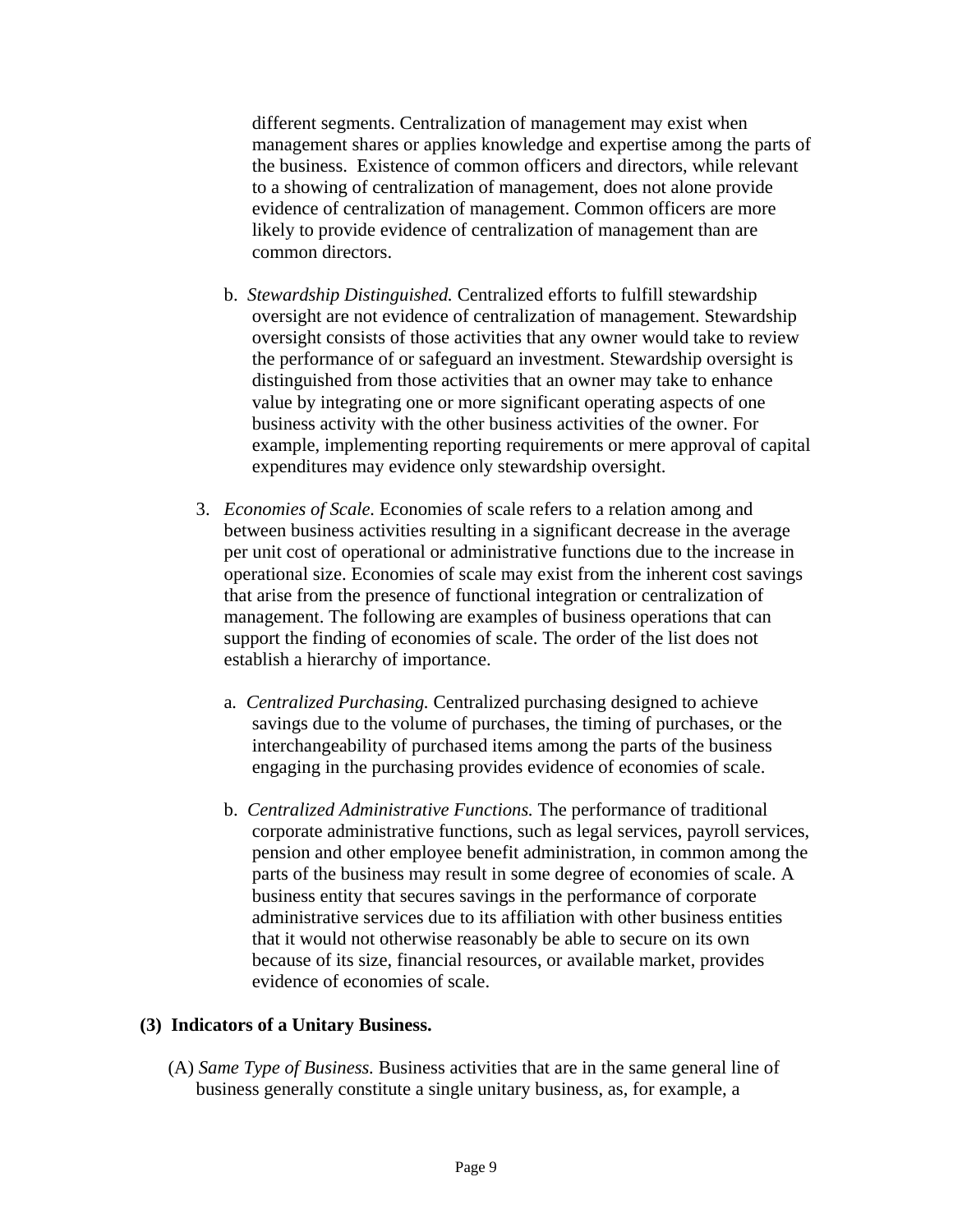multistate grocery chain.

- (B) *Steps in a Vertical Process.* Business activities that are part of different steps in a vertically structured business almost always constitute a single unitary business. For example, a business engaged in the exploration, development, extraction, and processing of a natural resource and the subsequent sale of a product based upon the extracted natural resource, is engaged in a single unitary business, regardless of the fact that the various steps in the process are operated substantially independently of each other with only general supervision from the business's executive offices.
- (C) *Strong Centralized Management.* Business activities which might otherwise be considered as part of more than one unitary business may constitute one unitary business when there is a strong central management, coupled with the existence of centralized departments for such functions as financing, advertising, research, or purchasing. Strong centralized management exists when a central manager or group of managers makes substantially all of the operational decisions of the business. For example, some businesses conducting diverse lines of business may properly be considered as engaged in only one unitary business when the central executive officers are actively involved in the operations of the various business activities and there are centralized offices which perform for the business activities the normal matters which a truly independent business would perform for itself, such as personnel, purchasing, advertising, or financing.

### **(4) Commonly Controlled Group of Business Entities.**

- (A) Separate corporations can be part of a unitary business only if they are members of a commonly controlled group.
- (B) A "commonly controlled group" means any of the following:
	- 1. A parent corporation and any one or more corporations or chains of corporations, connected through stock ownership (or constructive ownership) with the parent, but only if-
		- a. The parent owns stock possessing more than 50 percent of the voting power of at least one corporation, and, if applicable,
		- b. Stock cumulatively possessing more than 50 percent of the voting power of each of the corporations, except the parent, is owned by the parent, one or more corporations described in subparagraph a, or one or more other corporations that satisfy the conditions of this subparagraph.
	- 2. Any two or more corporations, if stock possessing more than 50 percent of the voting power of the corporations is owned, or constructively owned, by the same person.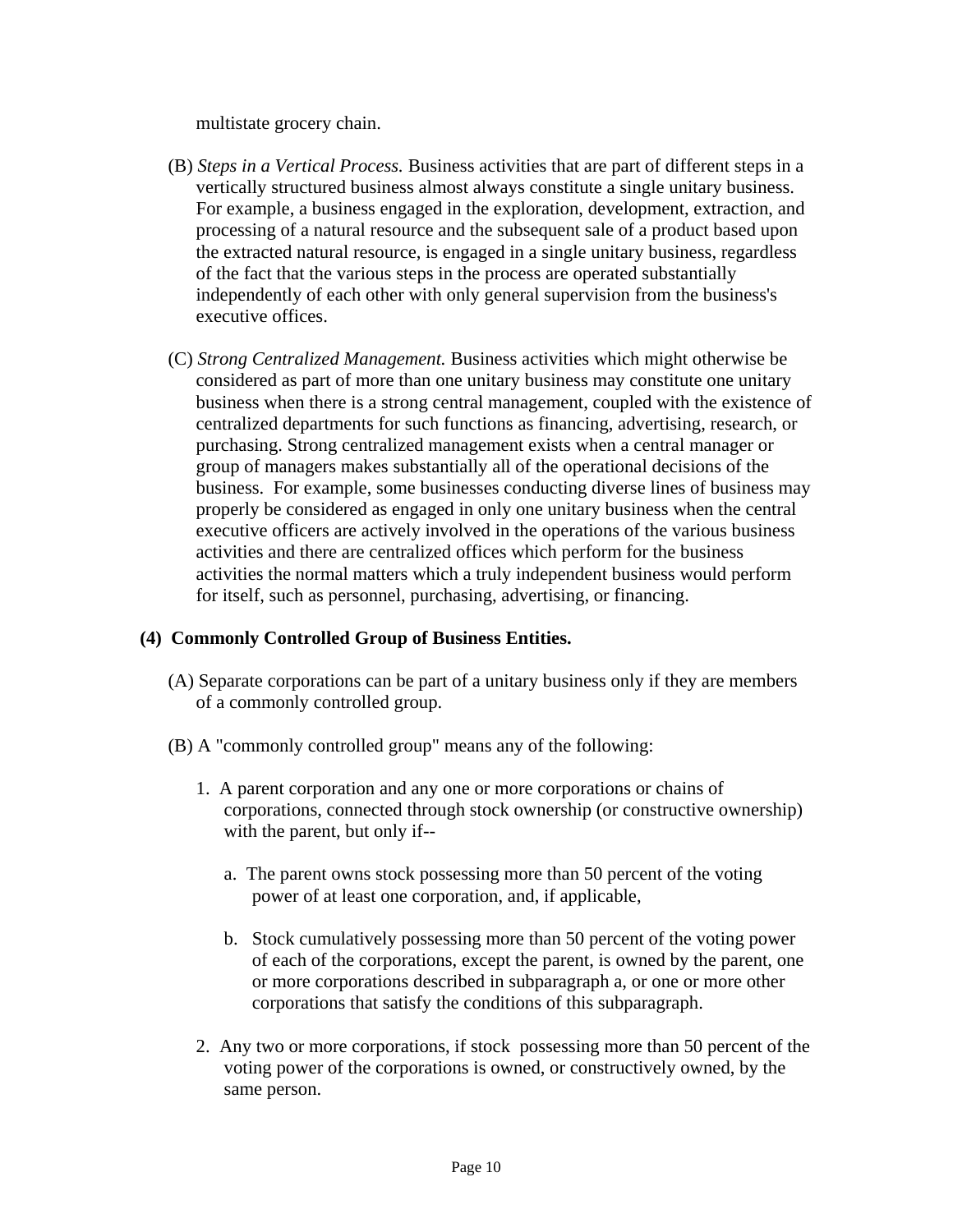- 3. Any two or more corporations that constitute stapled entities.
	- a. For purposes of this paragraph, "stapled entities" means any group of two or more corporations if more than 50 percent of the ownership or beneficial ownership of the stock possessing voting power in each corporation consists of stapled interests.
	- b. Two or more interests are stapled interests if, by reason of form of ownership, restrictions on transfer, or other terms or conditions, in connection with the transfer of one of the interests the other interest or interests are also transferred or required to be transferred.
- 4. Any two or more corporations, if stock possessing more than 50 percent of the voting power of the corporations is cumulatively owned (without regard to the constructive ownership rules of paragraph 1 of subsection (E)) by, or for the benefit of, members of the same family. Members of the same family are limited to an individual, his or her spouse, parents, brothers or sisters, grandparents, children and grandchildren, and their respective spouses.
- (C) 1. If, in the application of subsection (B), a corporation is a member of more than one commonly controlled group of corporations, the corporation shall elect to be treated as a member of only the commonly controlled group (or part thereof) with respect to which it has a unitary business relationship. If the corporation has a unitary business relationship with more than one of those groups, it shall elect to be treated as a member of only one of the commonly controlled groups with respect to which it has a unitary business relationship. This election shall remain in effect until the unitary business relationship between the corporation and the rest of the members of its elected commonly controlled group is discontinued, or unless revoked with the approval of the [<sup>state tax agency</sup>].
	- 2. Membership in a commonly controlled group shall be treated as terminated in any year, or fraction thereof, in which the conditions of subsection (B) are not met, except as follows:
		- a. When stock of a corporation is sold, exchanged, or otherwise disposed of, the membership of a corporation in a commonly controlled group shall not be terminated, if the requirements of subsection (B) are again met immediately after the sale, exchange, or disposition.
		- b. The [<sup>state tax agency</sup>] may treat the commonly controlled group as remaining in place if the conditions of subsection B are again met within a period not to exceed two years.
- (D) A taxpayer may exclude some or all corporations included in a "commonly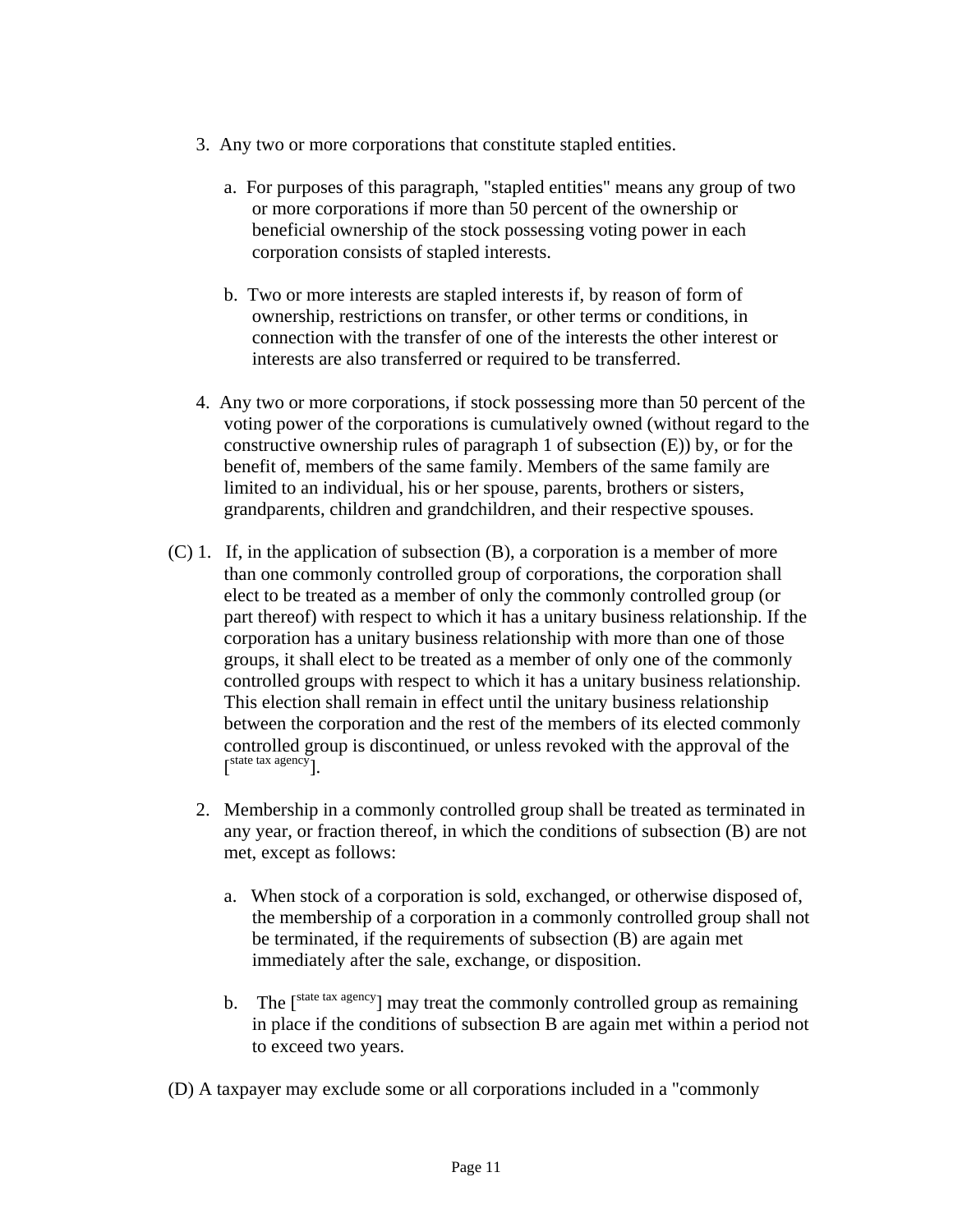controlled group" by reason of paragraph 4 of subsection (B) by showing that those members of the group are not controlled directly or indirectly by the same interests, within the meaning of the same phrase in Section 482 of the Internal Revenue Code. For purposes of this subsection, the term "controlled" includes any kind of control, direct or indirect, whether legally enforceable, and however exercisable or exercised.

- (E) Except as otherwise provided, stock is "owned" when title to the stock is directly held or if the stock is constructively owned.
	- 1. An individual constructively owns stock that is owned by any of the following:
		- a. His or her spouse.
		- b. Children, including adopted children, of that individual or the individual's spouse, who have not attained the age of 21 years.
		- c. An estate or trust, of which the individual is an executor, trustee, or grantor, to the extent that the estate or trust is for the benefit of that individual's spouse or children.
	- 2. Stock owned by a corporation, or a member of a controlled group of which the corporation is the parent corporation, is constructively owned by any shareholder owning stock that represents more than 50 percent of the voting power of the corporation.
	- 3. In the application of paragraph 4 of subsection (B) (dealing with stock possessing voting power held by members of the same family), if more than 50% of the stock possessing voting power of a corporation is, in the aggregate, owned by or for the benefit of members of the same family, stock owned by that corporation shall be treated as constructively owned by members of that family in the same ratio as the proportion of their respective ownership of stock possessing voting power in that corporation to all of such stock of that corporation.
	- 4. Except as otherwise provided, stock owned by a partnership is constructively owned by any partner, other than a limited partner, in proportion to the partner's capital interest in the partnership. For this purpose, a partnership is treated as owning proportionately the stock owned by any other partnership in which it has a tiered interest, other than as a limited partner.
	- 5. In any case where a member of a commonly controlled group, or shareholders, officers, directors, or employees of a member of a commonly controlled group, is a general partner in a limited partnership, stock held by the limited partnership is constructively owned by a limited partner to the extent of its capital interest in the limited partnership.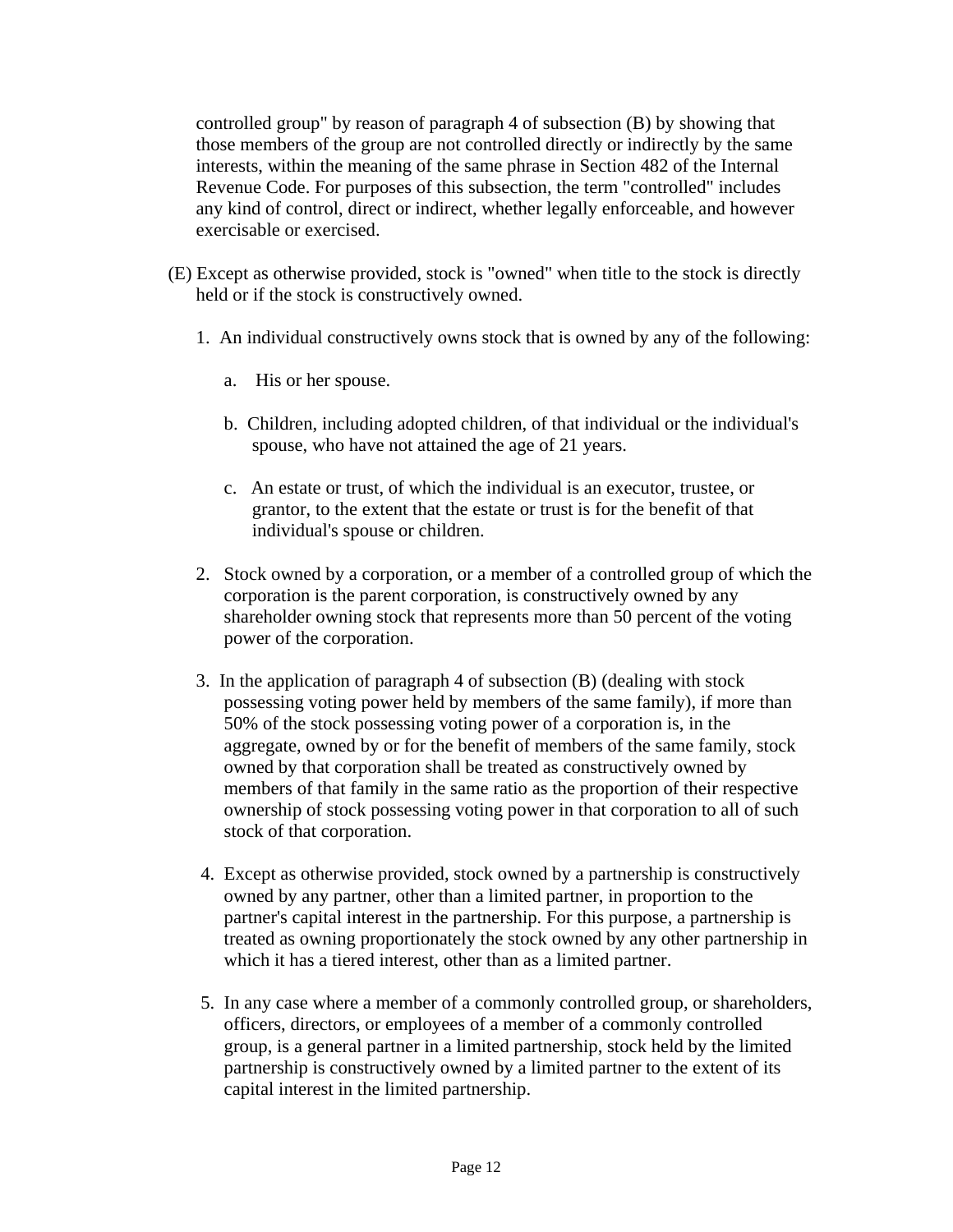- 6. In the application of paragraph 4 of subsection (B) (dealing with stock possessing voting power held by members of the same family), stock held by a limited partnership is constructively owned by a limited partner to the extent of the limited partner's capital interest in the limited partnership.
- (F) For purposes of the definition of a commonly controlled group, each of the following shall apply:
	- 1. "Corporation" means a subchapter S corporation, any other incorporated entity, or any entity defined or treated as a corporation (including but not limited to a limited liability company) pursuant to [insert your State statute].
	- 2. "Person" means an individual, a trust, an estate, a qualified employee benefit plan, a limited partnership, or a corporation.
	- 3. "Voting power" means the power of all classes of stock entitled to vote that possess the power to elect the membership of the board of directors of the corporation.
	- 4. "More than 50 percent of the voting power" means voting power sufficient to elect a majority of the membership of the board of directors of the corporation.
	- 5. "Stock possessing voting power" includes stock where ownership is retained but the actual voting power is transferred in either of the following manners:
		- a. For one year or less.
		- b. By proxy, voting trust, written shareholder agreement, or by similar device, where the transfer is revocable by the transferor.
	- 6. In the case of an entity treated as a corporation under paragraph 1 of subsection (F), "stock possessing voting power" refers to an instrument, contract, or similar document demonstrating an ownership interest in that entity that confers power in the owner to cast a vote in the selection of the management of that entity.
	- 7. In the general application of this section, if an entity may elect to be treated as a partnership or as a corporation under the laws of this state (or under Section 7701 of the Internal Revenue Code), and elects to be treated as a partnership, that entity shall be treated as a general partnership. If, however, contractual agreements, member agreements, or other restrictions limit the power of some or all of the members to participate in the vote of stock possessing voting power owned by that entity (similar to the restrictions of limited partners in a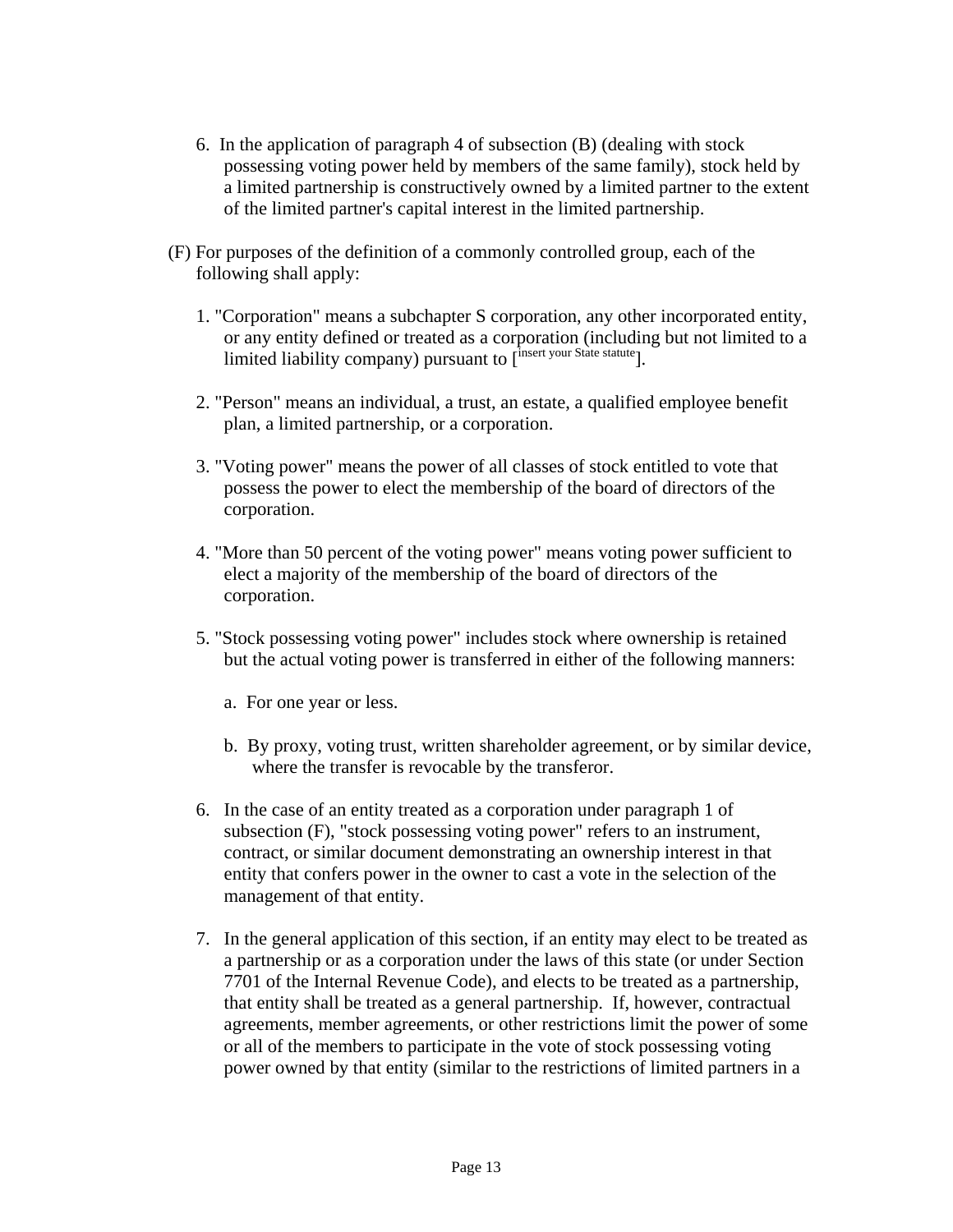limited partnership), the  $\left[\right]$ <sup>state tax agency</sup> may permit or require that entity to be treated as a limited partnership.

- (G)The  $\lceil \frac{\text{state tax agency}}{\text{array}} \rceil$  may prescribe any regulations as may be necessary or appropriate to carry out the purposes of this section, including, but not limited to, regulations that do the following:
	- 1. Prescribe terms and conditions relating to the election described by subsection (C), and the revocation thereof.
	- 2. Disregard transfers of voting power not described by paragraph 5 of subsection (F).
	- 3. Treat entities not described by paragraph 2 of subsection (F) as a person.
	- 4. Treat warrants, obligations convertible into stock, options to acquire or sell stock, and similar instruments as stock.
	- 5. Treat holders of a beneficial interest in, or executor or trustee powers over, stock held by an estate or trust as constructively owned by the holder.
	- 6. Prescribe rules relating to the treatment of partnership agreements which authorize a particular partner or partners to exercise voting power of stock held by the partnership.
	- 7. Treat limited partners as constructive owners of stock possessing voting power held by the limited partnership, in proportion to their interest in the partnership.

**••• Reg. IV.1.(c). Business and Nonbusiness Income: Application of Definitions.** The following applies the foregoing principles for purposes of determining whether particular income is business or nonbusiness income. [(The examples used throughout these regulations are illustrative only and are limited to the facts they contain.)]

**(1) Rents from real and tangible personal property.** Rental income from real and tangible property is business income if the property with respect to which the rental income was received is or was used in the taxpayer's trade or business and therefore is includable in the property factor under Regulation IV.10. Property that has been converted to nonbusiness use (see IV.1.(a).(4)(A)) has lost its character as a business asset and is not subject to the rule of the preceding sentence.

[*Example (i):* The taxpayer operates a multistate car rental business. The income from car rentals is business income.

*Example (ii):* The taxpayer is engaged in the heavy construction business in which it uses equipment such as cranes, tractors, and earth-moving vehicles.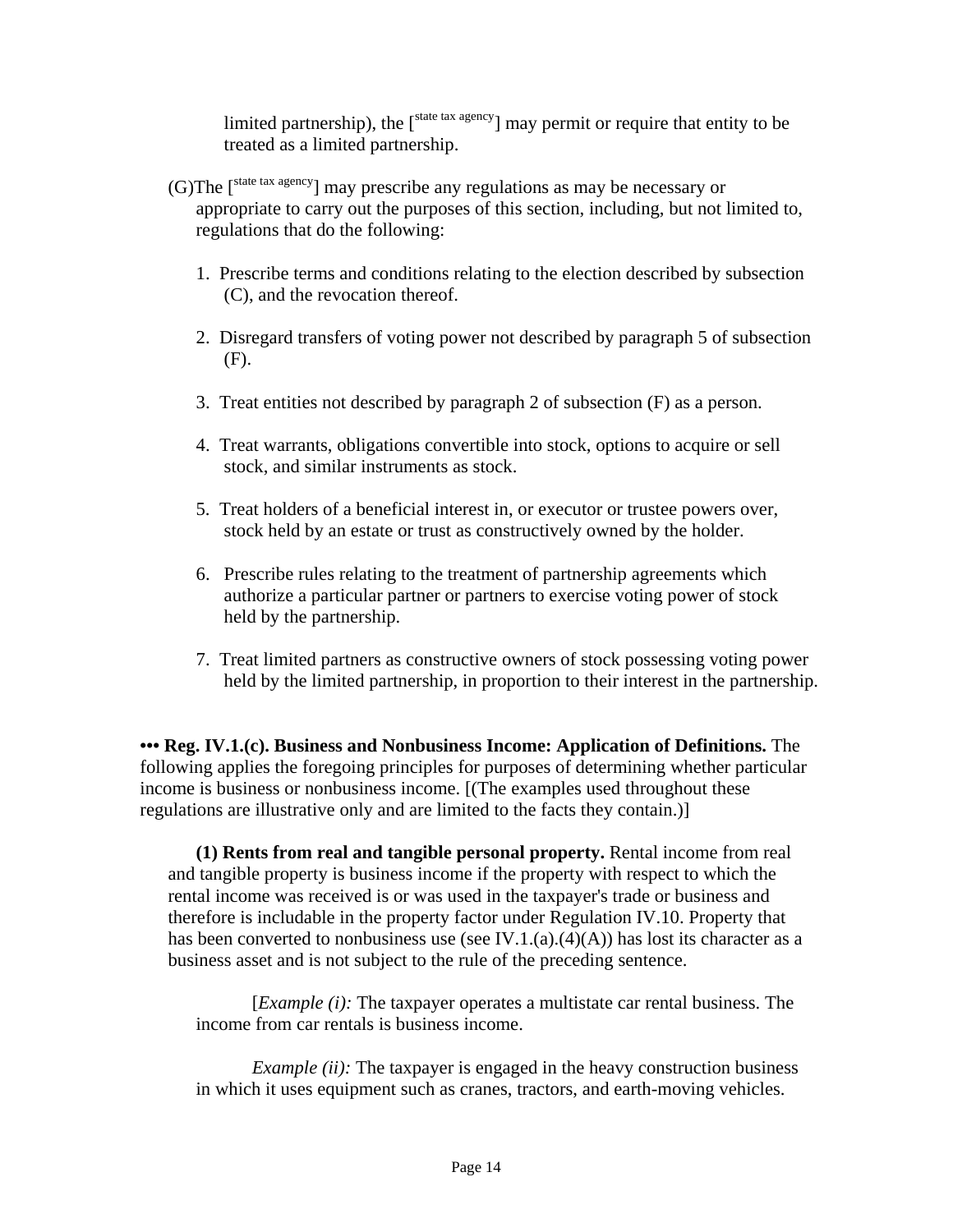The taxpayer makes short-term leases of the equipment when particular pieces of equipment are not needed on any particular project. The rental income is business income.

*Example (iii):* The taxpayer operates a multistate chain of men's clothing stores. The taxpayer purchases a five-story office building for use in connection with its trade or business. It uses the street floor as one of its retail stores and the second and third floors for its general corporate headquarters. The remaining two floors are held for future use in the trade or business and are leased to tenants on a sort-term basis in the meantime. The rental income is business income.

*Example (iv):* The taxpayer operates a multistate chain of grocery stores. It purchases as an investment an office building in another state with surplus funds and leases the entire building to others. The net rental income is not business income of the grocery store trade or business. Therefore, the net rental income is nonbusiness income.

*Example (v):* The taxpayer operates a multistate chain of men's clothing stores. The taxpayer invests in a 20-story office building and uses the street floor as one of its retail stores and the second floor for its general corporate headquarters. The remaining 18 floors are leased to others. The rental of the eighteen floors is not done in furtherance of but rather is separate from the operation of the taxpayer's trade or business. The net rental income is not business income of the clothing store trade or business. Therefore, the net rental income is nonbusiness income.

*Example (vi):* The taxpayer constructed a plant for use in its multistate manufacturing business and 20 years later the plant was closed and put up for sale. The plant was rented for a temporary period from the time it was closed by the taxpayer until it was sold 18 months later. The rental income is business income and the gain on the sale of the plant is business income.

*Example (vii):* The taxpayer operates a multistate chain of grocery stores. It owned an office building which it occupied as its corporate headquarters. Because of inadequate space, taxpayer acquired a new and larger building elsewhere for its corporate headquarters. The old building was rented to an investment company under a five-year lease. Upon expiration of the lease, taxpayer sold the building at a gain (or loss). The net rental income received over the lease period is nonbusiness income and the gain (or loss) on the sale of the building is nonbusiness income.]

**(2) Gains or losses from sales of assets.** Gain or loss from the sale, exchange or other disposition of real property or of tangible or intangible personal property constitutes business income if the property while owned by the taxpayer was used in, or was otherwise included in the property factor of the taxpayer's trade or business. However, if the property was utilized for the production of nonbusiness income or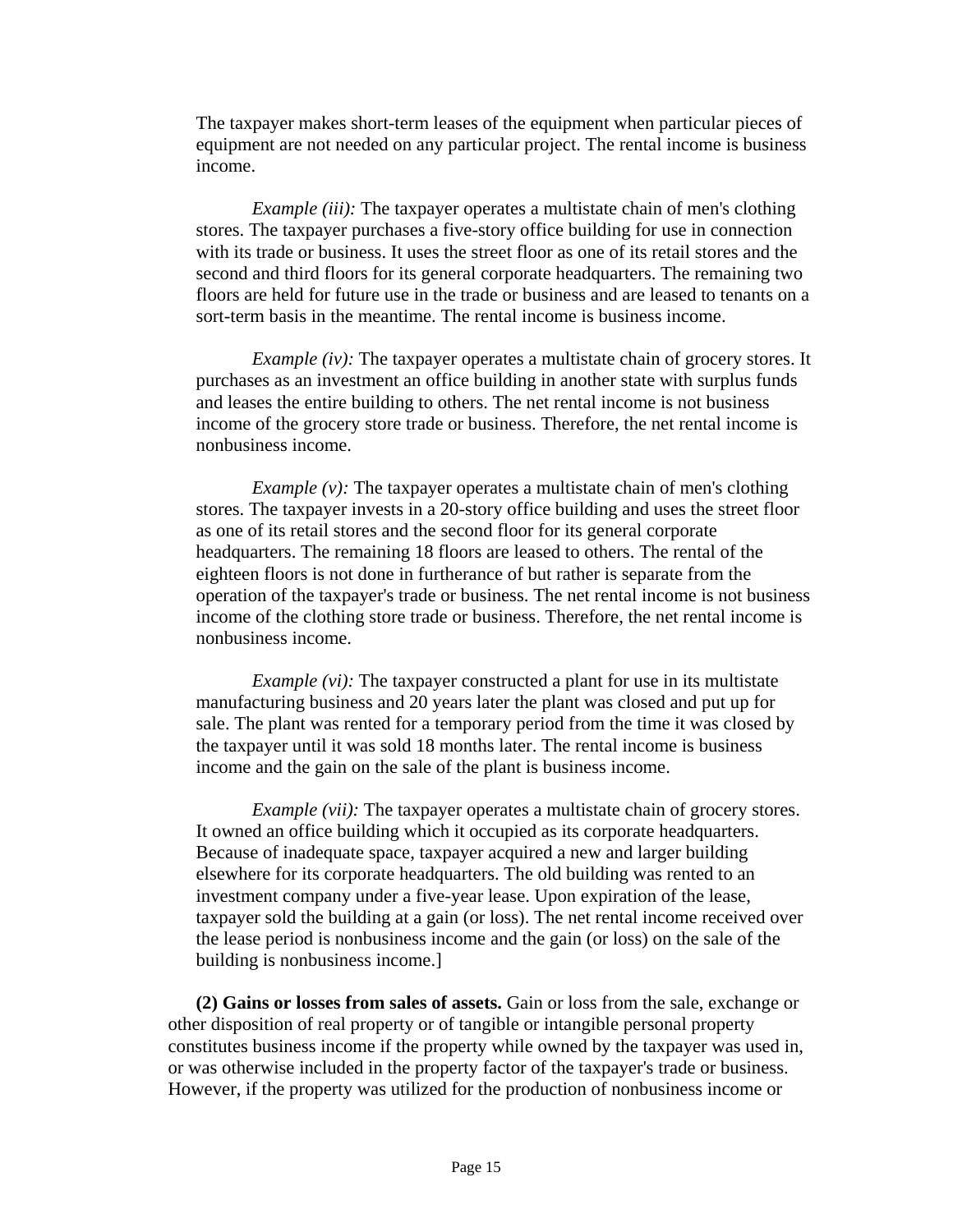otherwise was removed from the property factor before its sale, exchange or other disposition, the gain or loss will constitute nonbusiness income. See Regulation IV.10.

[*Example (i):* In conducting its multistate manufacturing business, the taxpayer systematically replaces automobiles, machines, and other equipment used in the business. The gains or losses resulting from those sales constitute business income.

*Example (ii):* The taxpayer constructed a plant for use in its multistate manufacturing business and 20 years later sold the property at a gain while it was in operation by the taxpayer. The gain is business income.

*Example (iii):* Same as (ii) except that the plant was closed and put up for sale but was not in fact sold until a buyer was found 18 months later. The gain is business income.

*Example (iv):* Same as (ii) except that the plant was rented while being held for sale. The rental income is business income and the gain on the sale of the plant is business income.

*Example (v):* The taxpayer operates a multistate chain of grocery stores. It owned an office building which it occupied as its corporate headquarters. Because of inadequate space, taxpayer acquired a new and larger building elsewhere for its corporate headquarters. Because the taxpayer did not intend to reoccupy the old building, the taxpayer rented the old building to an unrelated investment company under a five-year lease. Upon expiration of the lease, taxpayer sold the building at a gain (or loss). The gain (or loss) on the sale is nonbusiness income and the rental income received over the lease period is nonbusiness income.]

**(3) Interest.** Interest income is business income where the intangible with respect to which the interest was received arose out of or was created in the regular course of the taxpayer's trade or business operations or where the acquiring and holding the intangible is an integral, functional, or operative component of the taxpayer's trade or business operations, or otherwise materially contributes to the production of business income of the trade or business operations.

[*Example (i):* The taxpayer operates a multistate chain of department stores, selling for cash and on credit. Service charges, interest, or time-price differentials and the like are received with respect to installment sales and revolving charge accounts. These amounts are business income.

*Example (ii):* The taxpayer conducts a multistate manufacturing business. During the year the taxpayer receives a federal income tax refund pertaining to the taxpayer's trade or business and collects a judgment against a debtor of the business. Both the tax refund and the judgment bear interest. The interest income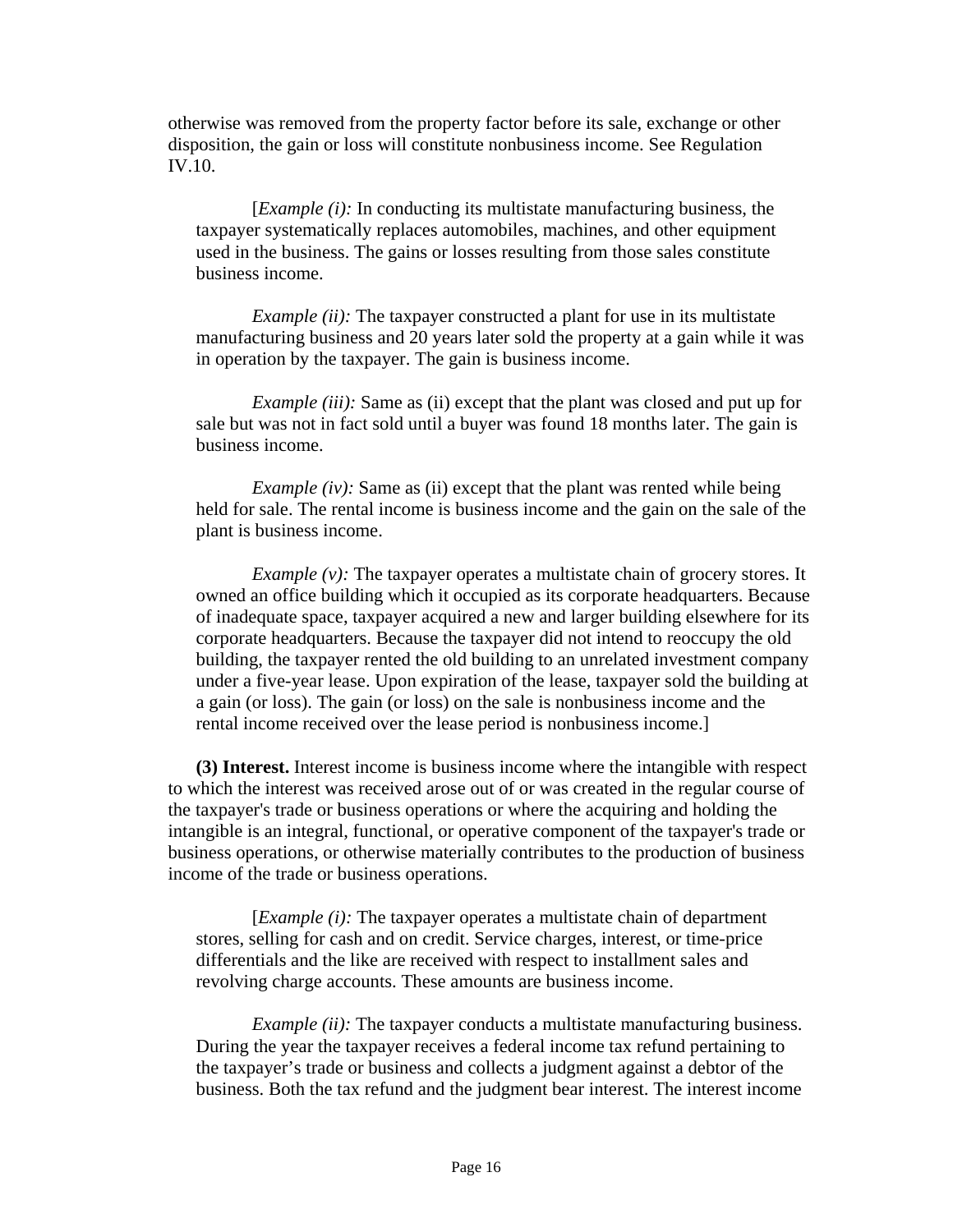is business income.

*Example (iii):* The taxpayer is engaged in a multistate manufacturing and wholesaling business. In connection with that business, the taxpayer maintains special accounts to cover such items as workmen's compensation claims, rain and storm damage, machinery replacement, etc. The moneys in those accounts are invested at interest. Similarly, the taxpayer temporarily invests funds intended for payment of federal, state and local tax obligations pertaining to the taxpayer's trade or business. The interest income is business income.

*Example (iv):* The taxpayer is engaged in a multistate money order and traveler's check business. In addition to the fees received in connection with the sale of the money orders and traveler's checks, the taxpayer earns interest income by the investment of the funds pending their redemption. The interest income is business income.

*Example (v):* The taxpayer is engaged in a multistate manufacturing and selling business. The taxpayer usually has working capital and extra cash totaling \$200,000 which it regularly invests in short-term interest bearing securities. The interest income is business income.

*Example (vi):* In January, the taxpayer sold all of the stock of a subsidiary for \$20,000,000. The funds are placed in an interest-bearing account pending a decision by management as to how the funds are to be utilized. The interest income is nonbusiness income.]

**(4) Dividends.** Dividends are business income where the stock with respect to which the dividends was received arose out of or was acquired in the regular course of the taxpayer's trade or business operations or where the acquiring and holding the stock is an integral, functional, or operative component of the taxpayer's trade or business operations, or otherwise materially contributes to the production of business income of the trade or business operations.

[*Example (i):* The taxpayer operates a multistate chain of stock brokerage houses. During the year, the taxpayer receives dividends on stock that it owns. The dividends are business income.

*Example (ii):* The taxpayer is engaged in a multistate manufacturing and wholesaling business. In connection with that business, the taxpayer maintains special accounts to cover such items as workmen's compensation claims, etc. A portion of the moneys in those accounts is invested in interest-bearing bonds. The remainder is invested in various common stocks listed on national stock exchanges. Both the interest income and any dividends are business income.

*Example (iii):* The taxpayer and several unrelated corporations own all of the stock of a corporation whose business operations consist solely of acquiring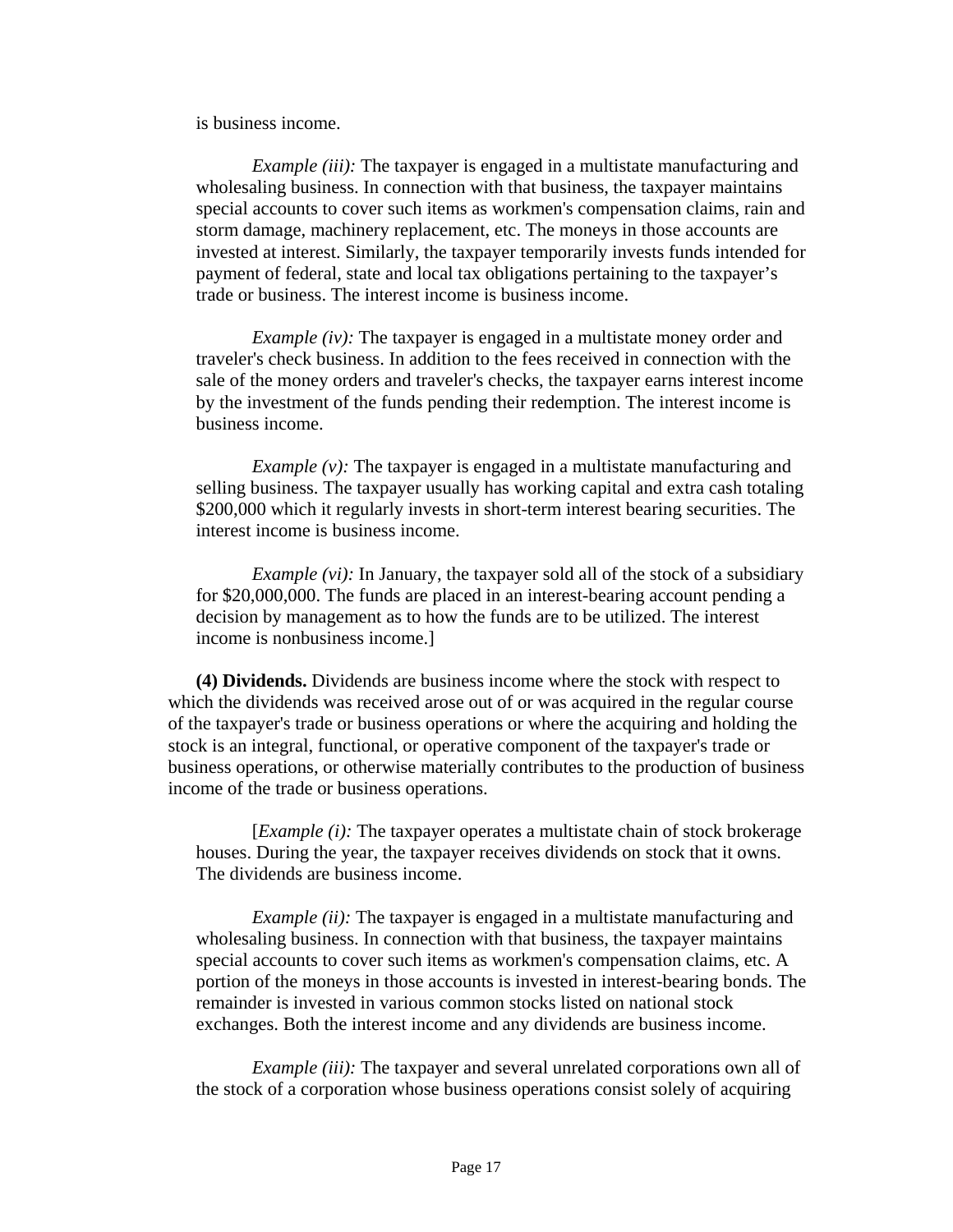and processing materials for delivery to the corporate owners. The taxpayer acquired the stock in order to obtain a source of supply of materials used in its manufacturing business. The dividends are business income.

*Example (iv)*: The taxpayer is engaged in a multistate heavy construction business. Much of its construction work is performed for agencies of the federal government and various state governments. Under state and federal laws applicable to contracts for these agencies, a contractor must have adequate bonding capacity, as measured by the ratio of its current assets (cash and marketable securities) to current liabilities. In order to maintain an adequate bonding capacity the taxpayer holds various stocks and interest-bearing securities. Both the interest income and any dividends received are business income.

*Example (v):* The taxpayer receives dividends from the stock of its subsidiary or affiliate which acts as the marketing agency for products manufactured by the taxpayer. The dividends are business income.

*Example (vi):* The taxpayer is engaged in a multistate glass manufacturing business. It also holds a portfolio of stock and interest-bearing securities, the acquisition and holding of which are unrelated to the manufacturing business. The dividends and interest income received are nonbusiness income.]

**(5) Patent and copyright royalties.** Patent and copyright royalties are business income where the patent or copyright with respect to which the royalties were received arose out of or was created in the regular course of the taxpayer's trade or business operations or where the acquiring and holding the patent or copyright is an integral, functional, or operative component of the taxpayer's trade or business operations, or otherwise materially contributes to the production of business income of the trade or business operations.

[*Example (i):* The taxpayer is engaged in the multistate business of manufacturing and selling industrial chemicals. In connection with that business, the taxpayer obtained patents on certain of its products. The taxpayer licensed the production of the chemicals in foreign countries, in return for which the taxpayer receives royalties. The royalties received by the taxpayer are business income.

*Example (ii):* The taxpayer is engaged in the music publishing business and holds copyrights on numerous songs. The taxpayer acquires the assets of a smaller publishing company, including music copyrights. These acquired copyrights are thereafter used by the taxpayer in its business. Any royalties received on these copyrights are business income.

*Example (iii):* Same as example (ii), except that the acquired company also held the patent on a method of producing digital audio recordings. The taxpayer does not manufacture or sell digital audio recordings. Any royalties received on the patent would be nonbusiness income.]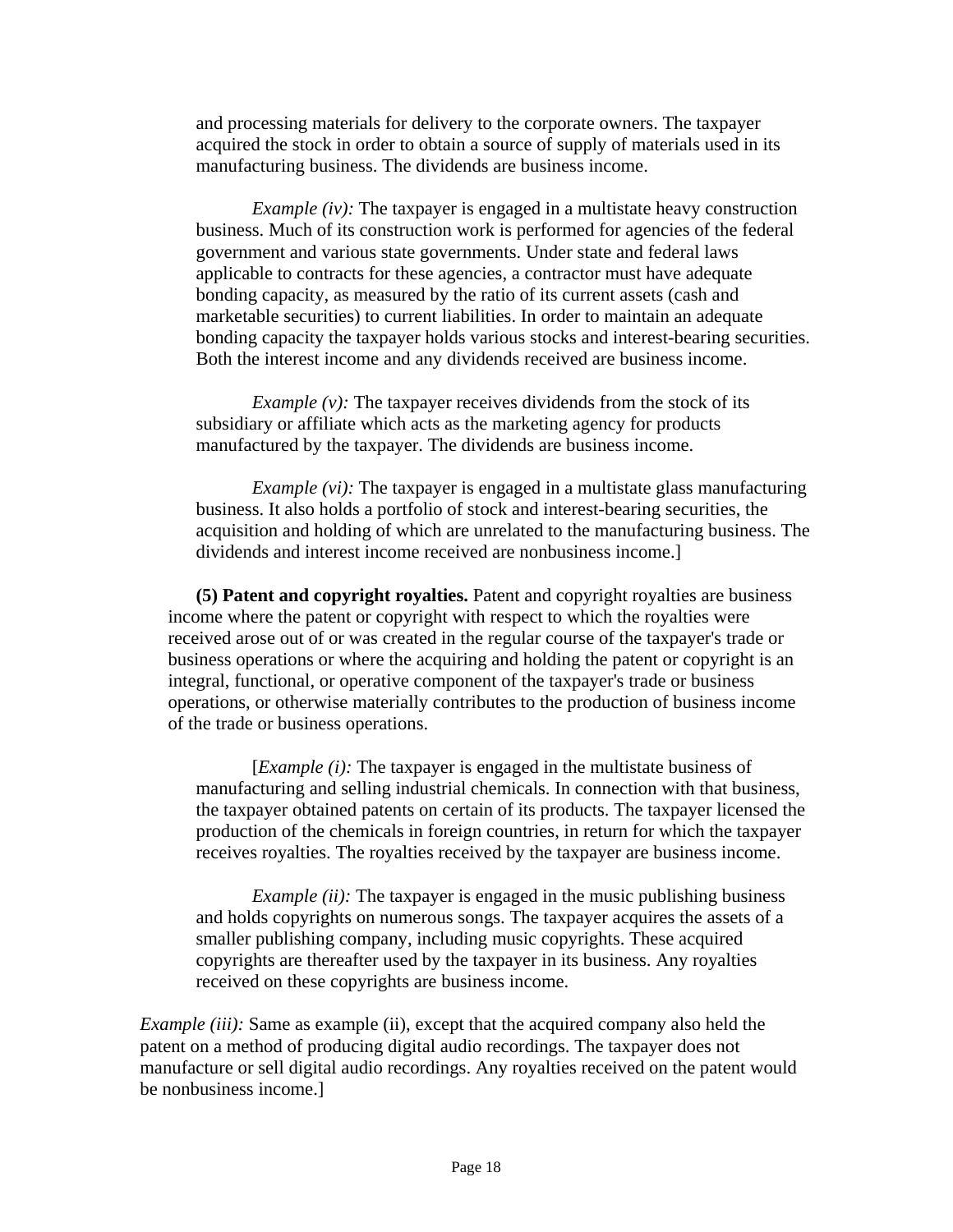**••• Reg. IV.1.(d). Proration of Deductions.** In most cases, an allowable deduction of a taxpayer will be applicable to only the business income arising from a particular trade or business or to a particular item of nonbusiness income. In some cases, an allowable deduction may be applicable to the business incomes of more than one trade or business and/or to several items of nonbusiness income. In such cases, the deduction shall be prorated among those trades or businesses and those items of nonbusiness income in a manner which fairly distributes the deduction among the classes of income to which it is applicable.

 **(1) Year to year consistency.** In filing returns with this state, if the taxpayer departs from or modifies the manner of prorating any such deduction used in returns for prior years, the taxpayer shall disclose in the return for the current year the nature and extent of the modification.

 **(2) State to state consistency.** If the returns or reports filed by a taxpayer with all states to which the taxpayer reports under Article IV of this Compact or the Uniform Division of Income for Tax Purposes Act are not uniform in the application or proration of any deduction, the taxpayer shall disclose in its return to this state the nature and extent of the variance.

### **••• Reg. IV.2.(a). Definitions.**

(1) "Taxpayer" means [each state should insert the definition in Article II.3. or the definition in its own tax laws].

(2) "Apportionment" refers to the division of business income between states by the use of a formula containing apportionment factors.

(3) "Allocation" refers to the assignment of nonbusiness income to a particular state.

(4) "Business activity" refers to the transactions and activities occurring in the regular course of a particular trade or business of a taxpayer or to the acquisition, management, and disposition of property that constitute integral parts of the taxpayer's regular trade or business operations.

 [Ed. Note: The term "business activity" is used in the following MTC regulations:

- IV.1.(b)., *exampl*e;
- $\bullet$  IV.2.(b).(1);
- $\bullet$  IV.3.(a).;
- $\bullet$  IV.3.(a).(1);
- $\bullet$  IV.3.(a).(2);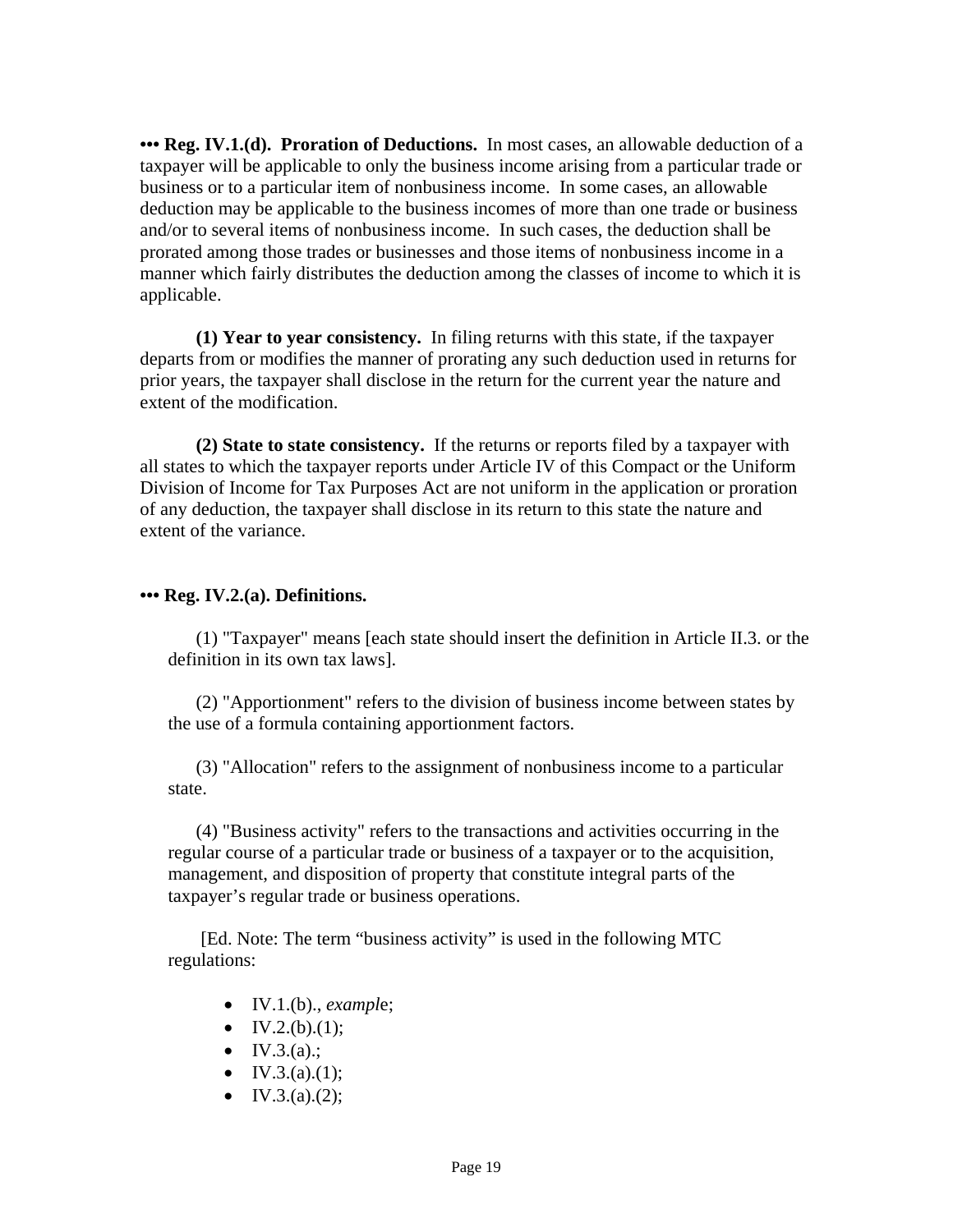- $\bullet$  IV.3.(b).(1);
- $\bullet$  IV.3.(b).(1)(A);
- IV.3.(b).(1)(B);
- IV.3.(b).(1)(B), *exampl*e;
- $\bullet$  IV.3.(b).(2);
- IV.3.(b).(2), *example (i*);
- IV.3.(b).(2), *example (iv*);
- $\bullet$  IV.3.(c).;
- $\bullet$  IV.18.(a).;
- $\bullet$  IV.18.(a).(3);
- $\bullet$  IV.18.h.(4)(iii)A.2.;
- $\bullet$  IV.18.(j).(1);
- $\bullet$  IV.18.(j).(3)(i)B.2.;
- $\bullet$  IV.18.(j).(3)(i)B.3.; and
- The financial institution apportionment principles to the extent that States adopt the uniformity recommendation as a regulation that is folded into the existing MTC regulations and thereby picks up the floating definition of "business activity".]

 (5) "Gross receipts" are the gross amounts realized (the sum of money and the fair market value of other property or services received) on the sale or exchange of property, the performance of services, or the use of property or capital (including rents, royalties, interest and dividends) in a transaction which produces business income, in which the income or loss is recognized (or would be recognized if the transaction were in the United States) under the Internal Revenue Code. Amounts realized on the sale or exchange of property are not reduced for the cost of goods sold or the basis of property sold. Gross receipts, even if business income, do not include such items as, for example:

- 1) repayment, maturity, or redemption of the principal of a loan, bond, or mutual fund or certificate of deposit or similar marketable instrument;
- 2) the principal amount received under a repurchase agreement or other transaction properly characterized as a loan;
- 3) proceeds from issuance of the taxpayer's own stock or from sale of treasury stock;
- 4) damages and other amounts received as the result of litigation;
- 5) property acquired by an agent on behalf of another;
- 6) tax refunds and other tax benefit recoveries;
- 7) pension reversions;
- 8) contributions to capital (except for sales of securities by securities dealers);
- 9) income from forgiveness of indebtedness; or
- 10) amounts realized from exchanges of inventory that are not recognized by the Internal Revenue Code.

Exclusion of an item from the definition of "gross receipts" is not determinative of its character as business or nonbusiness income. Nothing in this definition shall be construed to modify, impair or supersede any provision of Section IV.18.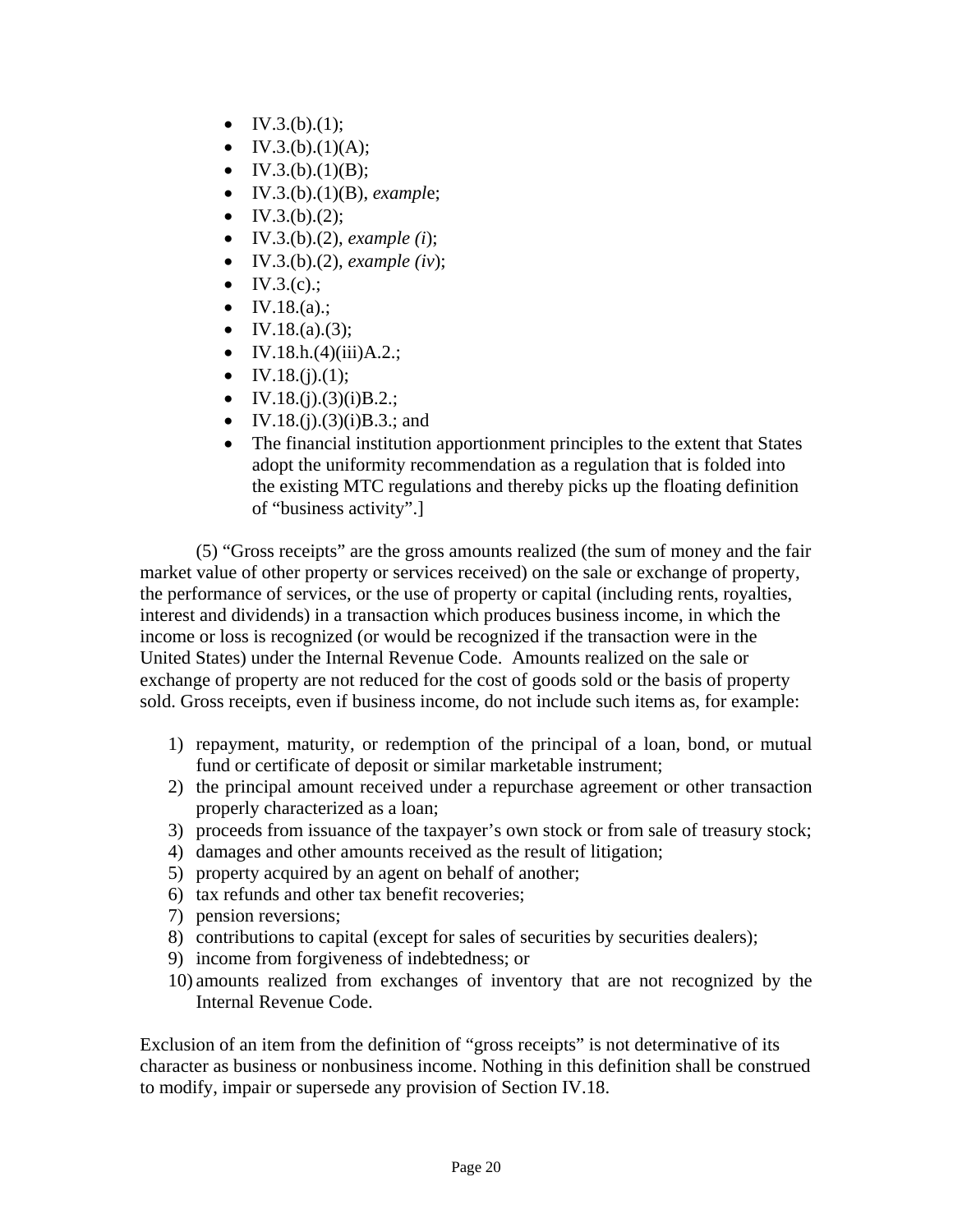**••• Reg. IV.2.(b)(1). Application of Article IV: Apportionment.** If the business activity in respect to any trade or business of a taxpayer occurs both within and without this state, and if by reason of such business activity the taxpayer is taxable in another state, the portion of the net income (or net loss) arising from such trade or business which is derived from sources within this state shall be determined by apportionment in accordance with Article IV.9. to IV.17.

**••• Reg. IV.2.(b)(2). Application of Article IV: Combined Report.** If a particular trade or business is carried on by a taxpayer and one or more affiliated corporations, nothing in Article IV or in these regulations shall preclude the use of a "combined report" whereby the entire business income of such trade or business is apportioned in accordance with Article IV.9. to IV.17.

**••• Reg. IV.2.(b)(3). Application of Article IV: Allocation.** Any taxpayer subject to the taxing jurisdiction of this state shall allocate all of its nonbusiness income or loss within or without this state in accordance with Article IV.4, to IV.8.

### **••• Reg. IV.2.(c). Consistency and Uniformity in Reporting.**

 **(1) Year to year consistency.** In filing returns with this state, if the taxpayer departs from or modifies the manner in which income has been classified as business income or nonbusiness income in returns for prior years, the taxpayer shall disclose in the return for the current year the nature and extent of the modification.

 **(2) State to state consistency.** If the returns or reports filed by a taxpayer for all states to which the taxpayer reports under Article IV of this Compact or the Uniform Division of Income for Tax Purposes Act are not uniform in the classification of income as business or nonbusiness income, the taxpayer shall disclose in its return to this state the nature and extent of the variance.

**••• Reg. IV.3.(a). Taxable in Another State: In General.** Under Article IV.2. the taxpayer is subject to the allocation and apportionment provisions of Article IV if it has income from business activity that is taxable both within and without this state. A taxpayer's income from business activity is taxable without this state if the taxpayer, by reason of such business activity (i.e., the transactions and activity occurring in the regular course of a particular trade or business), is taxable in another state within the meaning of Article IV.3.

 **(1) Applicable tests.** A taxpayer is taxable within another state if it meets either one of two tests: (1) By reason of business activity in another state, the taxpayer is subject to one of the types of taxes specified in Article IV.3.(1), namely: A net income tax, a franchise tax measured by net income, a franchise tax for the privilege of doing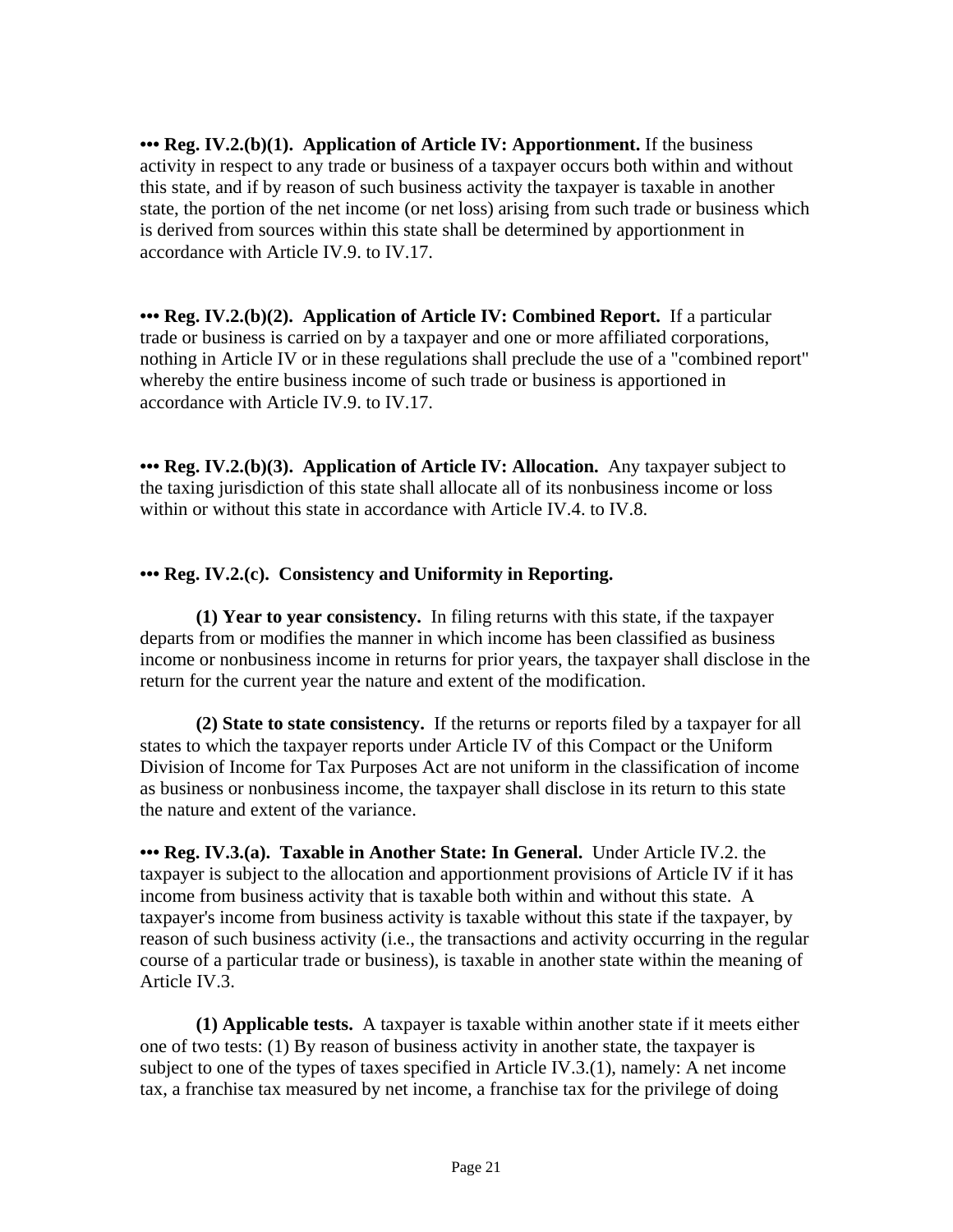business, or a corporate stock tax; or (2) By reason of such business activity, another state has jurisdiction to subject the taxpayer to a net income tax, regardless of whether or not the state imposes such a tax on the taxpayer.

 **(2) Producing nonbusiness income.** A taxpayer is not taxable in another state with respect to a particular trade or business merely because the taxpayer conducts activities in that other state pertaining to the production of nonbusiness income or business activities relating to a separate trade or business.

### **••• Reg. IV.3.(b).Taxable in Another State: When a Corporation Is "Subject to" a Tax under Article IV.3.(1).**

 (1) A taxpayer is "subject to" one of the taxes specified in Article IV.3.(1) if it carries on business activities in a state and the state imposes such a tax thereon. Any taxpayer which asserts that it is subject to one of the taxes specified in Article IV.3.(1) in another state shall furnish to the [tax administrator] of this state upon his/her request evidence to support that assertion. The [tax administrator] of this state may request that such evidence include proof that the taxpayer has filed the requisite tax return in the other state and has paid any taxes imposed under the law of the other state; the taxpayer's failure to produce such proof may be taken into account in determining whether the taxpayer in fact is subject to one of the taxes specified in Article IV.3.(1) in the other state.

 **Voluntary tax payment.** If the taxpayer voluntarily files and pays one or more of such taxes when not required to do so by the laws of that state or pays a minimal fee for qualification, organization or for the privilege of doing business in that state, but

(A) does not actually engage in business activity in that state, or

 (B) does actually engage in some business activity not sufficient for nexus and the minimum tax bears no relationship to the taxpayer's business activity within such state, the taxpayer is not "subject to" one of the taxes specified within the meaning of Article  $IV.3(1)$ .

*Example:* State A has a corporation franchise tax measured by net income for the privilege of doing business in that state. Corporation X files a return and pays the \$50 minimum tax, although it carries on no business activity in State A. Corporation X is not taxable in State A.

 (2) The concept of taxability in another state is based upon the premise that every state in which the taxpayer is engaged in business activity may impose an income tax even though every state does not do so. In states which do not, other types of taxes may be imposed as a substitute for an income tax. Therefore, only those taxes enumerated in Article IV.3.(1) which may be considered as basically revenue raising rather than regulatory measures shall be considered in determining whether the taxpayer is "subject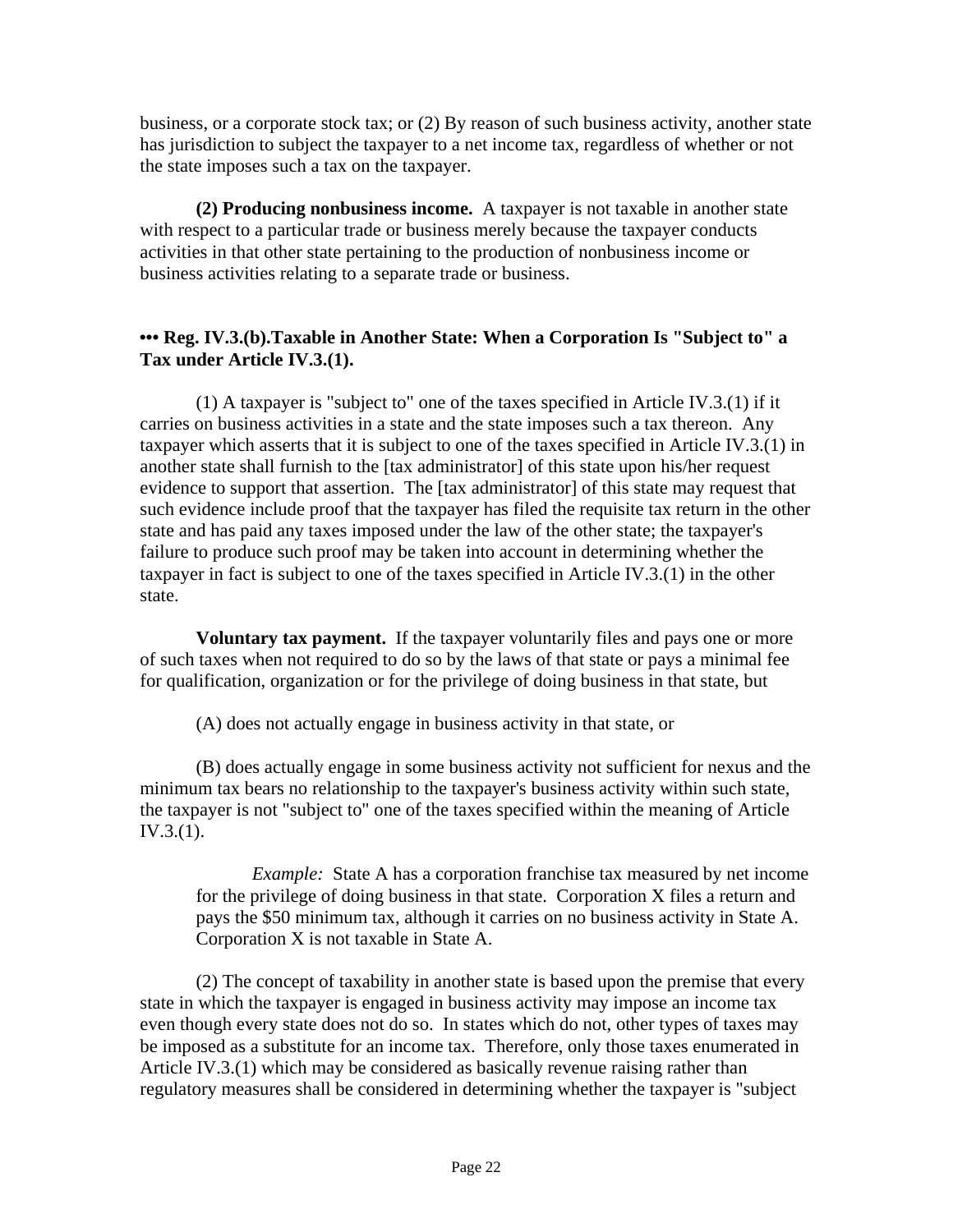to" one of the taxes specified in Article IV.3.(1) in another state.

*Example (i):* State A requires all nonresident corporations which qualify or register in State A to pay to the Secretary of State an annual license fee or tax for the privilege of doing business in the state regardless of whether the privilege is in fact exercised. The amount paid is determined according to the total authorized capital stock of the corporation; the rates are progressively higher by bracketed amounts. The statute sets a minimum fee of \$50 and a maximum fee of \$500. Failure to pay the tax bars a corporation from utilizing the state courts for enforcement of its rights. State A also imposes a corporation income tax. Nonresident Corporation X is qualified in State A and pays the required fee to the Secretary of State but does not carry on any business activity in State A (although it may utilize the courts of State A). Corporation X is not "taxable" in State A.

*Example (ii):* Same facts as Example (i) except that Corporation X is subject to and pays the corporation income tax. Payment is prima facie evidence that Corporation X is "subject to" the net income tax of State A and is "taxable" in State A.

*Example (iii):* State B requires all nonresident corporations qualified or registered in State B to pay to the Secretary of State an annual permit fee or tax for doing business in the state. The base of the fee or tax is the sum of (1) outstanding capital stock, and (2) surplus and undivided profits. The fee or tax base attributable to State B is determined by a three factor apportionment formula. Nonresident Corporation X which operates a plant in State B, pays the required fee or tax to the Secretary of State. Corporation X is "taxable" in State B.

*Example (iv):* State A has a corporation franchise tax measured by net income for the privilege of doing business in that state. Corporation X files a return based upon its business activity in the state but the amount of computed liability is less than the minimum tax. Corporation X pays the minimum tax. Corporation X is subject to State A's corporation franchise tax.

**••• Reg. IV.3.(c). Taxable in Another State: When a State Has Jurisdiction to Subject a Taxpayer to a Net Income Tax.** The second test, that of Article IV.3.(2), applies if the taxpayer's business activity is sufficient to give the state jurisdiction to impose a net income tax by reason of such business activity under the Constitution and statutes of the United States. Jurisdiction to tax is not present where the state is prohibited from imposing the tax by reason of the provisions of Public Law 86-272, 15 U.S.C.A. §§ 381-385. In the case of any "state" as defined in Article IV.1.(h), other than a state of the United States or political subdivision thereof, the determination of whether the "state" has jurisdiction to subject the taxpayer to a net income tax shall be made as though the jurisdictional standards applicable to a state of the United States applied in that "state." If jurisdiction is otherwise present, that "state" is not considered as being without jurisdiction by reason of the provisions of a treaty between that "state" and the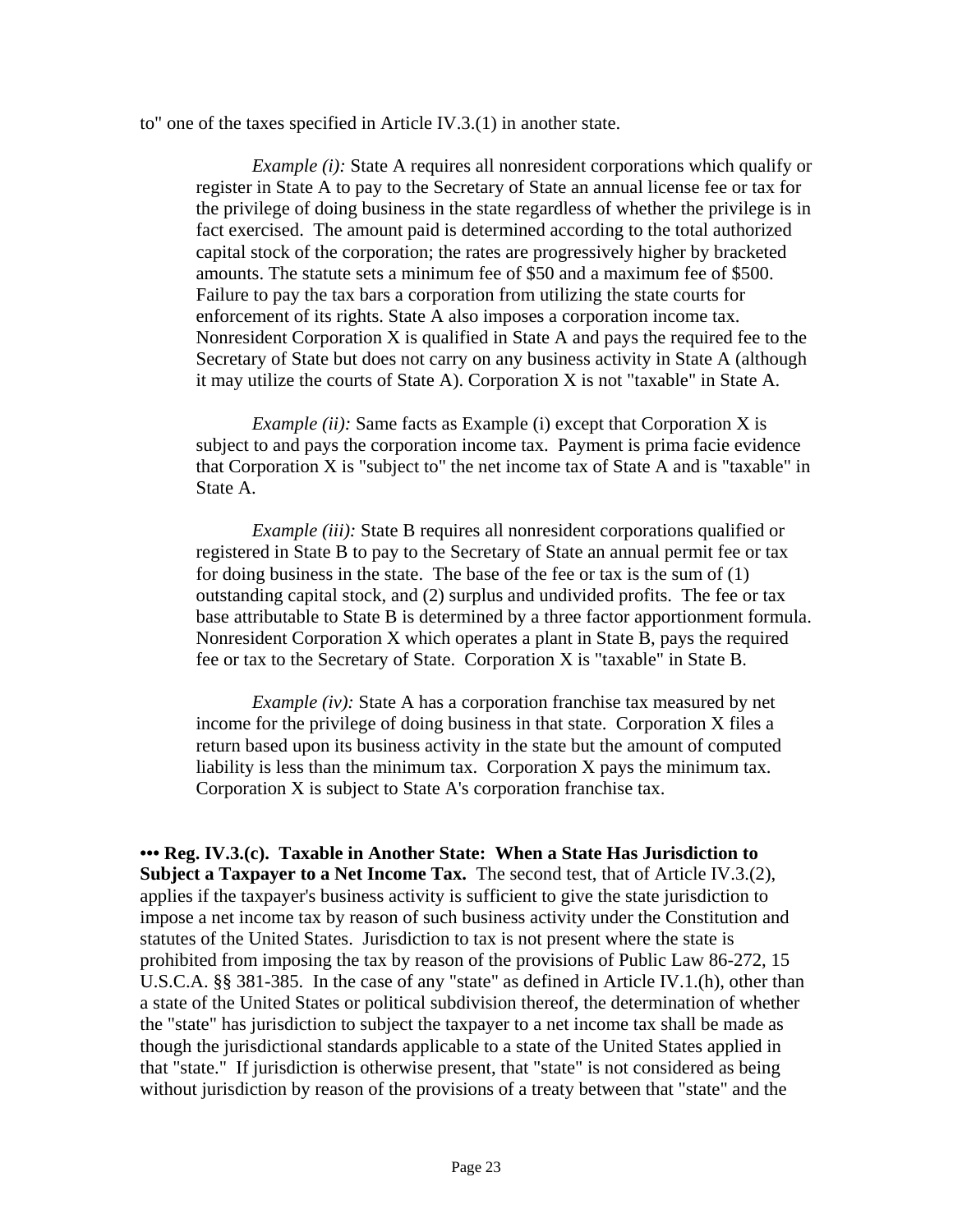United States.

*Example:* Corporation X is actively engaged in manufacturing farm equipment in State A and in foreign country B. Both State A and foreign country B impose a net income tax but foreign country B exempts corporations engaged in manufacturing farm equipment. Corporation X is subject to the jurisdiction of State A and foreign country B.

**••• Reg. IV.9. Apportionment Formula.** All business income of each trade or business of the taxpayer shall be apportioned to this state by use of the apportionment formula set forth in Article IV.9. The elements of the apportionment formula are the property factor (see Regulation IV.10.), the payroll factor (see Regulation IV.13.) and the sales factor (see Regulation IV.15.) of the trade or business of the taxpayer.

**••• Reg. IV.10.(a). Property Factor: In General.** The property factor of the apportionment formula for each trade or business of the taxpayer shall include all real and tangible personal property owned or rented by the taxpayer and used during the tax period in the regular course of the trade or business. The term "real and tangible personal property" includes land, buildings, machinery, stocks of goods, equipment, and other real and tangible personal property but does not include coin or currency. Property used in connection with the production of nonbusiness income shall be excluded from the property factor. Property used both in the regular course of the taxpayer's trade or business and in the production of nonbusiness income shall be included in the factor only to the extent that the property is used in the regular course of the taxpayer's trade or business. The method of determining that portion of the value to be included in the factor will depend upon the facts of each case. The property factor shall include the average value of property includable in the factor. See Regulation IV.12.

**••• Reg. IV.10.(b). Property Factor: Property Used for the Production of Business Income.** Property shall be included in the property factor if it is actually used or is available for or capable of being used during the tax period in the regular course of the trade or business of the taxpayer. Property held as reserves or standby facilities or property held as a reserve source of materials shall be included in the factor. For example, a plant temporarily idle or raw material reserves not currently being processed are includable in the factor. Property or equipment under construction during the tax period (except inventoriable goods in process) shall be excluded from the factor until such property is actually used in the regular course of the trade or business of the taxpayer. If the property is partially used in the regular course of the trade or business of the taxpayer while under construction, the value of the property to the extent used shall be included in the property factor. Property used in the regular course of the trade or business of the taxpayer shall remain in the property factor until its permanent withdrawal is established by an identifiable event such as its conversion to the production of nonbusiness income, its sale, or the lapse of an extended period of time (normally, five years) during which the property is no longer held for use in the trade or business.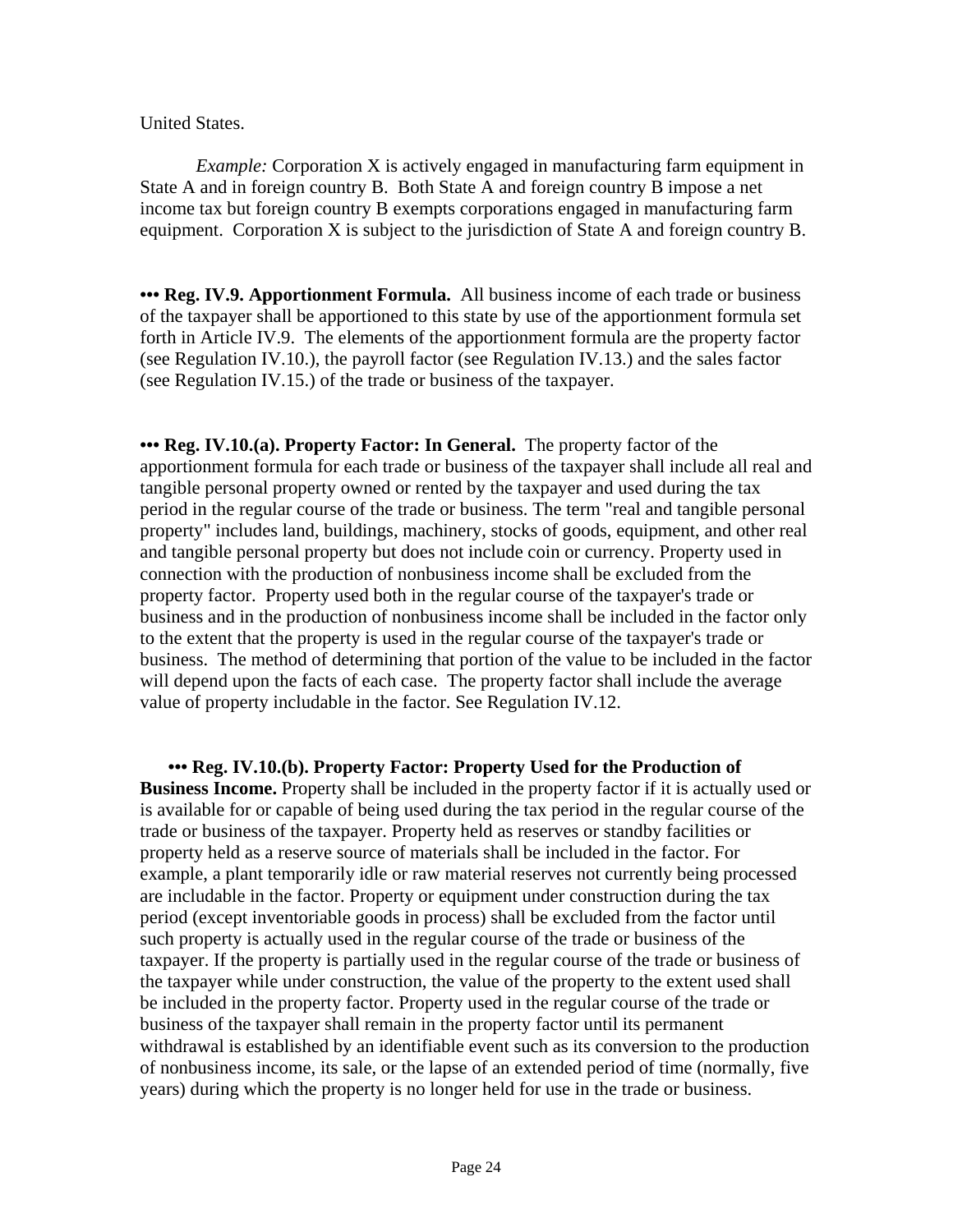[*Example (i):* Taxpayer closed its manufacturing plant in State X and held the property for sale. The property remained vacant until its sale one year later. The value of the manufacturing plant is included in the property factor until the plant is sold.

*Example (ii):* Same as above except that the property was rented until the plant was sold. The plant is included in the property factor until the plant is sold.

*Example (iii):* Taxpayer closed its manufacturing plant and leased the building under a five-year lease. The plant is included in the property factor until the commencement of the lease.

*Example (iv):* The taxpayer operates a chain of retail grocery stores. Taxpayer closed Store A, which was then remodeled into three small retail stores such as a dress shop, dry cleaning, and barber shop, which were leased to unrelated parties. The property is removed from the property factor on the date on which the remodeling of Store A commenced.]

#### **••• Reg. IV.10.(c). Property Factor: Consistency in Reporting.**

 **(1) Year to year consistency.** In filing returns with this state, if the taxpayer departs from or modifies the manner of valuing property or of excluding property from or including property in the property factor used in returns for prior years, the taxpayer shall disclose in the return for the current year the nature and extent of the modification.

 **(2) State to state consistency.** If the returns or reports filed by the taxpayer with all states to which the taxpayer reports under Article IV of this Compact or the Uniform Division of Income for Tax Purposes Act are not uniform in the valuation of property and in the exclusion of property from or the inclusion of property in the property factor, the taxpayer shall disclose in its return to this state the nature and extent of the variance.

**••• Reg. IV.10.(d). Property Factor: Numerator.** The numerator of the property factor shall include the average value of the real and tangible personal property owned or rented by the taxpayer and used in this state during the tax period in the regular course of the trade or business of the taxpayer. Property in transit between locations of the taxpayer to which it belongs shall be considered to be at the destination for purposes of the property factor. Property in transit between a buyer and seller which is included by a taxpayer in the denominator of its property factor in accordance with its regular accounting practices shall be included in the numerator according to the state of destination. The value of mobile or movable property such as construction equipment, trucks or leased electronic equipment which are located within and without this state during the tax period shall be determined for purposes of the numerator of the factor on the basis of total time within the state during the tax period. An automobile assigned to a traveling employee shall be included in the numerator of the factor of the state to which the employee's compensation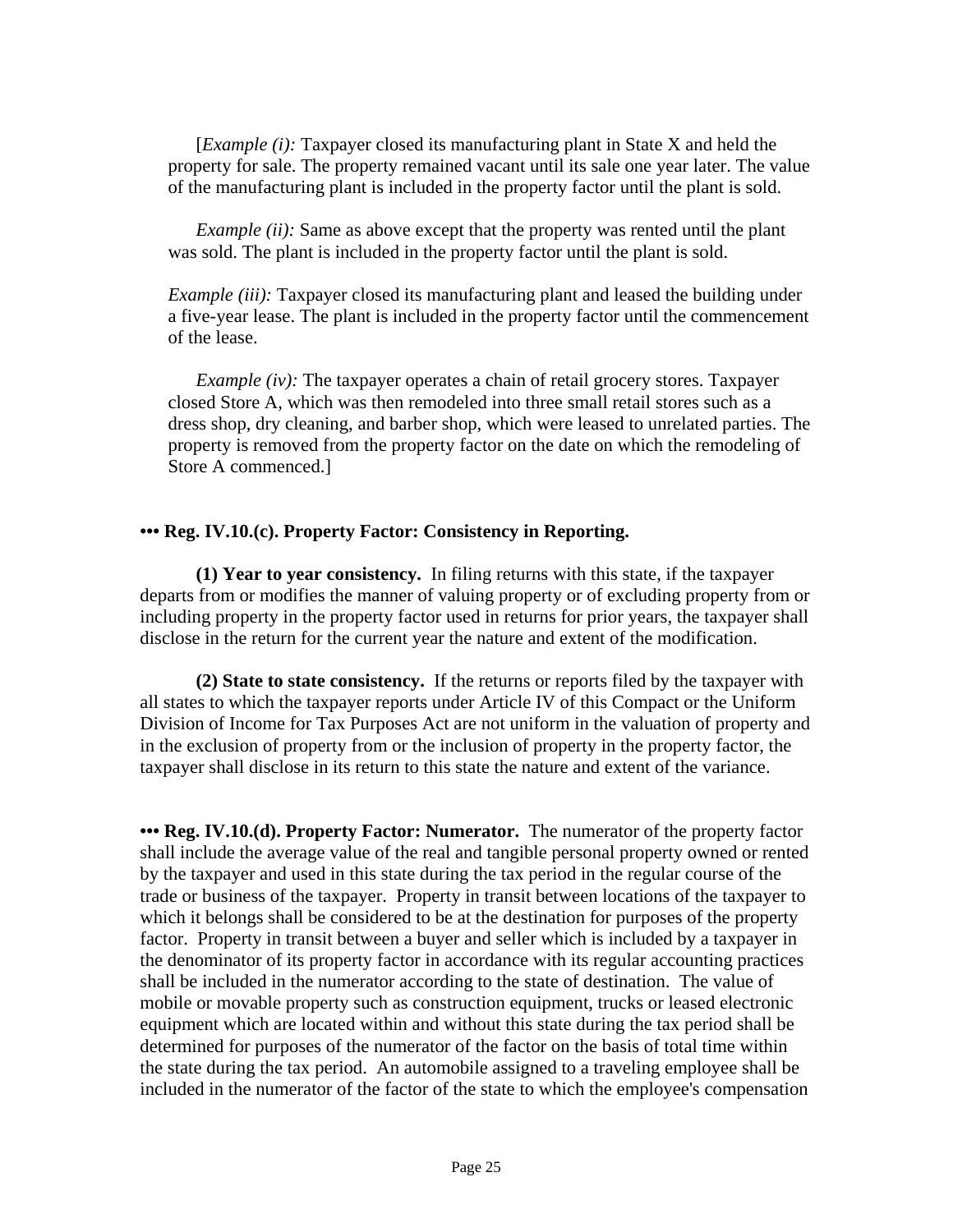is assigned under the payroll factor or in the numerator of the state in which the automobile is licensed.

#### **••• Reg. IV.11.(a). Property Factor: Valuation of Owned Property.**

 (1) Property owned by the taxpayer shall be valued at its original cost. As a general rule, "original cost" is deemed to be the basis of the property for federal income tax purposes (prior to any federal adjustments) at the time of acquisition by the taxpayer and adjusted by subsequent capital additions or improvements thereto and partial disposition thereof, by reason of sale, exchange, abandonment, etc. However, capitalized intangible drilling and development costs shall be included in the property factor whether or not they have been expensed for either federal or state tax purposes. [This last sentence was added on July 14, 1988.]

*Example (i):* The taxpayer acquired a factory building in this state at a cost of \$500,000 and, 18 months later, expended \$100,000 for major remodeling of the building. Taxpayer files its return for the current taxable year on the calendar-year basis. Depreciation deduction in the amount of \$22,000 was claimed with respect to the building on the return for the current taxable year. The value of the building includable in the numerator and denominator of the property factor is \$600,000; the depreciation deduction is not taken into account in determining the value of the building for purposes of the factor.

*Example (ii):* During the current taxable year, Corporation X merges into Corporation Y in a tax-free reorganization under the Internal Revenue Code. At the time of the merger, Corporation X owns a factory which X built five years earlier at a cost of \$1,000,000. X has been depreciating the factory at the rate of two percent per year, and its basis in X's hands at the time of the merger is  $$900,000$ . Since the property is acquired by Y in a transaction in which, under the Internal Revenue Code, its basis in Y's hands is the same as its basis in X's hands, Y includes the property in Y's property factor at X's original cost, without adjustment for depreciation, i.e. \$1,000,000.

*Example (iii):* Corporation Y acquires the assets of Corporation X in a liquidation by which Y is entitled to use its stock cost as the basis of the X assets under Section 334(b)(2) of the 1954 Internal Revenue Code (i.e. stock possessing 80 percent control is purchased and liquidated within two years). Under these circumstances, Y's cost of the assets is the purchase price of the X stock, prorated over the X assets.

 If the original cost of property is unascertainable, the property is included in the factor at its fair market value as of the date of acquisition by the taxpayer.

 (2) Inventory of stock of goods shall be included in the factor in accordance with the valuation method used for federal income tax purposes.

(3) Property acquired by gift or inheritance shall be included in the factor at its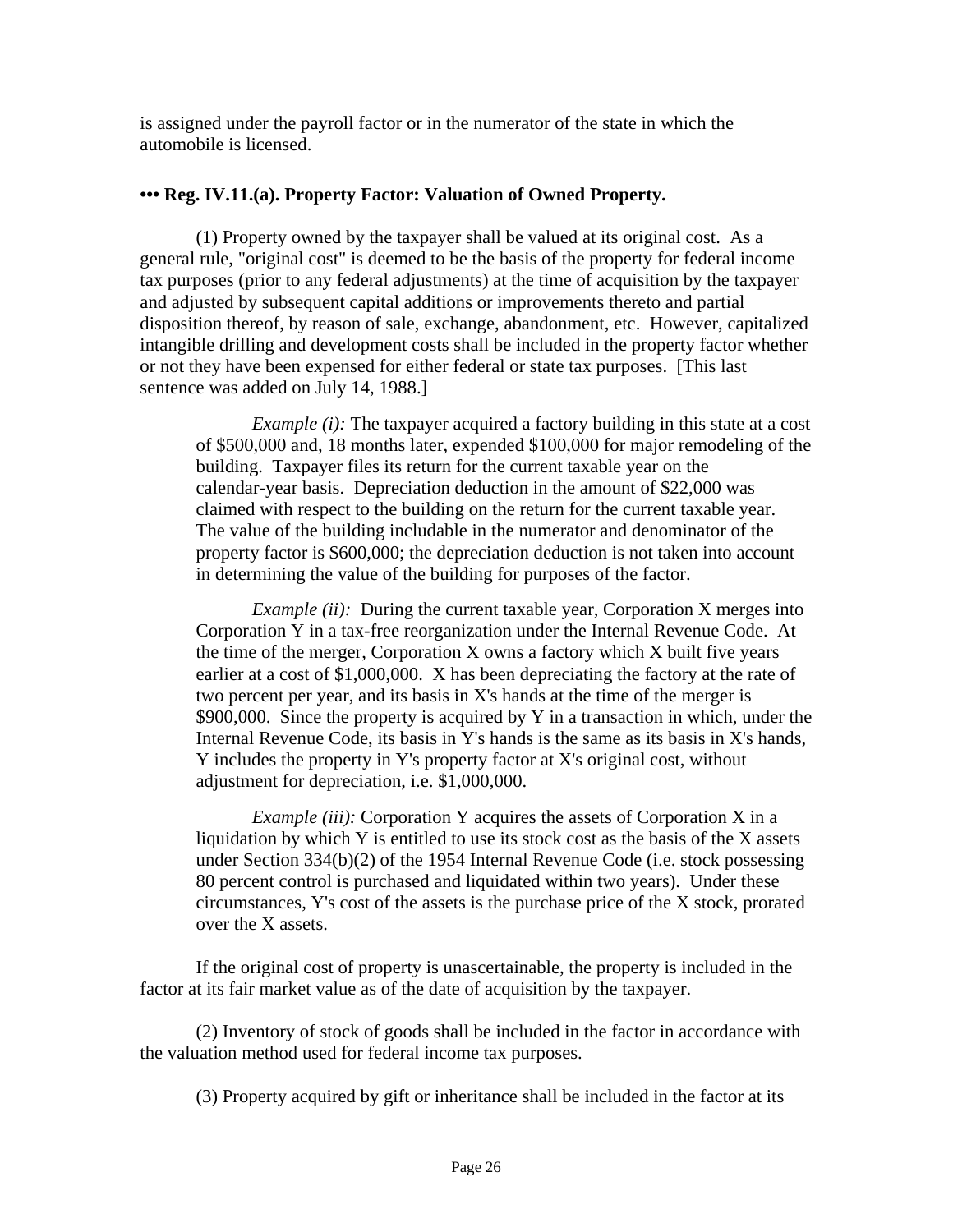basis for determining depreciation for federal income tax purposes.

### **••• Reg. IV.11.(b). Property Factor: Valuation of Rented Property.**

 **(1) Multiplier and subrentals.** Property rented by the taxpayer is valued at eight times its net annual rental rate. The net annual rental rate for any item of rented property is the annual rental rate paid by the taxpayer for the property less the aggregate annual subrental rates paid by subtenants of the taxpayer. (See Regulation IV.18.(a) for special rules when the use of such net annual rental rate produces a negative or clearly inaccurate value or when property is used by the taxpayer at no charge or is rented at a nominal rental rate.) Subrents are not deducted when they constitute business income because the property which produces the subrents is used in the regular course of a trade or business of the taxpayer when it is producing such income. Accordingly there is no reduction in its value.

*Example (i):* The taxpayer receives subrents from a bakery concession in a food market operated by the taxpayer. Since the subrents are business income, they are not deducted from rent paid by the taxpayer for the food market.

[*Example (ii):* The taxpayer rents a 5-story office building primarily for use in its multistate business, uses three floors for its offices and subleases two floors to various other businesses on a short-term basis because it anticipates it will need those two floors for future expansion of its multistate business. The rental of all five floors is integral to the operation of the taxpayer's trade or business. Since the subrents are business income, they are not deducted from the rent paid by the taxpayer.

*Example (iii):* The taxpayer rents a 20-story office building and uses the lower two stories for its general corporation headquarters. The remaining 18 floors are subleased to others. The rental of the eighteen floors is not incidental to but rather is separate from the operation of the taxpayer's trade or business. Since the subrents are nonbusiness income they are to be deducted from the rent paid by the taxpayer.]

**(2) "Annual rental rate"** is the amount paid as rental for property for a 12-month period (i.e., the amount of the annual rent). Where property is rented for less than a 12-month period, the rent paid for the actual period of rental shall constitute the "annual rental rate" for the tax period. However, where a taxpayer has rented property for a term of 12 or more months and the current tax period covers a period of less than 12 months (due, for example, to a reorganization or change of accounting period), the rent paid for the short tax period shall be annualized. If the rental term is for less than 12 months, the rent shall not be annualized beyond its term. Rent shall not be annualized because of the uncertain duration when the rental term is on a month-to-month basis.

*Example (i):* Taxpayer A, which *ordinarily* files its returns based on a calendar year, is merged into Taxpayer B on April 30. The net rent paid under a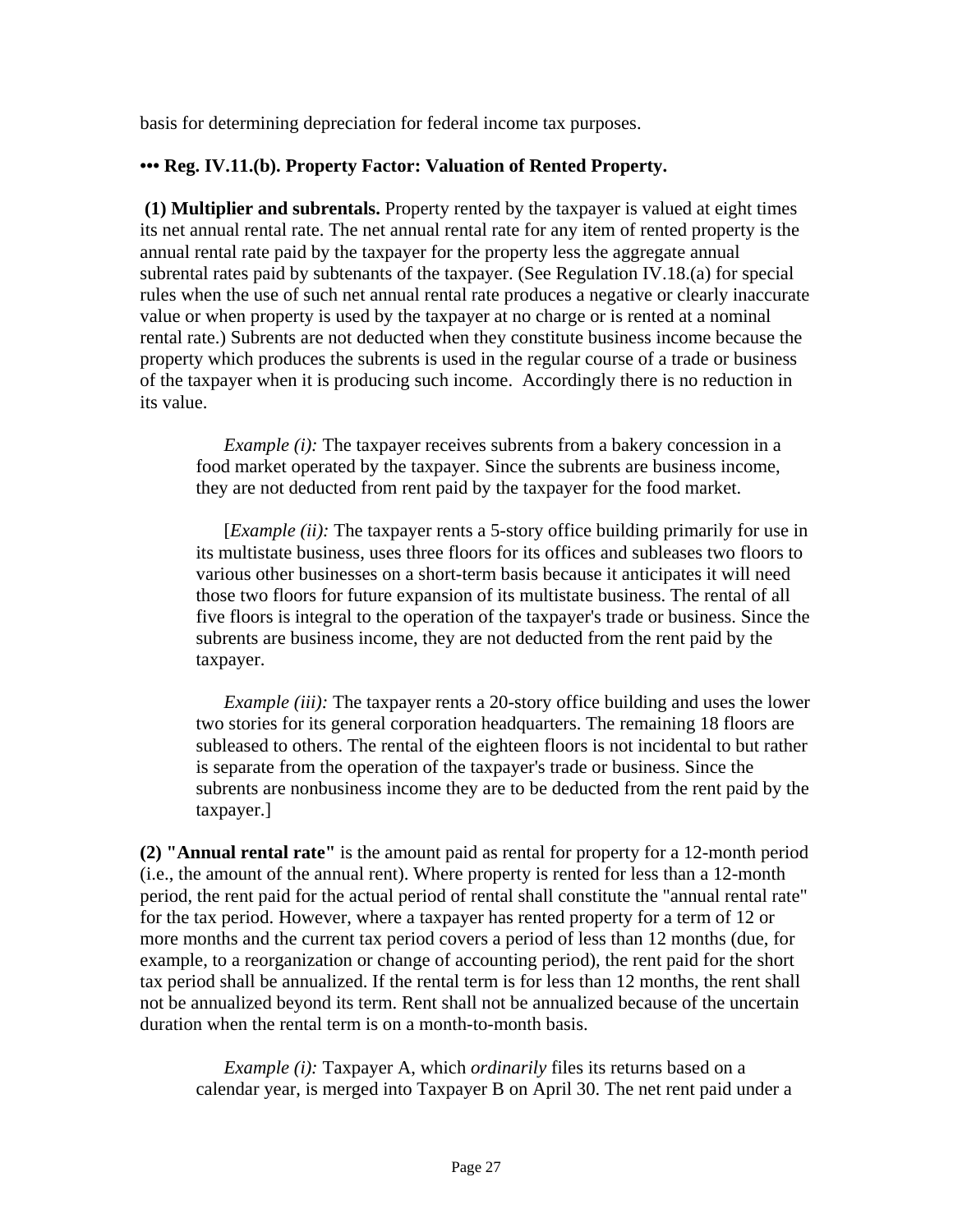lease with 5 years remaining is \$2,500 a month. The rent for the tax period January 1 to April 30 is \$10,000. After the rent is annualized the net rent is \$30,000 (\$2,500 x 12).

*Example (ii):* Same facts as in *Example (i)* except that the lease would have terminated on August 31. In this case, the annualized rent is \$20,000 (\$2,500 x 8).

**(3) "Annual rent"** is the actual sum of money or other consideration payable, directly or indirectly, by the taxpayer or for its benefit for the use of the property and includes:

(A) Any amount payable for the use of real or tangible personal property, or any part thereof, whether designated as a fixed sum of money or as a percentage of sales, profits or otherwise.

*Example:* A taxpayer, pursuant to the terms of a lease, pays a lessor \$1,000 per month as a base rental and at the end of the year pays the lessor one percent of its gross sales of \$400,000. The annual rent is \$16,000 (\$12,000 plus one percent of \$400,000 or \$4,000).

(B) Any amount payable as additional rent or in lieu of rents, such as interest, taxes, insurance, repairs or any other items which are required to be paid by the terms of the lease or other arrangement, not including amounts paid as service charges, such as utilities, janitor services, etc. If a payment includes rent and other charges unsegregated, the amount of rent shall be determined by consideration of the relative values of the rent and other items.

*Example (i):* A taxpayer, pursuant to the terms of a lease, pays the lessor \$12,000 a year rent plus taxes in the amount of \$2,000 and interest on a mortgage in the amount of \$1,000. The annual rent is \$15,000.

*Example (ii):* A taxpayer stores *part* of its inventory in a public warehouse. The total charge for the year was \$1,000 of which \$700 was for the use of storage space and \$300 for inventory insurance, handling and shipping charges, and C.O.D. collections. The annual rent is \$700.

**(4) Exclusions.** "Annual rent" does not include:

(A) Incidental day-to-day expenses such as hotel or motel accommodations, daily rental of automobiles, etc.; and

(B) Royalties based on extraction of natural resources, whether represented by delivery or purchase. For this purpose, a royalty includes any consideration conveyed or credited to a holder of an interest in property which constitutes a sharing of current or future production of natural resources from such property, irrespective of the method of payment or how such consideration may be characterized, whether as a royalty, advance royalty, rental or otherwise.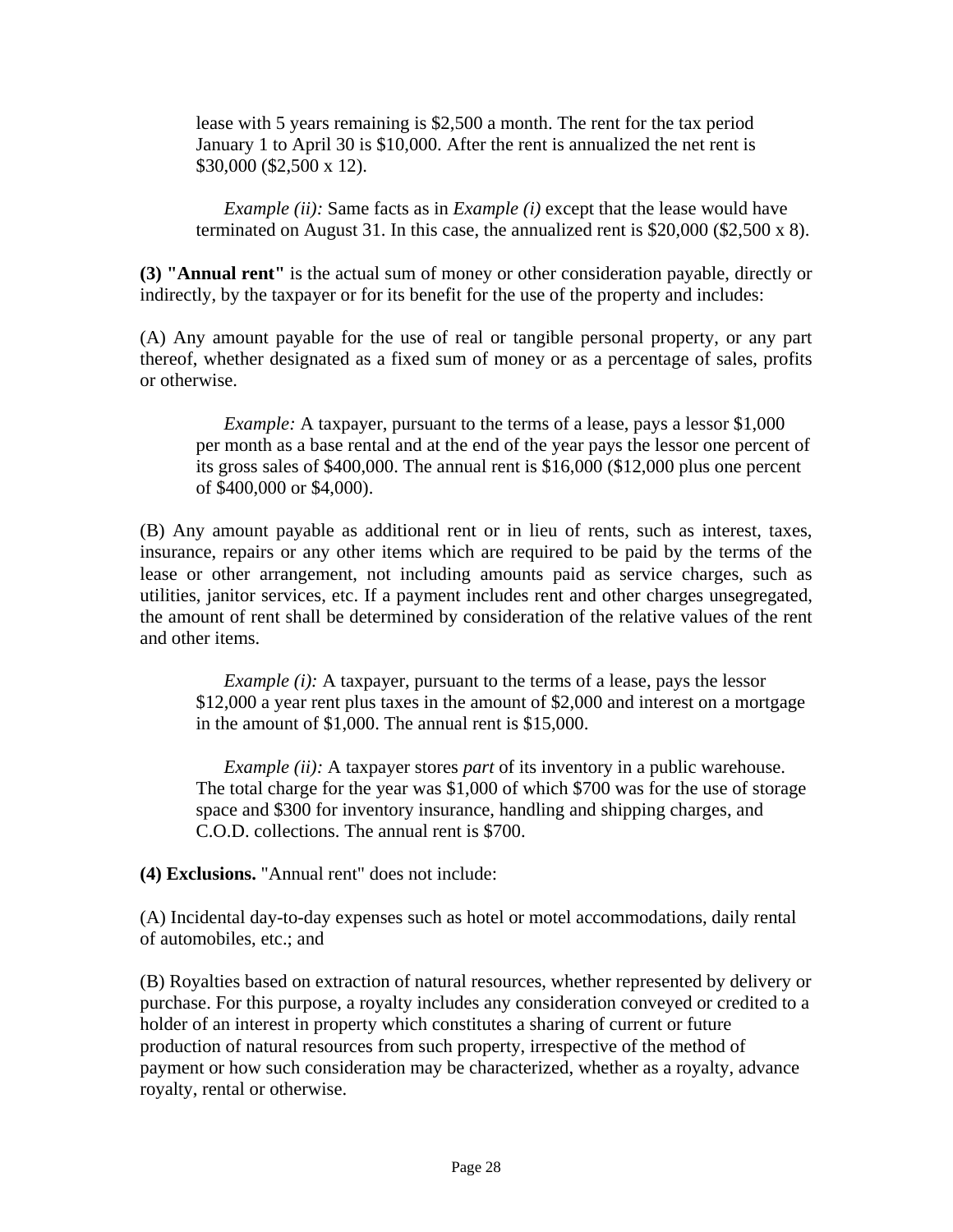**(5) Leasehold improvements** shall, for the purposes of the property factor, be treated as property owned by the taxpayer **regardless** of whether the taxpayer is entitled to remove the improvements or the improvements revert to the lessor upon expiration of the lease. Hence, the original cost of leasehold improvements shall be included in the factor.

**••• Reg. IV.12. Property Factor: Averaging Property Values.** As a general rule, the average value of property owned by the taxpayer shall be determined by averaging the values at the beginning and ending of the tax period. However, the [tax administrator] may require or allow averaging by monthly values if that method of averaging is required to properly reflect the average value of the taxpayer's property for the tax period.

 Averaging by monthly values will generally be applied if substantial fluctuations in the values of the property exist during the tax period or if property is acquired after the beginning of the tax period or disposed of before the end of the tax period.

*Example*: The monthly value of the taxpayer's property was as follows:

| January  | \$2,000  | July      | \$15,000  |
|----------|----------|-----------|-----------|
| February | 2,000    | August    | 17,000    |
| March    | 3,000    | September | 23,000    |
| April    | 3,500    | October   | 25,000    |
| May      | 4,500    | November  | 13,000    |
| June     | 10,000   | December  | 2,000     |
|          | \$25,000 |           | \$95,000  |
|          |          | Total     | \$120,000 |
|          |          |           |           |

 The average value of the taxpayer's property includable in the property factor for the income year is determined as follows:

$$
\frac{\$120,000}{12} = \$10,000
$$

 Averaging with respect to rented property is achieved automatically by the method of determining the net annual rental rate of such property as set forth in Reg. IV.11.(b).

#### **••• Reg. IV.13.(a). Payroll Factor: In General.**

(1) The payroll factor of the apportionment formula for each trade or business of the taxpayer shall include the total amount paid by the taxpayer in the regular course of its trade or business for compensation during the tax period.

(2) The total amount "paid" to employees is determined upon the basis of the taxpayer's accounting method. If the taxpayer has adopted the accrual method of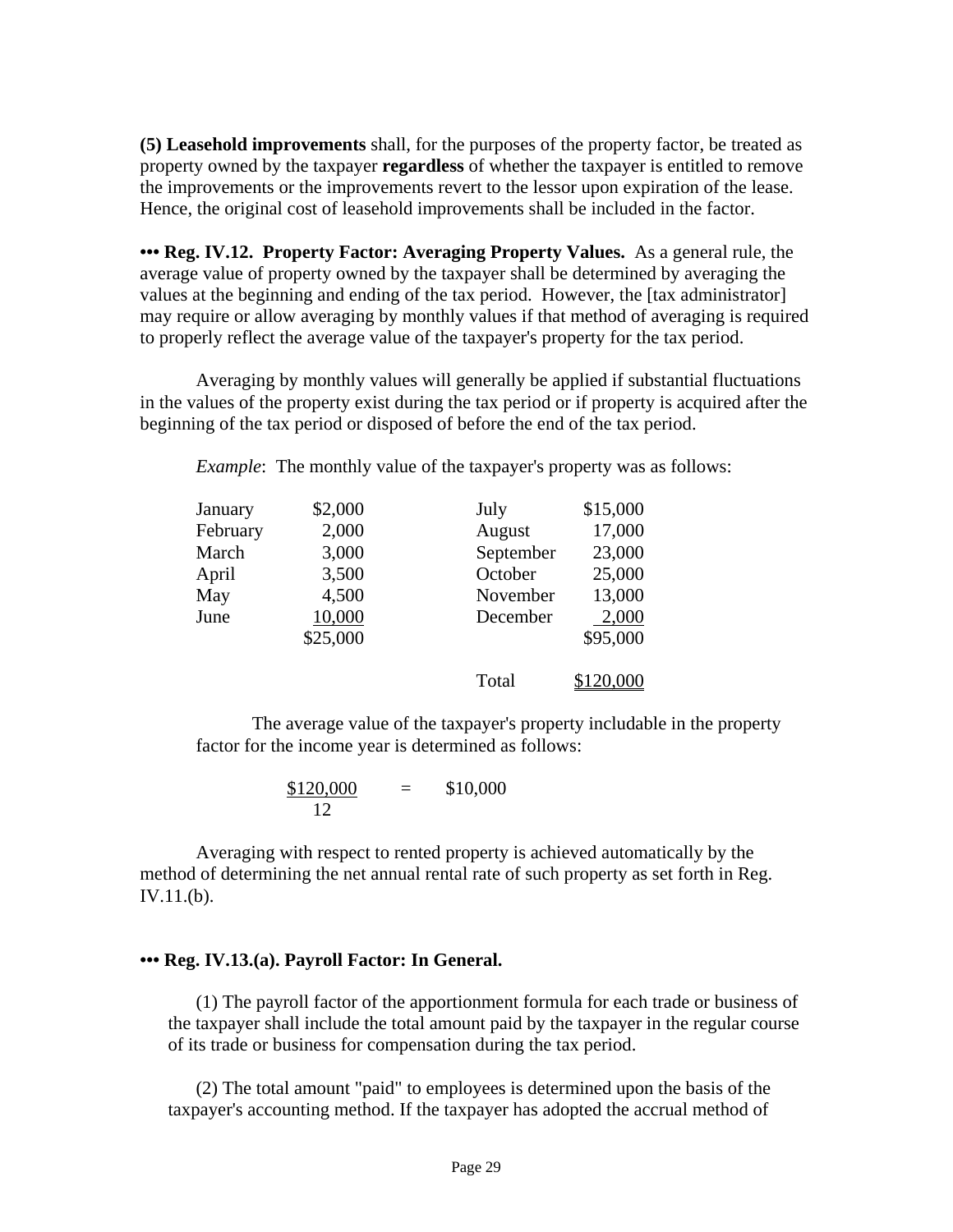accounting, all compensation properly accrued shall be deemed to have been paid. Notwithstanding the taxpayer's method of accounting, compensation paid to employees may, at the election of the taxpayer, be included in the payroll factor by use of the cash method if the taxpayer is required to report such compensation under that method for unemployment compensation purposes. The compensation of any employee on account of activities which are connected with the production of nonbusiness income shall be excluded from the factor.

[*Example (i):* The taxpayer uses some of its employees in the construction of a storage building which, upon completion, is used in the regular course of the taxpayer's trade or business. The wages paid to those employees are treated as a capital expenditure by the taxpayer. The amount of those wages is included in the payroll factor.

*Example (ii):* The taxpayer owns various securities which it holds as an investment separate and apart from its trade or business. The management of the taxpayer's investment portfolio is the only duty of Mr. X, an employee. The salary paid to Mr. X is excluded from the payroll factor.]

**••• Reg. IV.13.(b). Payroll Factor: Denominator.** The denominator of the payroll factor is the total compensation paid everywhere during the tax period. Accordingly, compensation paid to employees whose services are performed entirely in a state where the taxpayer is immune from taxation, for example, by Public Law 86-272, is included in the denominator of the payroll factor.

*Example:* A taxpayer has employees in its state of legal domicile (State) A) and is taxable in State B. In *addition* the taxpayer has other employees whose services are performed entirely in State C where the taxpayer is immune from taxation under the provisions of Public Law 86-272. As to these latter employees, the compensation will be assigned to State C where their services are performed (i.e., included in the denominator but not the numerator of the payroll factor) even though the taxpayer is not taxable in State C.

**••• Reg. IV.13.(c). Payroll Factor: Numerator.** The numerator of the payroll factor is the total amount paid in this state during the tax period by the taxpayer for compensation. The tests in Article IV.14. to be applied in determining whether compensation is paid in this state are derived from the Model Unemployment Compensation Act. Accordingly, if compensation paid to employees is included in the payroll factor by use of the cash method of accounting or if the taxpayer is required to report such compensation under that method for unemployment compensation purposes, it shall be presumed that the total wages reported by the taxpayer to this state for unemployment compensation purposes constitute compensation paid in this state except for compensation excluded under Regulation IV.13.(a). to IV.14. The presumption may be overcome by satisfactory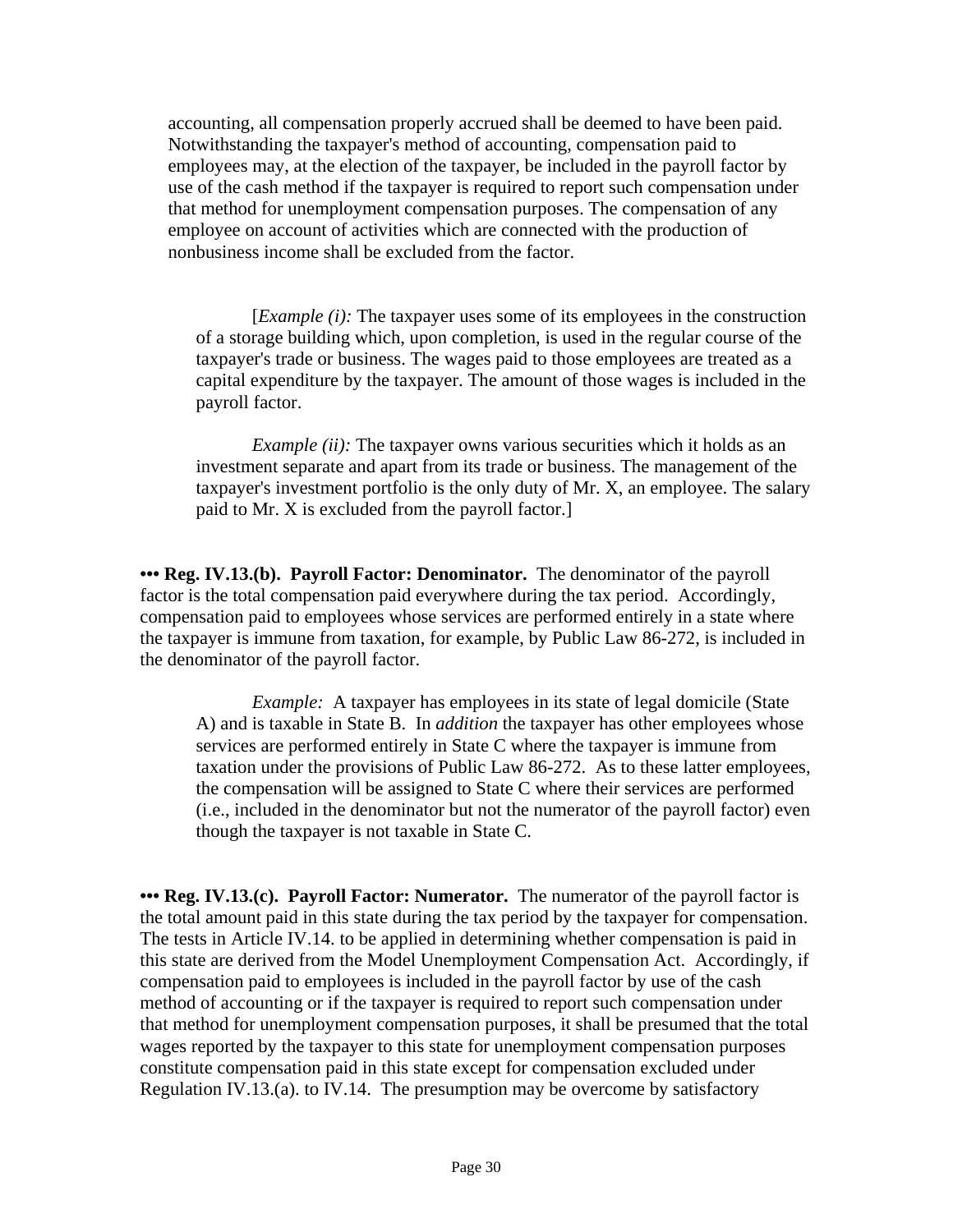evidence that an employee's compensation is not properly reportable to this state for unemployment compensation purposes.

**••• Reg. IV.14. Payroll Factor: Compensation Paid in This State.** Compensation is paid in this state if any one of the following tests, applied consecutively, are met:

(1) The employee's service is performed entirely within the state.

 (2) The employee's service is performed both within and without the state, but the service performed without the state is incidental to the employee's service within the state. The word "incidental" means any service which is temporary or transitory in nature, or which is rendered in connection with an isolated transaction.

 (3) If the employee's services are performed both within and without this state, the employee's compensation will be attributed to this state:

(A) if the employee's base of operations is in this state; or

 (B) if there is no base of operations in any state in which some part of the service is performed, but the place from which the service is directed or controlled is in this state; or

 (C) if the base of operations or the place from which the service is directed or controlled is not in any state in which some part of the service is performed but the employee's residence is in this state.

 The term "place from which the service is directed or controlled" refers to the place from which the power to direct or control is exercised by the taxpayer.

 The term "base of operations" is the place of more or less permanent nature from which the employee starts his work and to which he customarily returns in order to receive instructions from the taxpayer or communications from his customers or other persons or to replenish stock or other materials, repair equipment, or perform any other functions necessary to the exercise of his trade or profession at some other point or points.

### **••• Reg. IV.15.(a). Sales Factor: In General.**

 (1) Article IV.1.(g) defines the term "sales" to mean all gross receipts of the taxpayer not allocated under paragraphs (5) through (8) of Article IV. Thus, for the purposes of the sales factor of the apportionment formula for each trade or business of the taxpayer, the term "sales" means all gross receipts derived by the taxpayer from transactions and activity in the regular course of the trade or business. The following are rules for determining "sales" in various situations: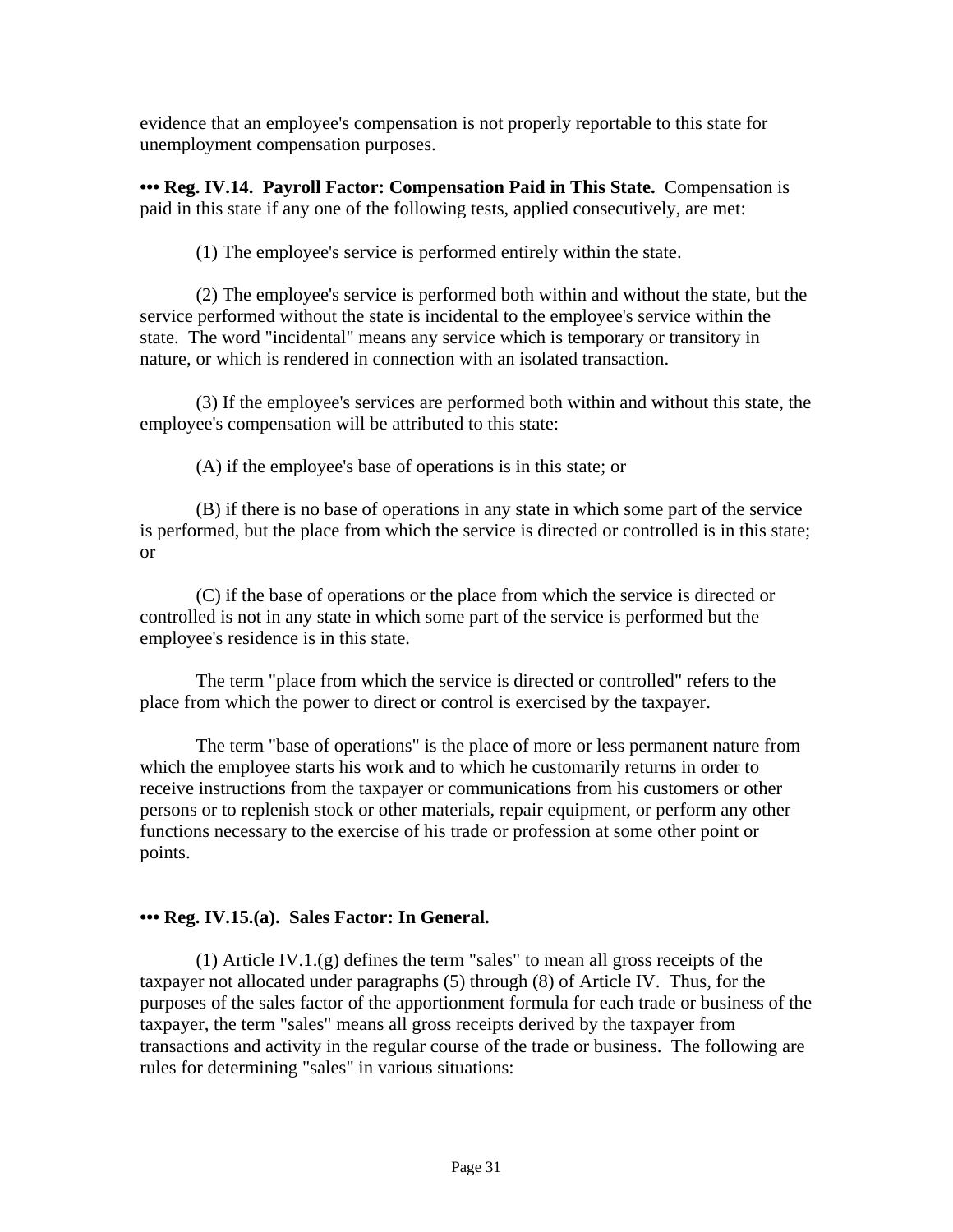(A) In the case of a taxpayer engaged in manufacturing and selling or purchasing and reselling goods or products, "sales" includes all gross receipts from the sales of such goods or products (or other property of a kind which would properly be included in the inventory of the taxpayer if on hand at the close of the tax period) held by the taxpayer primarily for sale to customers in the ordinary course of its trade or business. Gross receipts for this purpose means gross sales less returns and allowances, and includes all interest income, service charges, carrying charges, or time-price differential charges incidental to such sales. Federal and state excise taxes (including sales taxes) shall be included as part of such receipts if the taxes are passed on to the buyer or included as part of the selling price of the product.

 (B) In the case of cost plus fixed fee contracts, such as the operation of a government-owned plant for a fee, "sales" includes the entire reimbursed cost plus the fee.

 (C) In the case of a taxpayer engaged in providing services, such as the operation of an advertising agency or the performance of equipment service contracts or research and development contracts, "sales" includes the gross receipts from the performance of such services, including fees, commissions, and similar items.

 (D) In the case of a taxpayer engaged in renting real or tangible property, "sales" includes the gross receipts from the rental, lease, or licensing the use of the property.

 (E) In the case of a taxpayer engaged in the sale, assignment, or licensing of intangible personal property such as patents and copyrights, "sales" includes the gross receipts therefrom.

 (F) If a taxpayer derives receipts from the sale of equipment used in its business, those receipts constitute sales. For example, a truck express company owns a fleet of trucks and sells its trucks under a regular replacement program. The gross receipts from the sales of the trucks are included in the sales factor.

**(2) Exceptions.** In some cases certain gross receipts should be disregarded in determining the sales factor in order that the apportionment formula will operate fairly to apportion to this state the income of the taxpayer's trade or business. See Regulation IV.18.(c).

**(3) Year to year consistency.** In filing returns with this state, if the taxpayer departs from or modifies the basis for excluding or including gross receipts in the sales factor used in returns for prior years, the taxpayer shall disclose in the return for the current year the nature and extent of the modification.

**(4) State to state consistency.** If the returns or reports filed by the taxpayer with all states to which the taxpayer reports under Article IV of this Compact or the Uniform Division of Income for Tax Purposes Act are not uniform in the inclusion or exclusion of gross receipts, the taxpayer shall disclose in its return to this state the nature and extent of the variance.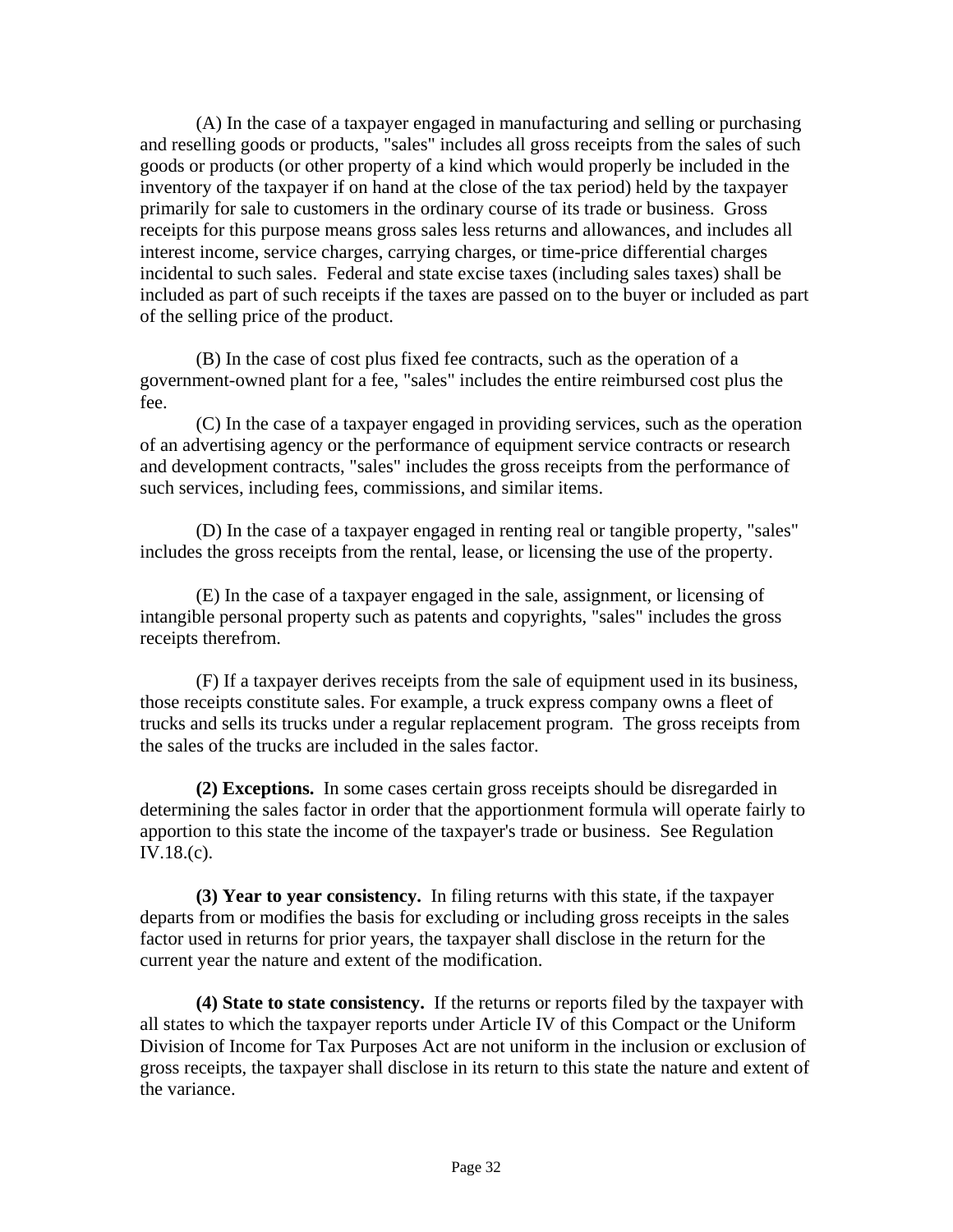**••• Reg. IV.15.(b). Sales Factor: Denominator.** The denominator of the sales factor shall include the total gross receipts derived by the taxpayer from transactions and activity in the regular course of its trade or business, except receipts excluded under Regulation IV.18.(c).

**••• Reg. IV.15.(c). Sales Factor: Numerator.** The numerator of the sales factor shall include gross receipts attributable to this state and derived by the taxpayer from transactions and activity in the regular course of its trade or business. All interest income, service charges, carrying charges, or time-price differential charges incidental to such gross receipts shall be included regardless of (1) the place where the accounting records are maintained or (2) the location of the contract or other evidence of indebtedness.

### **••• Reg. IV.16.(a). Sales Factor: Sales of Tangible Personal Property in This State.**

 (1) Gross receipts from sales of tangible personal property (except sales to the United States Government; see Regulation IV.16.(b)) are in this state:

 (A) if the property is delivered or shipped to a purchaser within this state regardless of the f.o.b. point or other conditions of sale; or

 (B) if the property is shipped from an office, store, warehouse, factory, or other place of storage in this state and the taxpayer is not taxable in the state of the purchaser.

 (2) Property shall be deemed to be delivered or shipped to a purchaser within this state if the recipient is located in this state, even though the property is ordered from outside this state.

*Example:* The taxpayer, with inventory in State A, sold \$100,000 of its products to a purchaser having branch stores in several states, including this state. The order for the purchase was placed by the purchaser's central purchasing department located in State B. \$25,000 of the purchase order was shipped directly to purchaser's branch store in this state. The branch store in this state is the purchaser within this state with respect to \$25,000 of the taxpayer's sales.

 (3) Property is delivered or shipped to a purchaser within this state if the shipment terminates in this state, even though the property is subsequently transferred by the purchaser to another state.

*Example:* The taxpayer makes a sale to a purchaser who maintains a central warehouse in this state at which all merchandise purchases are received. The purchaser reships the goods to its branch stores in other states for sale. All of the taxpayer's products shipped to the purchaser's warehouse in this state constitute property delivered or shipped to a purchaser within this state.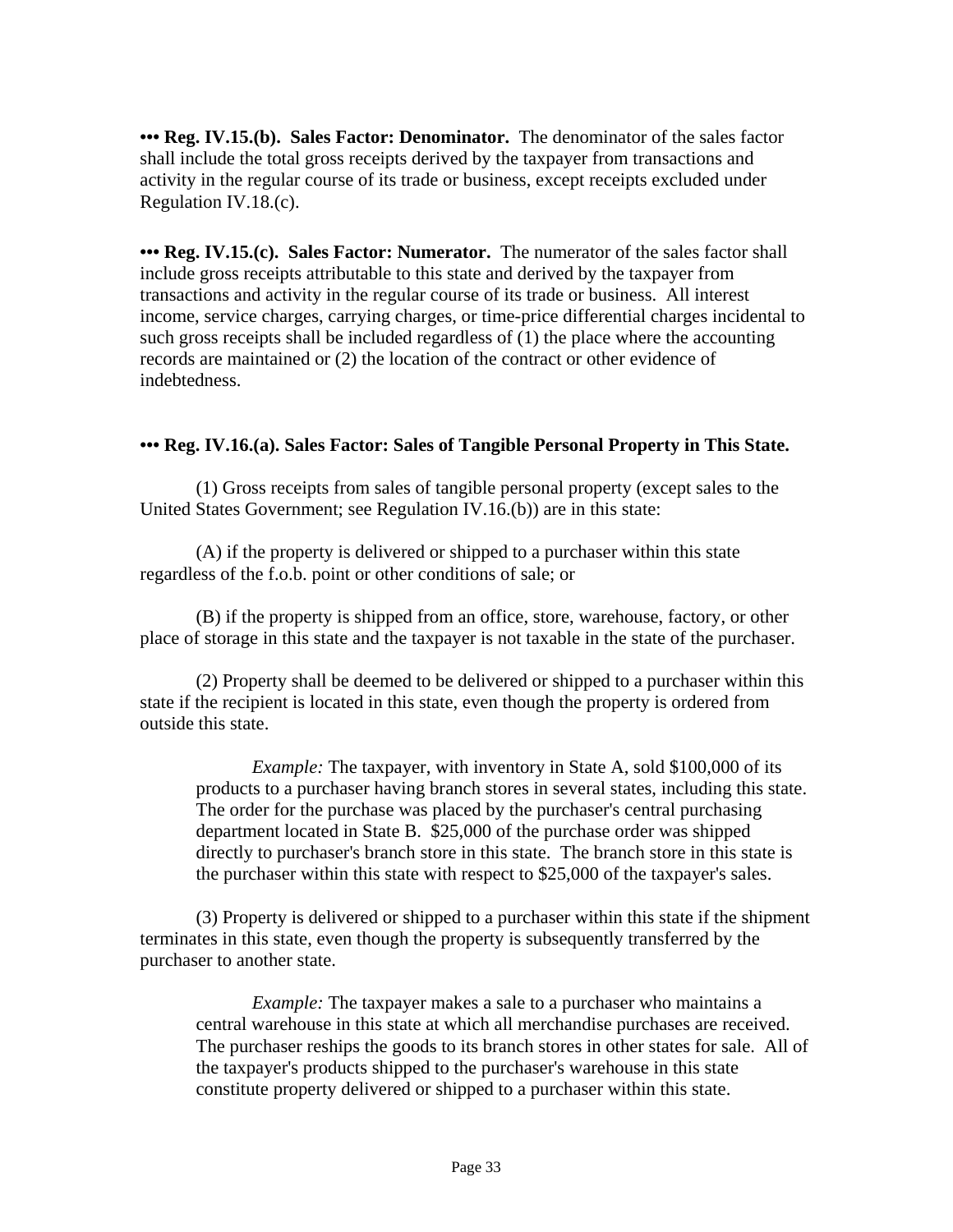(4) The term "purchaser within this state" shall include the ultimate recipient of the property if the taxpayer in this state, at the designation of the purchaser, delivers to or has the property shipped to the ultimate recipient within this state.

*Example*: A taxpayer in this state sold merchandise to a purchaser in State A. Taxpayer directed the manufacturer or supplier of the merchandise in State B to ship the merchandise to the purchaser's customer in this state pursuant to purchaser's instructions. The sale by the taxpayer is in this state.

 (5) When property being shipped by a seller from the state of origin to a consignee in another state is diverted while en route to a purchaser in this state, the sales are in this state.

*Example:* The taxpayer, a produce grower in State A, begins shipment of perishable produce to the purchaser's place of business in State B. While en route, the produce is diverted to the purchaser's place of business in this state in which state the taxpayer is subject to tax. The sale by the taxpayer is attributed to this state.

 (6) If the taxpayer is not taxable in the state of the purchaser, the sale is attributed to this state if the property is shipped from an office, store, warehouse, factory, or other place of storage in this state.

*Example:* The taxpayer has its head office and factory in State A. It maintains a branch office and inventory in this state. Taxpayer's only activity in State B is the solicitation of orders by a resident salesman. All orders by the State B salesman are sent to the branch office in this state for approval and are filled by shipment from the inventory in this state. Since the taxpayer is immune under Public Law 86-272 from tax in State B, all sales of merchandise to purchasers in State B are attributed to this state, the state from which the merchandise was shipped.

 (7) If a taxpayer whose salesman operates from an office located in this state makes a sale to a purchaser in another state in which the taxpayer is not taxable and the property is shipped directly by a third party to the purchaser, the following rules apply:

 (A) If the taxpayer is taxable in the state from which the third party ships the property, then the sale is in that state.

 (B) If the taxpayer is not taxable in the state from which the property is shipped, then the sale is in this state.

*Example:* The taxpayer in this state sold merchandise to a purchaser in State A. Taxpayer is not taxable in State A. Upon direction of the taxpayer, the merchandise was shipped directly to the purchaser by the manufacturer in State B.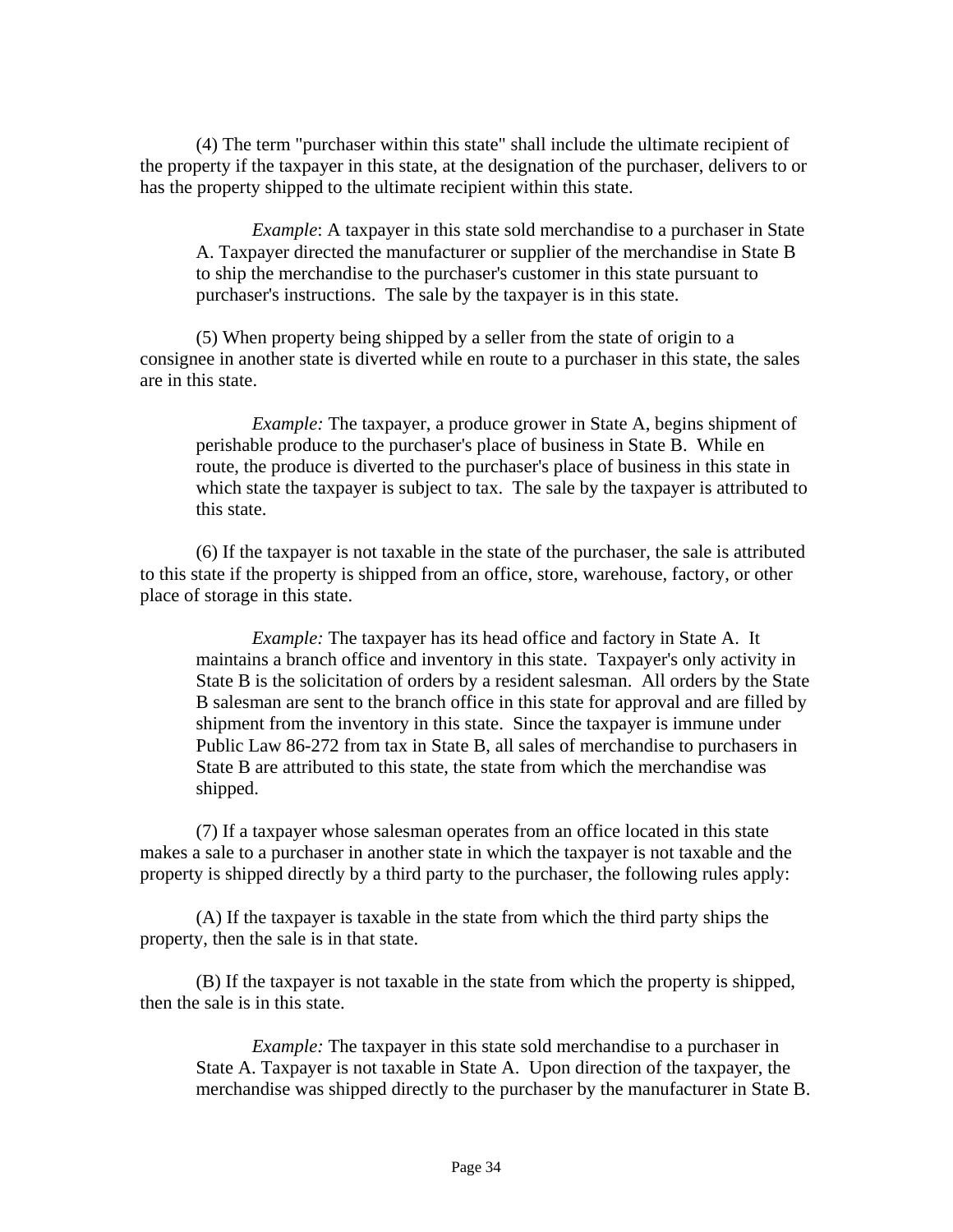If the taxpayer is taxable in State B, the sale is in State B. If the taxpayer is not taxable in State B, the sale is in this state.

**••• Reg. IV.16.(b). Sales Factor: Sales of Tangible Personal Property to the United States Government in This State.** Gross receipts from sales of tangible personal property to the United States Government are in this state if the property is shipped from an office, store, warehouse, factory, or other place of storage in this state. For the purposes of this regulation, only sales for which the United States Government makes direct payment to the seller pursuant to the terms of a contract constitute sales to the United States Government. Thus, as a general rule, sales by a subcontractor to the prime contractor, the party to the contract with the United States Government, do not constitute sales to the United States Government.

*Example (i):* A taxpayer contracts with General Services Administration to deliver X number of trucks which were paid for by the United States Government. The sale is a sale to the United States Government.

*Example (ii):* The taxpayer, as a subcontractor to a prime contractor with the National Aeronautics and Space Administration, contracts to build a component of a rocket for \$1,000,000. The sale by the subcontractor to the prime contractor is not a sale to the United States Government.

## **••• Reg. IV.17. Sales Factor: Sales Other Than Sales of Tangible Personal Property in This State**

 **(1) In general.** Article IV.17. provides for the inclusion in the numerator of the sales factor of gross receipts from transactions other than sales of tangible personal property (including transactions with the United States Government); under this section, gross receipts are attributed to this state if the income producing activity which gave rise to the receipts is performed wholly within this state. Also, gross receipts are attributed to this state if, with respect to a particular item of income, the income producing activity is performed within and without this state but the greater proportion of the income producing activity is performed in this state, based on costs of performance.

 **(2) Income producing activity: defined.** The term "income producing activity" applies to each separate item of income and means the transactions and activity engaged in by the taxpayer in the regular course of its trade or business for the ultimate purpose of producing that item of income. Such activity includes transactions and activities performed on behalf of a taxpayer, such as those conducted on its behalf by an independent contractor. Accordingly, income producing activity includes but is not limited to the following:

 (A) The rendering of personal services by employees or by an agent or independent contractor acting on behalf of the taxpayer or the utilization of tangible and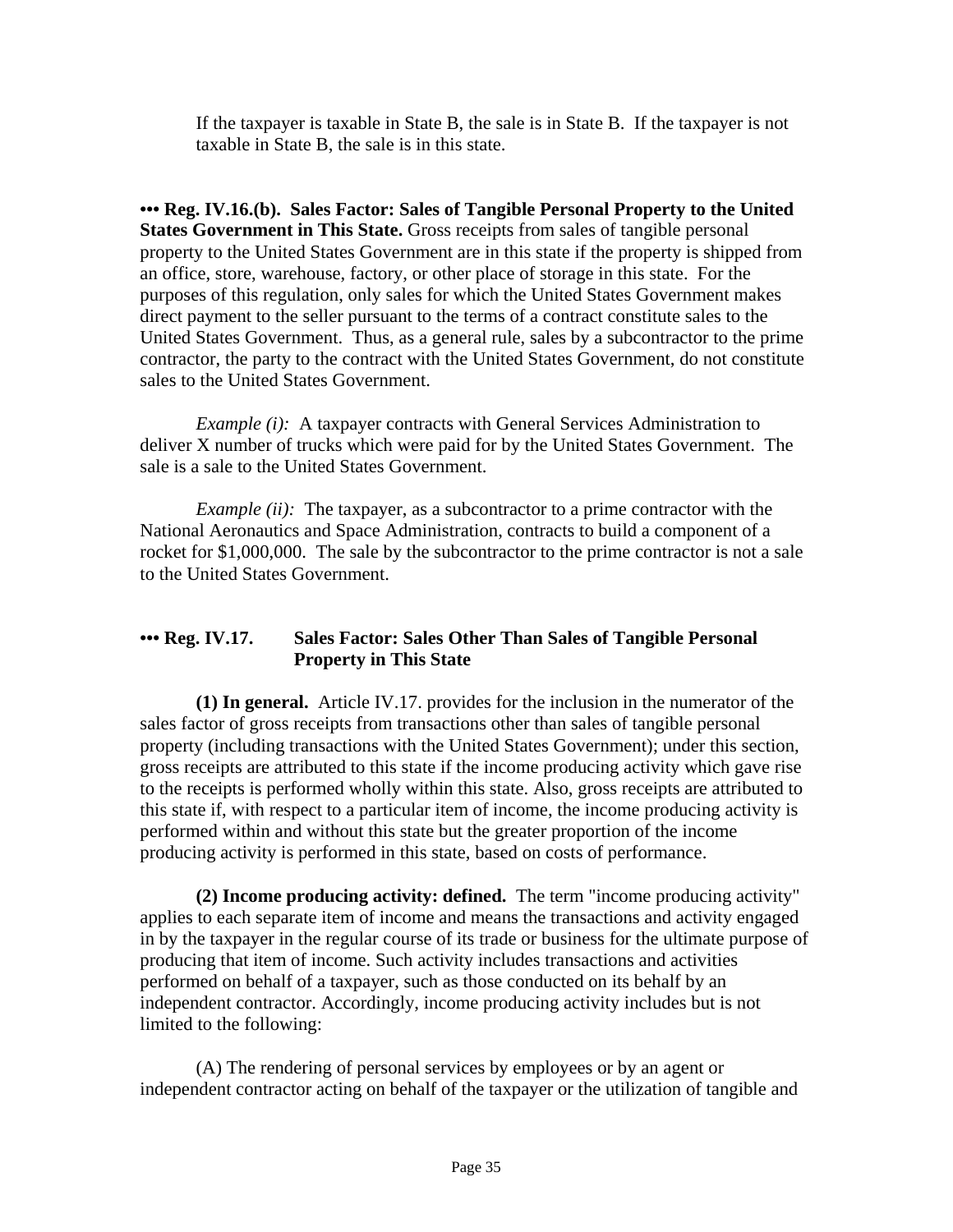intangible property by the taxpayer or by an agent or independent contractor acting on behalf of the taxpayer in performing a service.

(B) The sale, rental, leasing, licensing or other use of real property.

(C) The rental, leasing, licensing or other use of tangible personal property.

(D) The sale, licensing or other use of intangible personal property.

 The mere holding of intangible personal property is not, of itself, an income producing activity.

 **(3) Costs of performance: defined.** The term "costs of performance" means direct costs determined in a manner consistent with generally accepted accounting principles and in accordance with accepted conditions or practices in the trade or business of the taxpayer to perform the income producing activity which gives rise to the particular item of income. Included in the taxpayer's cost of performance are taxpayer's payments to an agent or independent contractor for the performance of personal services and utilization of tangible and intangible property which give rise to the particular item of income.

## **(4) Application.**

**(A) In general.** Receipts (other than from sales of tangible personal property) in respect to a particular income producing activity are in this state if:

(a) the income producing activity is performed wholly within this state; or

 (b) the income producing activity is performed both in and outside this state and a greater proportion of the income producing activity is performed in this state than in any other state, based on costs of performance.

**(B) Special rules.** The following are special rules for determining when receipts from the income producing activities described below are in this state:

 (a) Gross receipts from the sale, lease, rental or licensing of real property are in this state if the real property is located in this state.

 (b) Gross receipts from the rental, lease, or licensing of tangible personal property are in this state if the property is located in this state. The rental, lease, licensing or other use of tangible personal property in this state is a separate income producing activity from the rental, lease, licensing or other use of the same property while located in another state; consequently, if property is within and without this state during the rental, lease or licensing period, gross receipts attributable to this state shall be measured by the ratio which the time the property was physically present or was used in this state bears to the total time or use of the property everywhere during that period.

*Example:* Taxpayer is the owner of 10 railroad cars. During the year, the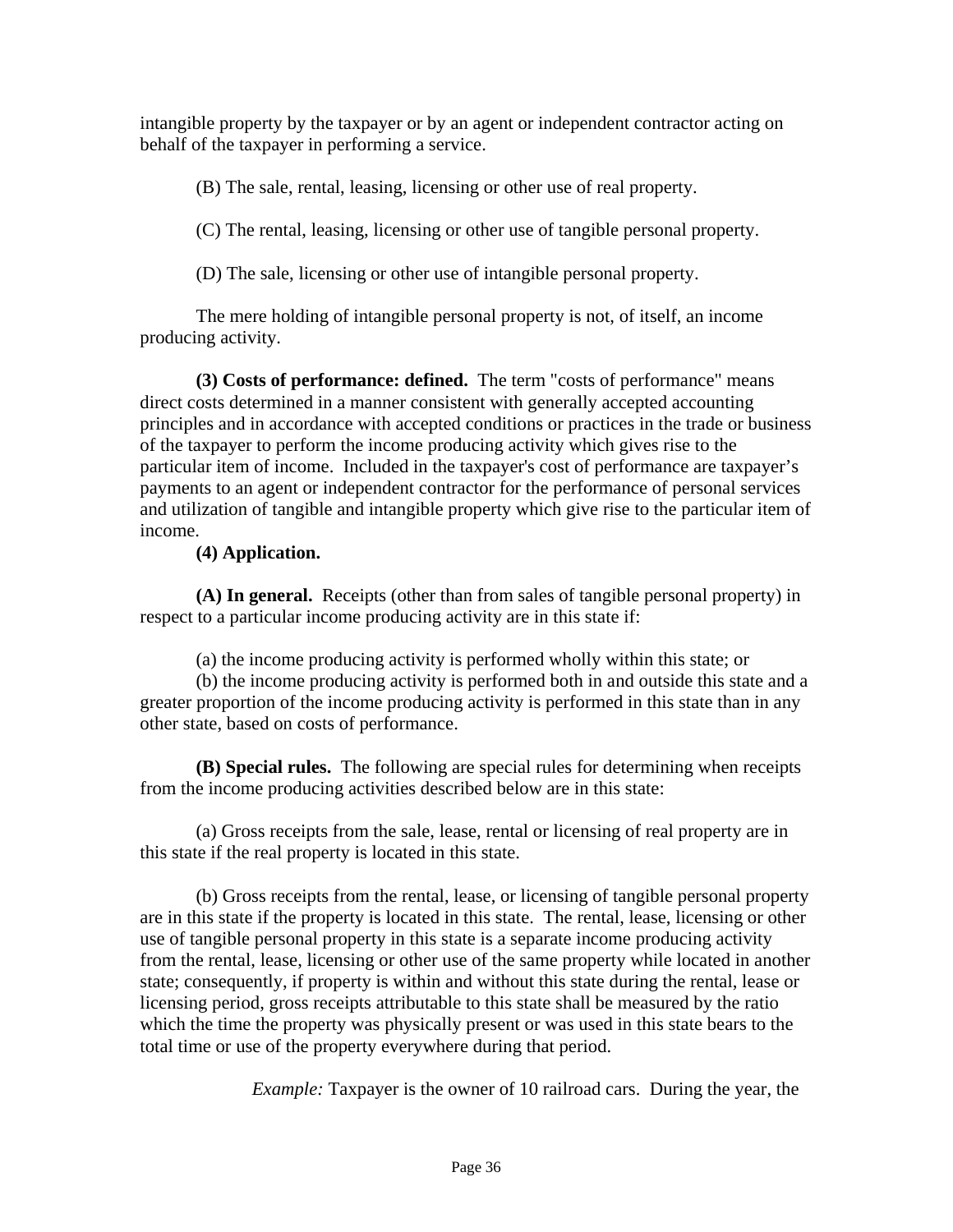total of the days during which each railroad car was present in this state was 50 days. The receipts attributable to the use of each of the railroad cars in this state are a separate item of income and shall be determined as follows:

 $(10 \times 50) = 500 \times$  Total Receipts = Receipts Attributable to this State 3650

 (c) Gross receipts for the performance of personal services are attributable to this state to the extent that such services are performed in this state. If services relating to a single item of income are performed partly within and partly without this state, the gross receipts from the performance of such services shall be attributable to this state only if the greater proportion of the services was performed in the state, based on costs of performance. Usually, where services are performed partly within and partly without this state, the services performed in each state will constitute a separate income producing activity; in such cases, the gross receipts from the performance of services attributable to this state shall be measured by the ratio which the time spent in performing the services in this state bears to the total time spent in performing the services everywhere. Time spent in performing services includes the amount of time expended in the performance of a contract or other obligation which gives rise to such gross receipts. Personal service not directly connected with the performance of the contract or other obligation, as for example time expended in negotiating the contract, is excluded from the computations.

*Example (i):* Taxpayer, a road show, gave theatrical performances at various locations in State X and in this state during the tax period. All gross receipts from performances given in this state are attributed to this state.

*Example (ii):* The taxpayer, a public opinion survey corporation, conducted a poll by means of its employees in State X and in this state for the sum of \$9,000. The project required 600 man-hours to obtain the basic data and prepare the survey report. Two hundred of the 600 man hours were expended in this state. The receipts attributable to this state are \$3,000.

 $200 \times $9,000 = $3,000$ 600

**(C) Services on Behalf of Taxpayer.** An income producing activity performed on behalf of a taxpayer by an agent or independent contractor is attributed to this state if such income producing activity is in this state.

(a) Such income producing activity is in this state:

(i) when the taxpayer can reasonably determine at the time of filing that the income producing activity is actually performed in this state by the agent or independent contractor, but if the activity occurs in more than one state, the location where the income producing activity is actually performed shall be deemed to be not reasonably determinable at the time of filing under  $(4)(C)(a)(i)$ ;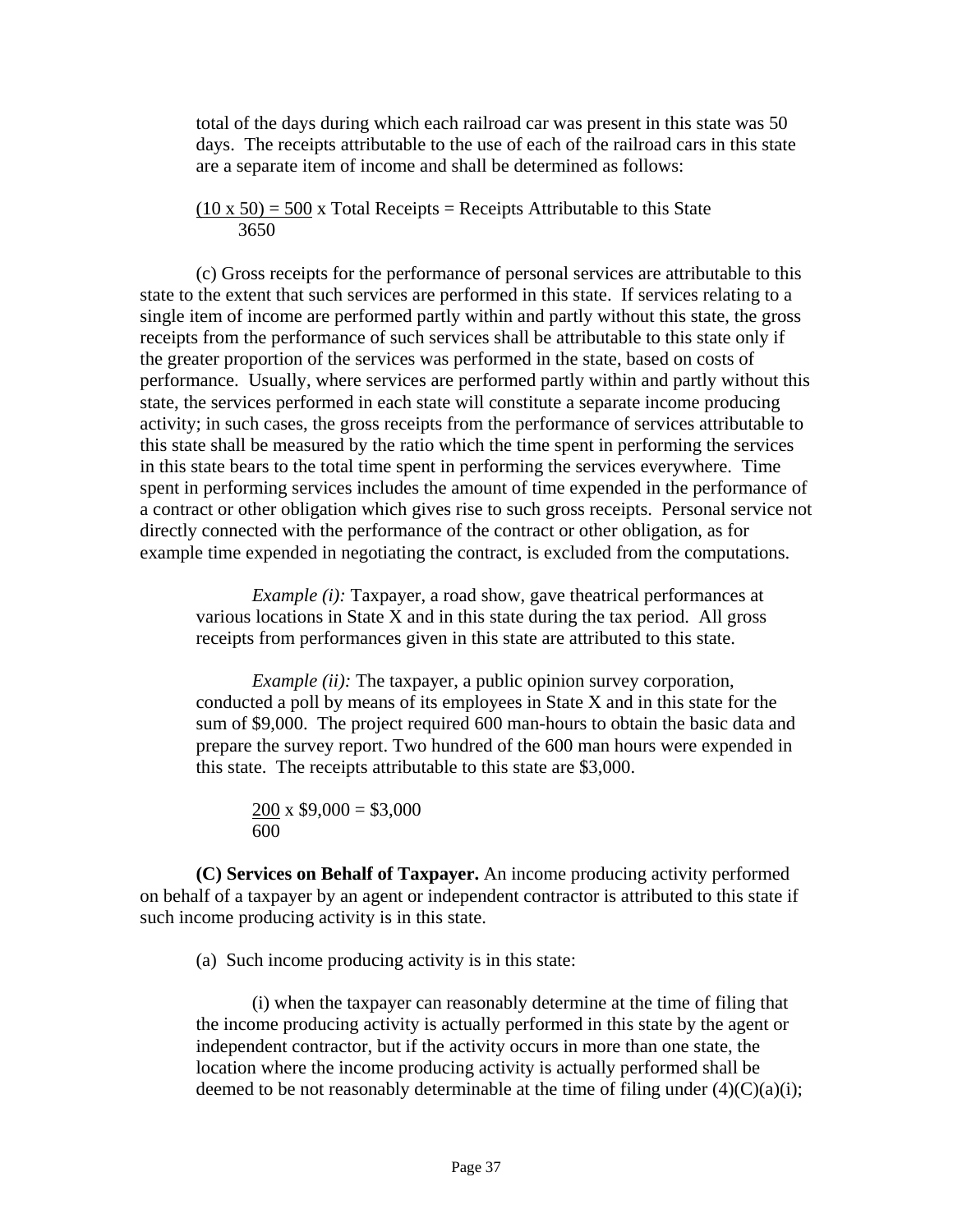(ii) if the taxpayer cannot reasonably determine at the time of filing where the income producing activity is actually performed, when the contract between the taxpayer and the agent or independent contractor indicates it is to be performed in this state and the portion of the taxpayer's payment to the agent or contractor associated with such performance is determinable under the contract;

(iii) if it cannot be determined where the income producing activity is actually performed and the agent or independent contractor's contract with the taxpayer does not indicate where it is to be performed, when the contract between the taxpayer and the taxpayer's customer indicates it is to be performed in this state and the portion of the taxpayer's payment to the agent or contractor associated with such performance is determinable under the contract; or

(iv) if it cannot be determined where the income producing activity is actually performed and neither contract indicates where it is to be performed or the portion of the payment associated with such performance, when the domicile of the taxpayer's customer is in this state. If the taxpayer's customer is not an individual, "domicile" means commercial domicile.

(b) If the location of the income producing activity by an agent or independent contractor, or the portion of the payment associated with such performance, cannot be determined under  $(4)(C)(a)(i)$  through  $(4)(C)(a)(iii)$ , or the taxpayer's customer's domicile cannot be determined under  $(4)(C)(a)(iv)$ , or, although determinable, such income producing activity is in a state in which the taxpayer is not taxable, such income producing activity shall be disregarded.

••• Reg. IV.18.(a). Special Rules: In General. Article IV.18. provides that if the allocation and apportionment provisions of Article IV do not fairly represent the extent of the taxpayer's business activity in this state, the taxpayer may petition for or the tax administrator may require, in respect to all or any part of the taxpayer's business activity, if reasonable:

(1) separate accounting;

(2) the exclusion of any one or more of the factors;

 (3) the inclusion of one or more additional factors which will fairly represent the taxpayer's business activity in this state; or

 (4) the employment of any other method to effectuate an equitable allocation and apportionment of the taxpayer's income.

 Article IV.18. permits a departure from the allocation and apportionment provisions of Article IV only in limited and specific cases where the apportionment and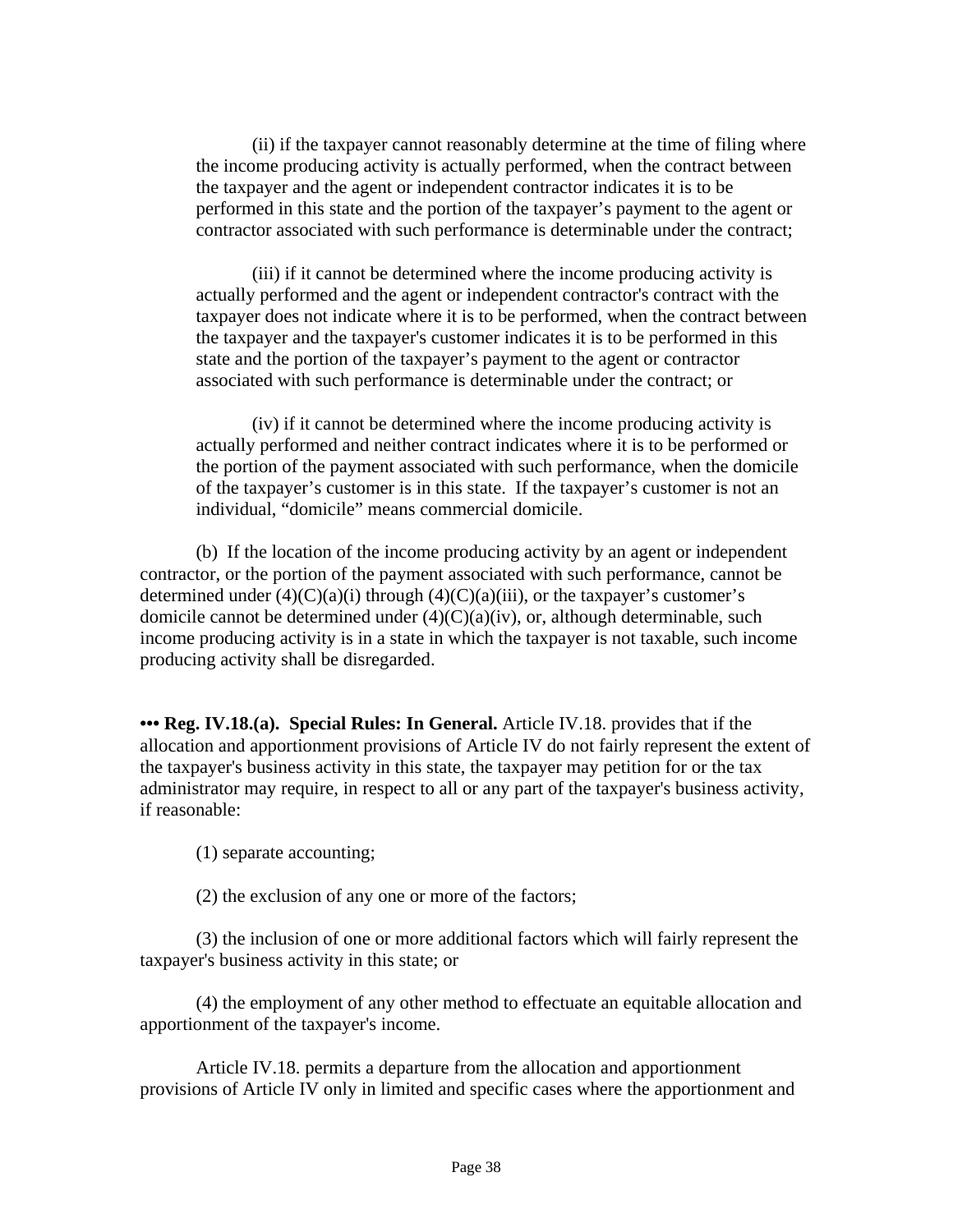allocation provisions contained in Article IV produce incongruous results.

 In the case of certain industries such as air transportation, rail transportation, ship transportation, trucking, television, radio, motion pictures, various types of professional athletics, and so forth, the foregoing regulations in respect to the apportionment formula may not set forth appropriate procedures for determining the apportionment factors. Nothing in Article IV.18. or in this Regulation IV.18. shall preclude [the tax administrator] from establishing appropriate procedures under Article IV.10. to 17. for determining the apportionment factors for each such industry, but such procedures shall be applied uniformly.

**••• Reg. IV.18.(b). Special Rules: Property Factor.** The following special rules are established in respect to the property factor of the apportionment formula:

 (1) If the subrents taken into account in determining the net annual rental rate under Regulation IV.11.(b) produce a negative or clearly inaccurate value for any item of property, another method which will properly reflect the value of rented property may be required by the [tax administrator] or requested by the taxpayer.

 In no case, however, shall the value be less than an amount which bears the same ratio to the annual rental rate paid by the taxpayer for the property as the fair market value of that portion of the property used by the taxpayer bears to the total fair market value of the rented property.

*Example:* The taxpayer rents a 10-story building at an annual rental rate of \$1,000,000. Taxpayer occupies two stories and sublets eight stories for \$1,000,000 a year. The net annual rental rate of the taxpayer must not be less than two-tenths of the taxpayer's annual rental rate for the entire year, or \$200,000.

 (2) If property owned by others is used by the taxpayer at no charge or rented by the taxpayer for a nominal rate, the net annual rental rate for the property shall be determined on the basis of a reasonable market rental rate for the property.

**••• Reg. IV.18.(c). Special Rules: Sales Factor.** The following special rules are established in respect to the sales factor of the apportionment formula:

 (1) Where substantial amounts of gross receipts arise from an incidental or occasional sale of a fixed asset used in the regular course of the taxpayer's trade or business, those gross receipts shall be excluded from the sales factor. For example, gross receipts from the sale of a factory or plant will be excluded.

 (2) Insubstantial amounts of gross receipts arising from incidental or occasional transactions or activities may be excluded from the sales factor unless their exclusion would materially affect the amount of income apportioned to this state. For example, the taxpayer ordinarily may include in or exclude from the sales factor gross receipts from transactions such as the sale of office furniture, business automobiles, etc.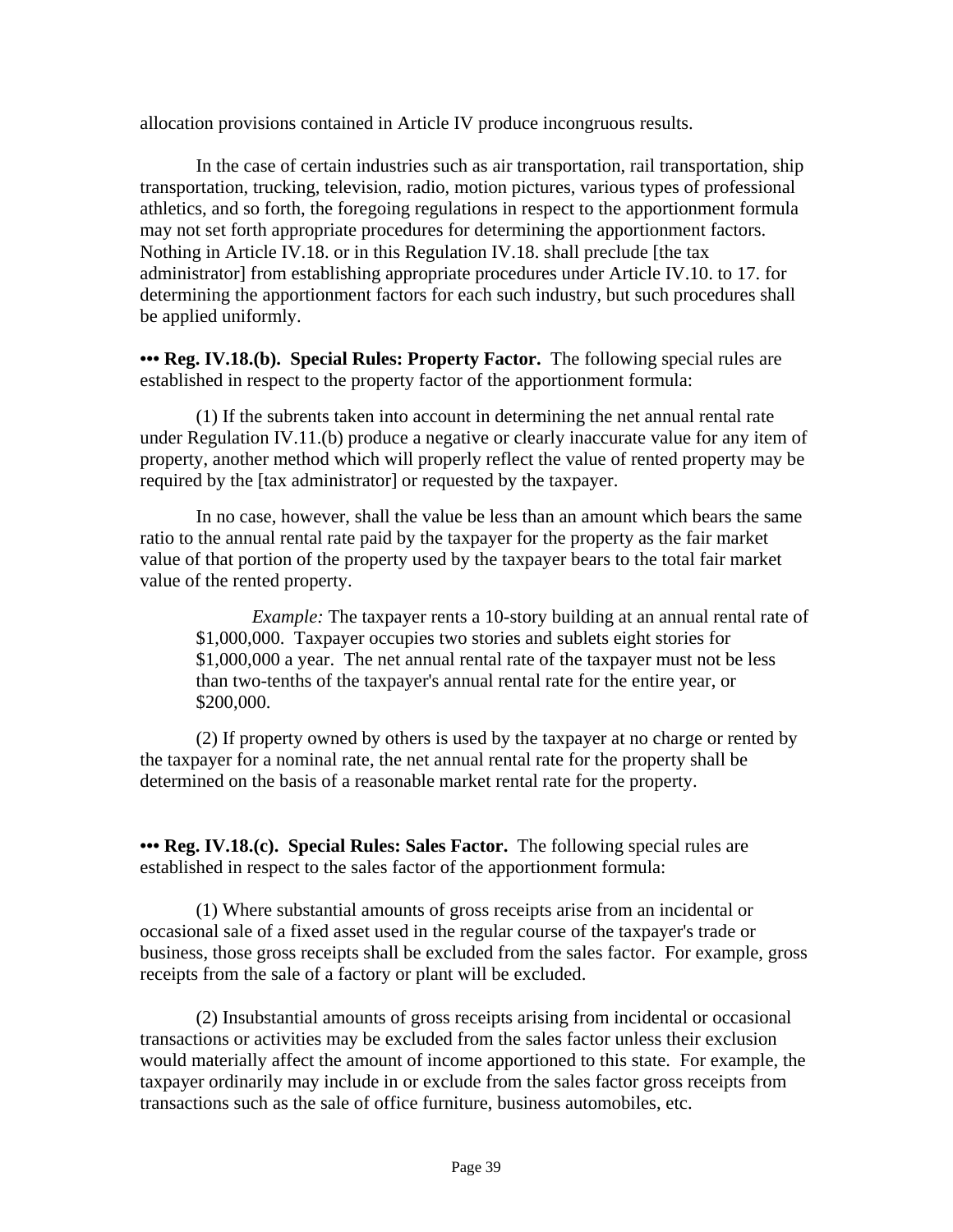(3) Where the income producing activity in respect to business income from intangible personal property can be readily identified, the income is included in the denominator of the sales factor and, if the income producing activity occurs in this state, in the numerator of the sales factor as well. For example, usually the income producing activity can be readily identified in respect to interest income received on deferred payments on sales of tangible property (Regulation IV.15.(a)(1)(A)) and income from the sale, licensing or other use of intangible personal property (Regulation IV.17.(2)(D)).

 Where business income from intangible property cannot readily be attributed to any particular income producing activity of the taxpayer, the income cannot be assigned to the numerator of the sales factor for any state and shall be excluded from the denominator of the sales factor. For example, where business income in the form of dividends received on stock, royalties received on patents or copyrights, or interest received on bonds, debentures or government securities results from the mere holding of the intangible personal property by the taxpayer, the dividends and interest shall be excluded from the denominator of the sales factor.

(4) (A) Where gains and losses on the sale of liquid assets are not excluded from the sales factor by other provisions under Reg.IV.18.(c)., such gains or losses shall be treated as provided in this subsection. This subsection does not provide rules relating to the treatment of other receipts produced from holding or managing such assets. If a taxpayer holds liquid assets in connection with one or more treasury functions of the taxpayer, and the liquid assets produce business income when sold, exchanged or otherwise disposed, the overall net gain from those transactions for each treasury function for the tax period is included in the sales factor. For purposes of this subsection, each treasury function will be considered separately.

(B) For purposes of this subsection, a liquid asset is an asset (other than functional currency or funds held in bank accounts) held to provide a relatively immediate source of funds to satisfy the liquidity needs of the trade or business. Liquid assets include foreign currency (and trading positions therein) other than functional currency used in the regular course of the taxpayer's trade or business; marketable instruments (including stocks, bonds, debentures, options, warrants, futures contracts, etc.); and mutual funds which hold such liquid assets. An instrument is considered marketable if it is traded in an established stock or securities market and is regularly quoted by brokers or dealers in making a market. Stock in a corporation which is unitary with the taxpayer, or which has a substantial business relationship with the taxpayer is not considered marketable stock.

(C) For purposes of this subsection, a treasury function is the pooling and management of liquid assets for the purpose of satisfying the cash flow needs of the trade or business, such as providing liquidity for a taxpayer's business cycle, providing a reserve for business contingencies, business acquisitions, etc. A taxpayer principally engaged in the trade or business of purchasing and selling instruments or other items included in the definition of liquid assets set forth herein is not performing a treasury function with respect to income so produced.

(D) Overall net gain refers to the total net gain from all transactions incurred at